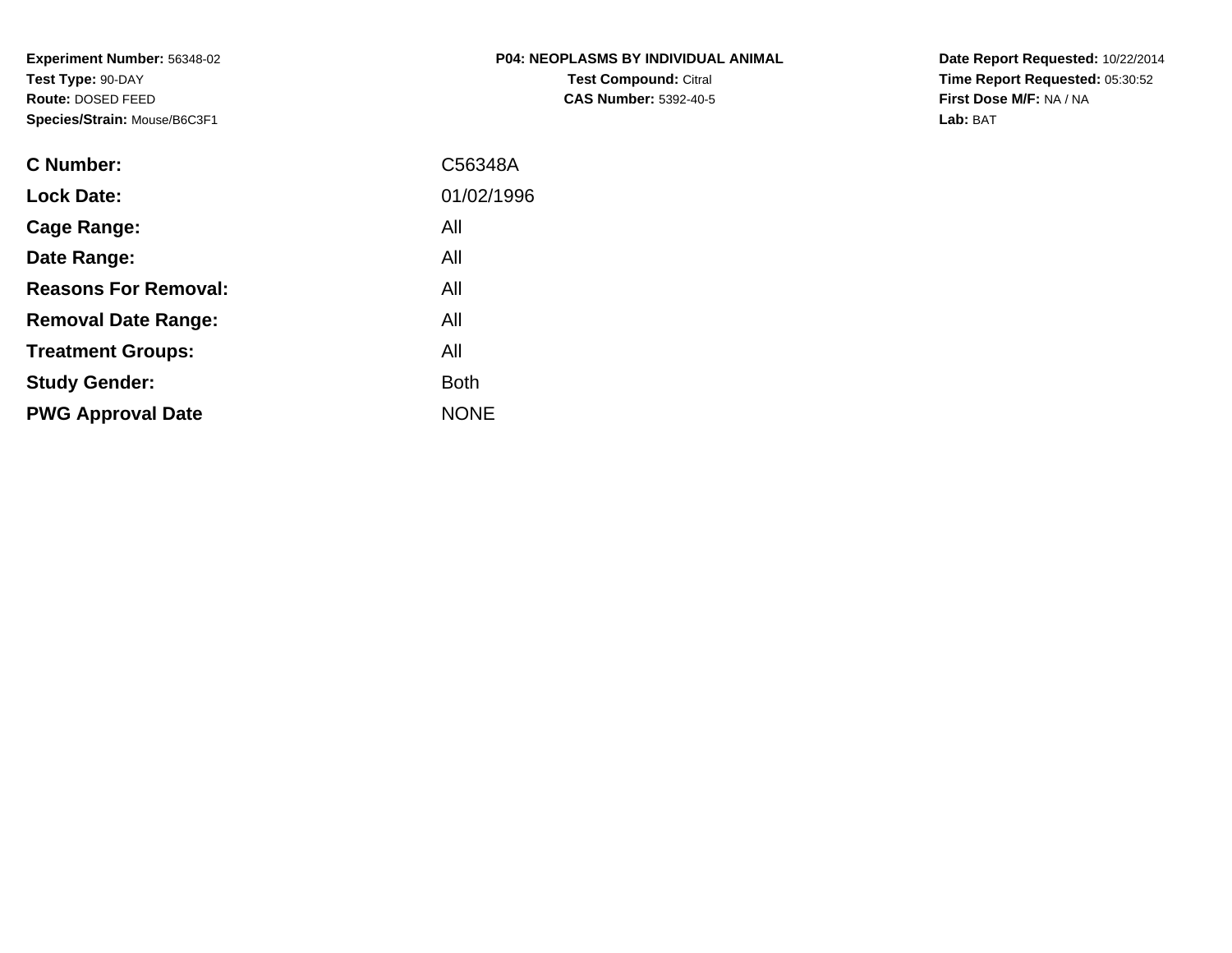**Experiment Number:** 56348-02**Test Type:** 90-DAY

**Route:** DOSED FEED

**Species/Strain:** Mouse/B6C3F1

## **P04: NEOPLASMS BY INDIVIDUAL ANIMALTest Compound:** Citral

**CAS Number:** 5392-40-5

**Date Report Requested:** 10/22/2014**Time Report Requested:** 05:30:52**First Dose M/F:** NA / NA**Lab:** BAT

| <b>B6C3F1 Mouse Male</b><br><b>UNTREAT CONTROL</b> | DAY ON TEST      | $\boldsymbol{\theta}$<br>0<br>9<br>3<br>$\mathbf 0$ | 0<br>$\boldsymbol{\theta}$<br>9<br>$\mathfrak{z}$<br>$\mathbf 0$ | 0<br>0<br>9<br>$\mathfrak{z}$<br>$\mathbf 0$ | 0<br>$\boldsymbol{\theta}$<br>9<br>$\mathfrak{z}$<br>$\mathbf 0$ | 0<br>$\boldsymbol{\theta}$<br>9<br>$\boldsymbol{\beta}$<br>$\mathbf 0$ | 0<br>$\boldsymbol{\theta}$<br>9<br>$\mathfrak{z}$<br>$\Omega$ | 0<br>0<br>9<br>$\mathfrak{z}$<br>$\mathbf 0$           | 0<br>0<br>9<br>$\mathfrak{z}$<br>$\Omega$ | $\boldsymbol{\theta}$<br>$\boldsymbol{\theta}$<br>9<br>$\mathfrak{z}$<br>$\mathbf 0$ | 0<br>0<br>9<br>$\mathfrak{z}$<br>$\mathbf 0$ |                       |
|----------------------------------------------------|------------------|-----------------------------------------------------|------------------------------------------------------------------|----------------------------------------------|------------------------------------------------------------------|------------------------------------------------------------------------|---------------------------------------------------------------|--------------------------------------------------------|-------------------------------------------|--------------------------------------------------------------------------------------|----------------------------------------------|-----------------------|
|                                                    | <b>ANIMAL ID</b> | $\mathbf 0$<br>0<br>$\mathbf 0$<br>1                | $\mathbf 0$<br>$\mathbf 0$<br>0<br>$\overline{2}$                | $\mathbf 0$<br>0<br>$\mathbf 0$<br>3         | $\Omega$<br>$\mathbf 0$<br>$\mathbf 0$<br>4                      | $\mathbf 0$<br>$\mathbf 0$<br>$\mathbf 0$<br>5                         | $\Omega$<br>$\mathbf 0$<br>$\mathbf 0$<br>6                   | $\mathbf 0$<br>0<br>$\boldsymbol{0}$<br>$\overline{7}$ | $\Omega$<br>0<br>0<br>8                   | $\Omega$<br>0<br>$\pmb{0}$<br>9                                                      | $\Omega$<br>0<br>1<br>0                      | <i><b>*TOTALS</b></i> |
| <b>Alimentary System</b>                           |                  |                                                     |                                                                  |                                              |                                                                  |                                                                        |                                                               |                                                        |                                           |                                                                                      |                                              |                       |
| Esophagus                                          |                  | +                                                   | +                                                                | +                                            | +                                                                | +                                                                      | +                                                             | +                                                      | +                                         | +                                                                                    | $\ddot{}$                                    | 10                    |
| Gallbladder                                        |                  | M                                                   | $\ddot{}$                                                        | $\ddot{}$                                    | $\ddot{}$                                                        | $\ddot{}$                                                              | +                                                             | $\ddot{}$                                              | +                                         | +                                                                                    | $\ddot{}$                                    | 9                     |
| Intestine Large, Cecum                             |                  | +                                                   | +                                                                | +                                            | +                                                                | +                                                                      | +                                                             | +                                                      | +                                         | +                                                                                    | $\ddot{}$                                    | 10                    |
| Intestine Large, Colon                             |                  | +                                                   | $\pm$                                                            | $\ddot{}$                                    | $\ddot{}$                                                        | $\ddot{}$                                                              | $\ddot{}$                                                     | $\ddot{}$                                              | +                                         | $\ddot{}$                                                                            | $\ddot{}$                                    | 10                    |
| Intestine Large, Rectum                            |                  | $\ddot{}$                                           | $\ddot{}$                                                        | $\ddot{}$                                    | $\ddot{}$                                                        | $\ddot{}$                                                              | $\ddot{}$                                                     | $\ddot{}$                                              | $\ddot{}$                                 | $\ddot{}$                                                                            | $\ddot{}$                                    | 10                    |
| Intestine Small, Duodenum                          |                  | $\ddot{}$                                           | +                                                                | $\ddot{}$                                    | $\ddot{}$                                                        | $\ddot{}$                                                              | +                                                             | +                                                      | $\ddot{}$                                 | $\ddot{}$                                                                            | $\ddot{}$                                    | 10                    |
| Intestine Small, Ileum                             |                  | +                                                   | $\ddot{}$                                                        | $\ddot{}$                                    | $\ddot{}$                                                        | $\ddot{}$                                                              | $\ddot{}$                                                     | $\ddot{}$                                              | +                                         | $\ddot{}$                                                                            | $+$                                          | 10                    |
| Intestine Small, Jejunum                           |                  | +                                                   | $\pm$                                                            | +                                            | +                                                                | +                                                                      | $\ddot{}$                                                     | $\ddot{}$                                              | +                                         | $\ddot{}$                                                                            | $\ddot{}$                                    | 10                    |
| Liver                                              |                  | +                                                   | $\ddot{}$                                                        | $\ddot{}$                                    | $\ddot{}$                                                        | $\ddot{}$                                                              | $\ddot{}$                                                     | $\ddot{}$                                              | $\ddot{}$                                 | $\ddot{}$                                                                            | $+$                                          | 10                    |
| Pancreas                                           |                  | +                                                   | +                                                                | $\ddot{}$                                    | $\ddot{}$                                                        | $\ddot{}$                                                              | $\ddot{}$                                                     | +                                                      | $\ddot{}$                                 | $\ddot{}$                                                                            | $\ddot{}$                                    | 10                    |
| Salivary Glands                                    |                  | +                                                   | $\ddot{}$                                                        | $\ddot{}$                                    | $\ddot{}$                                                        | $\ddot{}$                                                              | $\ddot{}$                                                     | $\ddot{}$                                              | +                                         | $\ddot{}$                                                                            | $\ddot{}$                                    | 10                    |
| Stomach, Forestomach                               |                  | +                                                   | $\pm$                                                            | +                                            | $\ddot{}$                                                        | +                                                                      | $\ddot{}$                                                     | $\ddot{}$                                              | $\ddot{}$                                 | $\ddot{}$                                                                            | $\ddot{}$                                    | 10                    |
| Stomach, Glandular<br><b>Cardiovascular System</b> |                  | $\ddot{}$                                           | $\ddot{}$                                                        | $\ddot{}$                                    | $\ddot{}$                                                        | $\ddot{}$                                                              |                                                               | $\ddot{}$                                              | $\ddot{}$                                 | $\ddot{}$                                                                            | $\ddot{}$                                    | 10                    |
| <b>Blood Vessel</b>                                |                  | +                                                   | +                                                                | +                                            | +                                                                | +                                                                      | +                                                             | +                                                      | +                                         | +                                                                                    | +                                            | 10                    |
| Heart                                              |                  | $\ddot{}$                                           |                                                                  |                                              |                                                                  |                                                                        |                                                               | Ŧ.                                                     |                                           | +                                                                                    | $\ddot{}$                                    | 10                    |
| <b>Endocrine System</b>                            |                  |                                                     |                                                                  |                                              |                                                                  |                                                                        |                                                               |                                                        |                                           |                                                                                      |                                              |                       |
| <b>Adrenal Cortex</b>                              |                  | +                                                   | +                                                                | +                                            | +                                                                | +                                                                      | ٠                                                             | +                                                      | +                                         | +                                                                                    | $\ddot{}$                                    | 10                    |
| Adrenal Medulla                                    |                  | +                                                   | +                                                                | +                                            | $\ddot{}$                                                        | $\ddot{}$                                                              | $\ddot{}$                                                     | +                                                      | $\ddot{}$                                 | $\ddot{}$                                                                            | $\ddot{}$                                    | 10                    |
| Islets, Pancreatic                                 |                  | +                                                   | +                                                                | +                                            | +                                                                | $\ddot{}$                                                              | $\ddot{}$                                                     | +                                                      | $\ddot{}$                                 | +                                                                                    | +                                            | 10                    |

\* ..Total animals with tissue examined microscopically; Total animals with tumor **M** . Missing tissue M ..Missing tissue

+ ..Tissue examined microscopically

I ..Insufficient tissue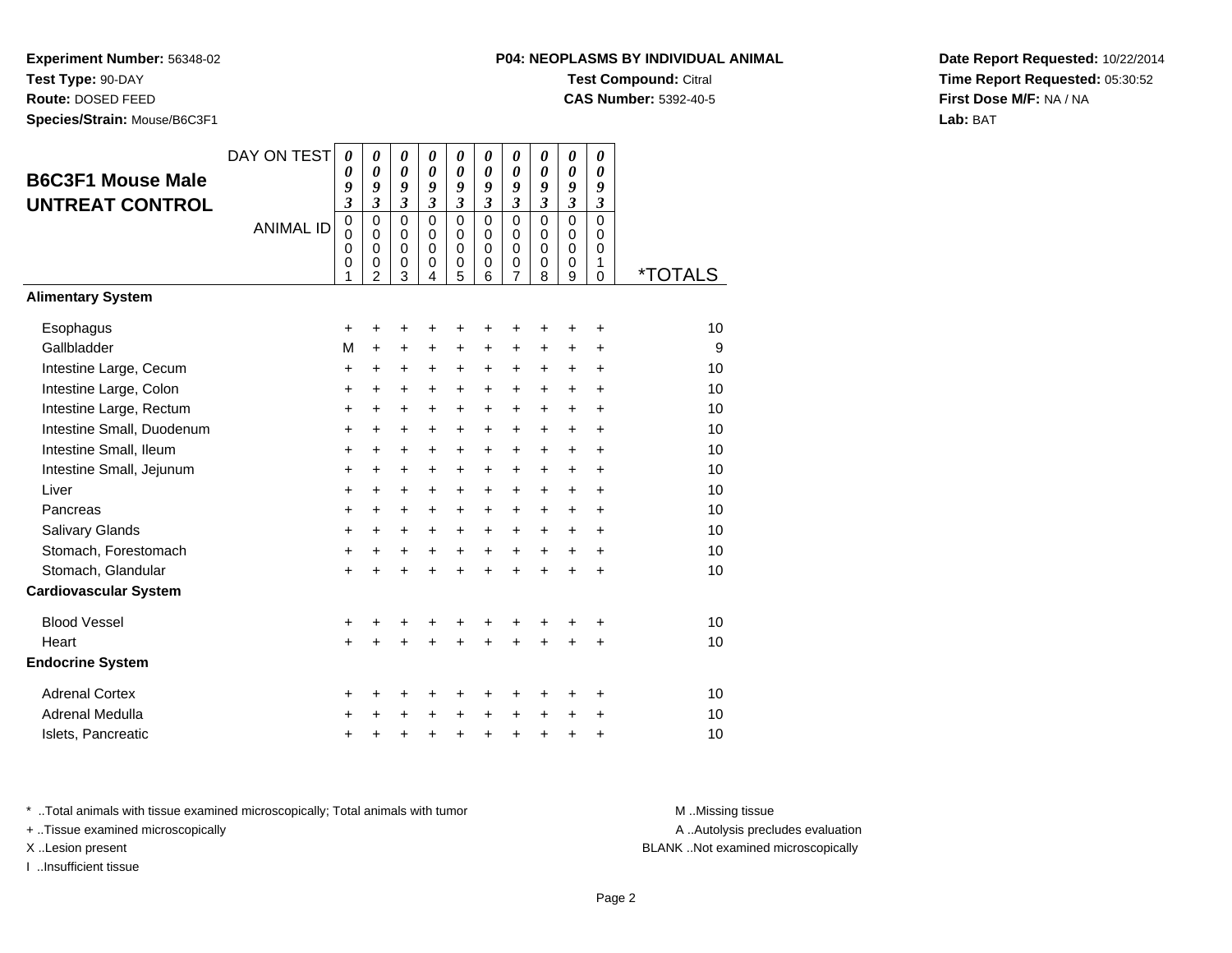**Test Type:** 90-DAY

**Route:** DOSED FEED

**Species/Strain:** Mouse/B6C3F1

| P04: NEOPLASMS BY INDIVIDUAL ANIMAL |
|-------------------------------------|
| <b>Test Compound: Citral</b>        |

**CAS Number:** 5392-40-5

**Date Report Requested:** 10/22/2014**Time Report Requested:** 05:30:52**First Dose M/F:** NA / NA**Lab:** BAT

| <b>B6C3F1 Mouse Male</b><br><b>UNTREAT CONTROL</b> | DAY ON TEST<br><b>ANIMAL ID</b> | 0<br>0<br>9<br>$\overline{\mathbf{3}}$<br>$\mathbf 0$<br>0<br>0<br>0<br>1 | 0<br>0<br>9<br>$\overline{\mathbf{3}}$<br>$\mathbf 0$<br>$\mathbf 0$<br>$\mathbf 0$<br>0<br>$\overline{2}$ | 0<br>$\boldsymbol{\theta}$<br>9<br>$\mathfrak{z}$<br>$\mathbf 0$<br>$\mathbf 0$<br>$\mathbf 0$<br>$\pmb{0}$<br>3 | 0<br>$\boldsymbol{\theta}$<br>9<br>$\mathfrak{z}$<br>$\mathbf 0$<br>$\mathbf 0$<br>$\mathbf 0$<br>0<br>4 | 0<br>$\boldsymbol{\theta}$<br>9<br>$\overline{\mathbf{3}}$<br>$\mathbf 0$<br>$\mathbf 0$<br>0<br>$\boldsymbol{0}$<br>5 | 0<br>0<br>9<br>$\overline{\mathbf{3}}$<br>0<br>$\mathbf 0$<br>$\Omega$<br>0<br>6 | 0<br>0<br>9<br>$\mathfrak{z}$<br>$\mathbf 0$<br>0<br>$\mathbf 0$<br>0<br>$\overline{7}$ | 0<br>$\boldsymbol{\theta}$<br>9<br>$\mathfrak{z}$<br>$\Omega$<br>$\mathbf 0$<br>$\Omega$<br>0<br>8 | 0<br>0<br>9<br>$\overline{\mathbf{3}}$<br>$\mathbf 0$<br>0<br>0<br>0<br>9 | 0<br>$\boldsymbol{\theta}$<br>9<br>$\boldsymbol{\beta}$<br>$\Omega$<br>$\mathbf 0$<br>$\mathbf 0$<br>1<br>0 | <i><b>*TOTALS</b></i> |
|----------------------------------------------------|---------------------------------|---------------------------------------------------------------------------|------------------------------------------------------------------------------------------------------------|------------------------------------------------------------------------------------------------------------------|----------------------------------------------------------------------------------------------------------|------------------------------------------------------------------------------------------------------------------------|----------------------------------------------------------------------------------|-----------------------------------------------------------------------------------------|----------------------------------------------------------------------------------------------------|---------------------------------------------------------------------------|-------------------------------------------------------------------------------------------------------------|-----------------------|
| Parathyroid Gland                                  |                                 | $\ddot{}$                                                                 | $\ddot{}$                                                                                                  | $\ddot{}$                                                                                                        | M                                                                                                        | $\ddot{}$                                                                                                              | M                                                                                | $\ddot{}$                                                                               | M                                                                                                  | $\ddot{}$                                                                 | $\ddot{}$                                                                                                   | $\overline{7}$        |
| <b>Pituitary Gland</b>                             |                                 | +                                                                         | $\ddot{}$                                                                                                  | +                                                                                                                | +                                                                                                        | $\ddot{}$                                                                                                              | +                                                                                | +                                                                                       | +                                                                                                  | $\ddot{}$                                                                 | +                                                                                                           | 10                    |
| <b>Thyroid Gland</b>                               |                                 | $\ddot{}$                                                                 | ÷                                                                                                          | $\ddot{}$                                                                                                        | ÷                                                                                                        | $\ddot{}$                                                                                                              | ÷                                                                                | $\ddot{}$                                                                               | $\ddot{}$                                                                                          | $\ddot{}$                                                                 | $\ddot{}$                                                                                                   | 10                    |
| <b>General Body System</b>                         |                                 |                                                                           |                                                                                                            |                                                                                                                  |                                                                                                          |                                                                                                                        |                                                                                  |                                                                                         |                                                                                                    |                                                                           |                                                                                                             |                       |
| <b>NONE</b>                                        |                                 |                                                                           |                                                                                                            |                                                                                                                  |                                                                                                          |                                                                                                                        |                                                                                  |                                                                                         |                                                                                                    |                                                                           |                                                                                                             |                       |
| <b>Genital System</b>                              |                                 |                                                                           |                                                                                                            |                                                                                                                  |                                                                                                          |                                                                                                                        |                                                                                  |                                                                                         |                                                                                                    |                                                                           |                                                                                                             |                       |
| Epididymis                                         |                                 | +                                                                         | +                                                                                                          | +                                                                                                                | +                                                                                                        | +                                                                                                                      |                                                                                  | +                                                                                       |                                                                                                    |                                                                           |                                                                                                             | 10                    |
| <b>Preputial Gland</b>                             |                                 | +                                                                         | $\ddot{}$                                                                                                  | +                                                                                                                | $\ddot{}$                                                                                                | $\ddot{}$                                                                                                              | +                                                                                | +                                                                                       | +                                                                                                  |                                                                           | +                                                                                                           | 10                    |
| Prostate                                           |                                 | $\ddot{}$                                                                 | $\ddot{}$                                                                                                  | $\ddot{}$                                                                                                        | $\ddot{}$                                                                                                | $\ddot{}$                                                                                                              | $\ddot{}$                                                                        | $\pm$                                                                                   | +                                                                                                  | +                                                                         |                                                                                                             | 10                    |
| <b>Seminal Vesicle</b>                             |                                 | $\ddot{}$                                                                 | $\ddot{}$                                                                                                  | +                                                                                                                | $\ddot{}$                                                                                                | +                                                                                                                      | +                                                                                | +                                                                                       | +                                                                                                  | +                                                                         | $\ddot{}$                                                                                                   | 10                    |
| <b>Testes</b>                                      |                                 | $\ddot{}$                                                                 | Ŧ.                                                                                                         | $\ddot{}$                                                                                                        | $\ddot{}$                                                                                                | $\ddot{}$                                                                                                              | $\ddot{}$                                                                        | $\ddot{}$                                                                               | $\ddot{}$                                                                                          | $\ddot{}$                                                                 | $\ddot{}$                                                                                                   | 10                    |
| <b>Hematopoietic System</b>                        |                                 |                                                                           |                                                                                                            |                                                                                                                  |                                                                                                          |                                                                                                                        |                                                                                  |                                                                                         |                                                                                                    |                                                                           |                                                                                                             |                       |
| <b>Bone Marrow</b>                                 |                                 | +                                                                         | +                                                                                                          | +                                                                                                                |                                                                                                          | +                                                                                                                      |                                                                                  | +                                                                                       |                                                                                                    |                                                                           |                                                                                                             | 10                    |
| Lymph Node, Mandibular                             |                                 | $\ddot{}$                                                                 | +                                                                                                          | +                                                                                                                | +                                                                                                        | $\pm$                                                                                                                  | $\pm$                                                                            | +                                                                                       | +                                                                                                  | +                                                                         |                                                                                                             | 10                    |
| Lymph Node, Mesenteric                             |                                 | $\ddot{}$                                                                 | +                                                                                                          | +                                                                                                                | $\ddot{}$                                                                                                | $\ddot{}$                                                                                                              | +                                                                                | +                                                                                       | +                                                                                                  | +                                                                         | $\ddot{}$                                                                                                   | 10                    |
| Spleen                                             |                                 | $\ddot{}$                                                                 | +                                                                                                          | $\pm$                                                                                                            | $\ddot{}$                                                                                                | $\ddot{}$                                                                                                              | $\ddot{}$                                                                        | $\ddot{}$                                                                               | $\ddot{}$                                                                                          | +                                                                         | $\ddot{}$                                                                                                   | 10                    |
| Thymus                                             |                                 | $\ddot{}$                                                                 | $\ddot{}$                                                                                                  | $\ddot{}$                                                                                                        | +                                                                                                        | $\ddot{}$                                                                                                              | +                                                                                | +                                                                                       | $\ddot{}$                                                                                          | +                                                                         | $\ddot{}$                                                                                                   | 10                    |
| <b>Integumentary System</b>                        |                                 |                                                                           |                                                                                                            |                                                                                                                  |                                                                                                          |                                                                                                                        |                                                                                  |                                                                                         |                                                                                                    |                                                                           |                                                                                                             |                       |
| <b>Mammary Gland</b>                               |                                 | M                                                                         | М                                                                                                          | M                                                                                                                | M                                                                                                        | M                                                                                                                      | м                                                                                | M                                                                                       | М                                                                                                  | М                                                                         | M                                                                                                           | $\mathbf 0$           |
| Skin                                               |                                 | +                                                                         | +                                                                                                          | +                                                                                                                | +                                                                                                        | +                                                                                                                      | +                                                                                | +                                                                                       | +                                                                                                  | +                                                                         | +                                                                                                           | 10                    |

\* ..Total animals with tissue examined microscopically; Total animals with tumor **M** ..Missing tissue M ..Missing tissue

+ ..Tissue examined microscopically

I ..Insufficient tissue

A ..Autolysis precludes evaluation

X ..Lesion present BLANK ..Not examined microscopically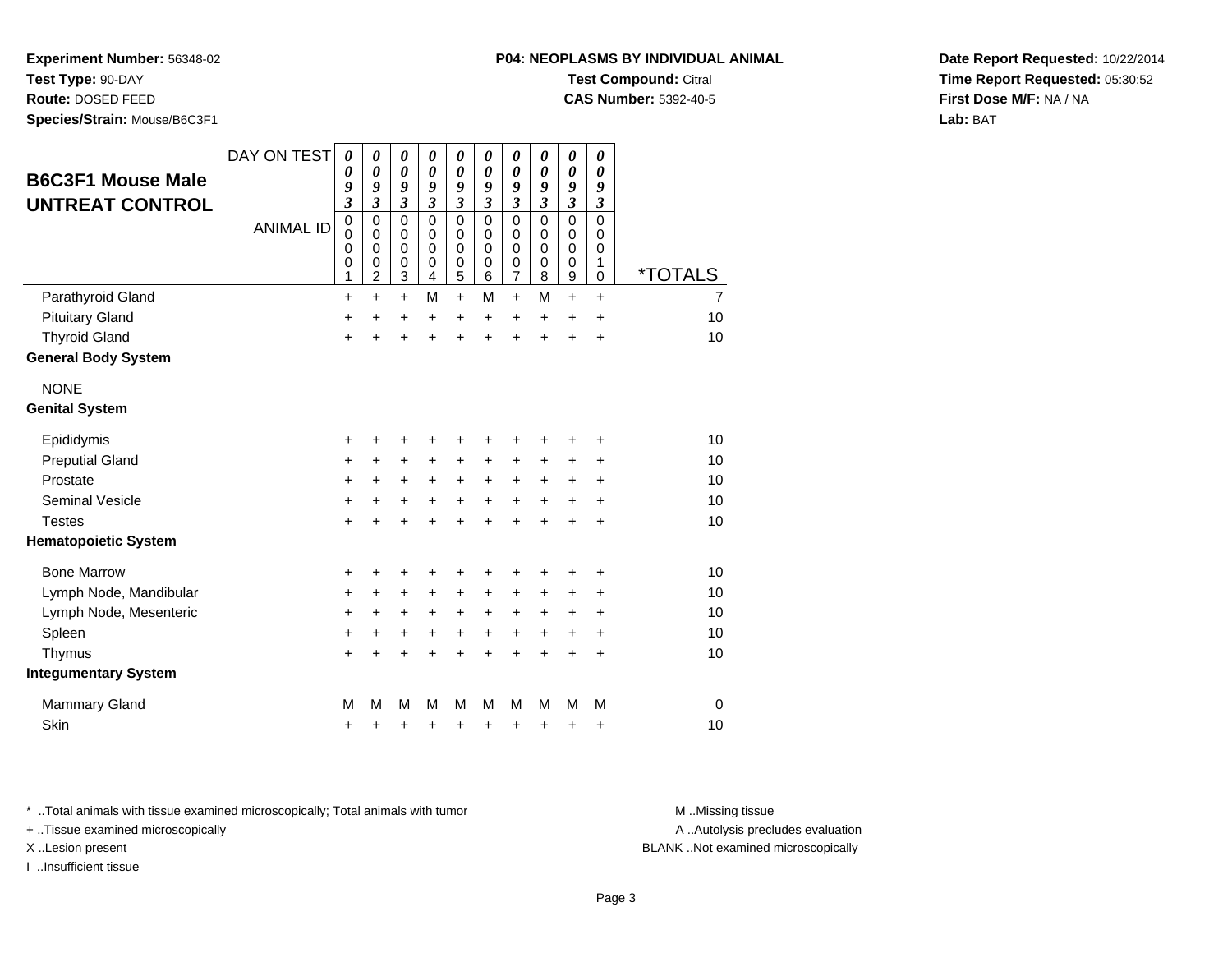**Test Type:** 90-DAY

**Route:** DOSED FEED

**Species/Strain:** Mouse/B6C3F1

**CAS Number:** 5392-40-5

**Date Report Requested:** 10/22/2014**Time Report Requested:** 05:30:52**First Dose M/F:** NA / NA**Lab:** BAT

| <b>B6C3F1 Mouse Male</b><br><b>UNTREAT CONTROL</b>             | DAY ON TEST<br><b>ANIMAL ID</b> | 0<br>0<br>9<br>$\overline{\mathbf{3}}$<br>$\mathbf 0$<br>$\mathbf 0$<br>0<br>0<br>1 | 0<br>$\boldsymbol{\theta}$<br>9<br>$\mathfrak{z}$<br>$\mathbf 0$<br>$\mathbf 0$<br>$\mathbf 0$<br>$\mathbf 0$<br>$\overline{2}$ | 0<br>0<br>9<br>$\boldsymbol{\beta}$<br>$\mathbf 0$<br>0<br>$\mathbf 0$<br>$\mathbf 0$<br>3 | 0<br>0<br>9<br>$\mathfrak{z}$<br>$\mathbf 0$<br>0<br>$\mathbf 0$<br>0<br>4 | 0<br>0<br>9<br>$\mathfrak{z}$<br>$\pmb{0}$<br>0<br>$\pmb{0}$<br>$\pmb{0}$<br>5 | 0<br>0<br>9<br>$\overline{\mathbf{3}}$<br>$\mathbf 0$<br>0<br>0<br>0<br>6 | 0<br>0<br>9<br>$\mathfrak{z}$<br>$\mathbf 0$<br>0<br>0<br>0<br>$\overline{7}$ | 0<br>0<br>9<br>3<br>$\Omega$<br>0<br>$\Omega$<br>0<br>8 | 0<br>0<br>9<br>$\mathfrak{z}$<br>$\pmb{0}$<br>0<br>$\pmb{0}$<br>0<br>9 | 0<br>0<br>9<br>3<br>$\mathbf 0$<br>0<br>0<br>1<br>$\Omega$ | <i><b>*TOTALS</b></i> |
|----------------------------------------------------------------|---------------------------------|-------------------------------------------------------------------------------------|---------------------------------------------------------------------------------------------------------------------------------|--------------------------------------------------------------------------------------------|----------------------------------------------------------------------------|--------------------------------------------------------------------------------|---------------------------------------------------------------------------|-------------------------------------------------------------------------------|---------------------------------------------------------|------------------------------------------------------------------------|------------------------------------------------------------|-----------------------|
| <b>Musculoskeletal System</b>                                  |                                 |                                                                                     |                                                                                                                                 |                                                                                            |                                                                            |                                                                                |                                                                           |                                                                               |                                                         |                                                                        |                                                            |                       |
| Bone<br><b>Nervous System</b>                                  |                                 | +                                                                                   |                                                                                                                                 |                                                                                            |                                                                            |                                                                                |                                                                           |                                                                               |                                                         |                                                                        | ÷                                                          | 10                    |
| <b>Brain</b><br><b>Respiratory System</b>                      |                                 | $\ddot{}$                                                                           | +                                                                                                                               |                                                                                            |                                                                            |                                                                                |                                                                           | +                                                                             | +                                                       |                                                                        | $\ddot{}$                                                  | 10                    |
| Lung<br><b>Nose</b><br>Trachea<br><b>Special Senses System</b> |                                 | +<br>$\ddot{}$<br>$\ddot{}$                                                         | $\ddot{}$                                                                                                                       | $\ddot{}$                                                                                  | $\ddot{}$                                                                  | $+$<br>$\ddot{}$                                                               | $\ddot{}$                                                                 | +<br>+<br>$\ddot{}$                                                           | $\ddot{}$<br>÷                                          | $\pm$                                                                  | +<br>+<br>÷                                                | 10<br>10<br>10        |
| <b>NONE</b><br><b>Urinary System</b>                           |                                 |                                                                                     |                                                                                                                                 |                                                                                            |                                                                            |                                                                                |                                                                           |                                                                               |                                                         |                                                                        |                                                            |                       |
| Kidney<br><b>Urinary Bladder</b><br><b>SYSTEMIC LESIONS</b>    |                                 | $\ddot{}$<br>$\ddot{}$                                                              |                                                                                                                                 |                                                                                            |                                                                            |                                                                                |                                                                           | +                                                                             | +                                                       | +                                                                      | ٠<br>+                                                     | 10<br>10              |
| Multiple Organ                                                 |                                 | +                                                                                   |                                                                                                                                 |                                                                                            |                                                                            |                                                                                |                                                                           |                                                                               |                                                         |                                                                        | ٠                                                          | 10                    |

\* ..Total animals with tissue examined microscopically; Total animals with tumor **M** . Missing tissue M ..Missing tissue

+ ..Tissue examined microscopically

I ..Insufficient tissue

A ..Autolysis precludes evaluation

X ..Lesion present BLANK ..Not examined microscopically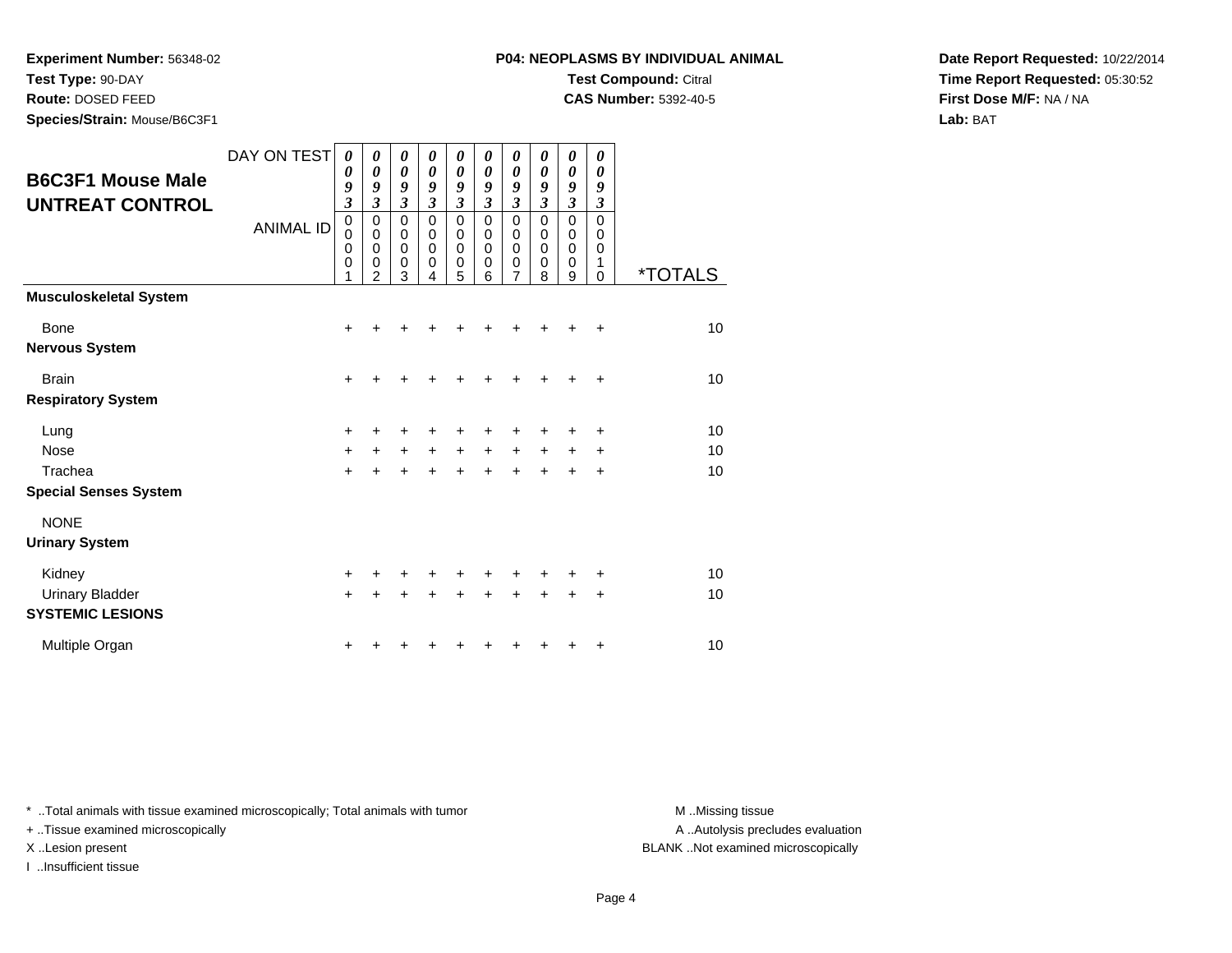**Experiment Number:** 56348-02**Test Type:** 90-DAY

**Route:** DOSED FEED

**Species/Strain:** Mouse/B6C3F1

## **P04: NEOPLASMS BY INDIVIDUAL ANIMALTest Compound:** Citral

**CAS Number:** 5392-40-5

**Date Report Requested:** 10/22/2014**Time Report Requested:** 05:30:52**First Dose M/F:** NA / NA**Lab:** BAT

| <b>B6C3F1 Mouse Male</b><br><b>VEHICLE CONTROL</b> | DAY ON TEST<br><b>ANIMAL ID</b> | $\boldsymbol{\theta}$<br>0<br>9<br>3<br>$\mathbf 0$<br>0<br>0<br>1<br>1 | $\boldsymbol{\theta}$<br>$\boldsymbol{\theta}$<br>9<br>$\mathfrak{z}$<br>$\mathbf 0$<br>$\mathbf 0$<br>$\mathbf 0$<br>1<br>$\overline{2}$ | 0<br>$\boldsymbol{\theta}$<br>9<br>$\mathfrak{z}$<br>$\mathbf 0$<br>$\mathbf 0$<br>$\mathbf 0$<br>1<br>3 | 0<br>$\boldsymbol{\theta}$<br>9<br>$\mathfrak{z}$<br>$\mathbf 0$<br>$\mathbf 0$<br>$\mathbf 0$<br>1<br>$\overline{4}$ | 0<br>0<br>9<br>$\mathfrak{z}$<br>$\mathbf 0$<br>$\mathbf 0$<br>0<br>1<br>5 | 0<br>$\boldsymbol{\theta}$<br>9<br>$\mathfrak{z}$<br>$\Omega$<br>$\mathbf 0$<br>0<br>1<br>6 | 0<br>$\boldsymbol{\theta}$<br>9<br>$\mathfrak{z}$<br>$\mathbf 0$<br>$\mathbf 0$<br>0<br>1<br>$\overline{7}$ | 0<br>$\boldsymbol{\theta}$<br>9<br>$\mathfrak{z}$<br>$\mathbf 0$<br>$\mathbf 0$<br>0<br>1<br>8 | 0<br>$\boldsymbol{\theta}$<br>9<br>$\mathfrak{z}$<br>$\mathbf 0$<br>$\mathbf 0$<br>0<br>1<br>9 | 0<br>$\boldsymbol{\theta}$<br>9<br>$\mathfrak{z}$<br>$\mathbf 0$<br>$\mathbf 0$<br>0<br>2<br>$\Omega$ | *TOTALS |
|----------------------------------------------------|---------------------------------|-------------------------------------------------------------------------|-------------------------------------------------------------------------------------------------------------------------------------------|----------------------------------------------------------------------------------------------------------|-----------------------------------------------------------------------------------------------------------------------|----------------------------------------------------------------------------|---------------------------------------------------------------------------------------------|-------------------------------------------------------------------------------------------------------------|------------------------------------------------------------------------------------------------|------------------------------------------------------------------------------------------------|-------------------------------------------------------------------------------------------------------|---------|
| <b>Alimentary System</b>                           |                                 |                                                                         |                                                                                                                                           |                                                                                                          |                                                                                                                       |                                                                            |                                                                                             |                                                                                                             |                                                                                                |                                                                                                |                                                                                                       |         |
| Esophagus                                          |                                 | +                                                                       | +                                                                                                                                         | +                                                                                                        | +                                                                                                                     | +                                                                          | +                                                                                           | +                                                                                                           | +                                                                                              | ٠                                                                                              | +                                                                                                     | 10      |
| Gallbladder                                        |                                 | +                                                                       | +                                                                                                                                         | +                                                                                                        | +                                                                                                                     | $\ddot{}$                                                                  | $\ddot{}$                                                                                   | M                                                                                                           | м                                                                                              | $\ddot{}$                                                                                      | $\ddot{}$                                                                                             | 8       |
| Intestine Large, Cecum                             |                                 | $\ddot{}$                                                               | $\ddot{}$                                                                                                                                 | $\ddot{}$                                                                                                | $\ddot{}$                                                                                                             | $\ddot{}$                                                                  | $\ddot{}$                                                                                   | $\ddot{}$                                                                                                   | $\ddot{}$                                                                                      | $\ddot{}$                                                                                      | $\ddot{}$                                                                                             | 10      |
| Intestine Large, Colon                             |                                 | $\ddot{}$                                                               | $\ddot{}$                                                                                                                                 | $\ddot{}$                                                                                                | $\ddot{}$                                                                                                             | $\ddot{}$                                                                  | $\ddot{}$                                                                                   | $\ddot{}$                                                                                                   | $+$                                                                                            | $+$                                                                                            | $\ddot{}$                                                                                             | 10      |
| Intestine Large, Rectum                            |                                 | $\ddot{}$                                                               | $\ddot{}$                                                                                                                                 | $\ddot{}$                                                                                                | $\ddot{}$                                                                                                             | $\ddot{}$                                                                  | $+$                                                                                         | $\ddot{}$                                                                                                   | $\ddot{}$                                                                                      | $\ddot{}$                                                                                      | $\ddot{}$                                                                                             | 10      |
| Intestine Small, Duodenum                          |                                 | $\ddot{}$                                                               | $\ddot{}$                                                                                                                                 | $\ddot{}$                                                                                                | $\ddot{}$                                                                                                             | $\ddot{}$                                                                  | $\ddot{}$                                                                                   | $\ddot{}$                                                                                                   | $\ddot{}$                                                                                      | $\ddot{}$                                                                                      | $\ddot{}$                                                                                             | 10      |
| Intestine Small, Ileum                             |                                 | +                                                                       | $\ddot{}$                                                                                                                                 | $\ddot{}$                                                                                                | $\ddot{}$                                                                                                             | $\ddot{}$                                                                  | $\ddot{}$                                                                                   | $\ddot{}$                                                                                                   | $\ddot{}$                                                                                      | $\ddot{}$                                                                                      | $\ddot{}$                                                                                             | 10      |
| Intestine Small, Jejunum                           |                                 | +                                                                       | +                                                                                                                                         | $\ddot{}$                                                                                                | $\ddot{}$                                                                                                             | $\ddot{}$                                                                  | $\ddot{}$                                                                                   | $\ddot{}$                                                                                                   | $\ddot{}$                                                                                      | $\ddot{}$                                                                                      | $\ddot{}$                                                                                             | 10      |
| Liver                                              |                                 | $\ddot{}$                                                               | $\ddot{}$                                                                                                                                 | $\ddot{}$                                                                                                | $\ddot{}$                                                                                                             | $\ddot{}$                                                                  | $\ddot{}$                                                                                   | $\ddot{}$                                                                                                   | $\ddot{}$                                                                                      | $\ddot{}$                                                                                      | $\ddot{}$                                                                                             | 10      |
| Pancreas                                           |                                 | $\ddot{}$                                                               | +                                                                                                                                         | $\ddot{}$                                                                                                | $\ddot{}$                                                                                                             | $\ddot{}$                                                                  | $\ddot{}$                                                                                   | $\ddot{}$                                                                                                   | $\ddot{}$                                                                                      | $\ddot{}$                                                                                      | $\ddot{}$                                                                                             | 10      |
| <b>Salivary Glands</b>                             |                                 | +                                                                       | +                                                                                                                                         | $\ddot{}$                                                                                                | $+$                                                                                                                   | $\ddot{}$                                                                  | $\ddot{}$                                                                                   | $+$                                                                                                         | $+$                                                                                            | $\ddot{}$                                                                                      | $\ddot{}$                                                                                             | 10      |
| Stomach, Forestomach                               |                                 | +                                                                       | +                                                                                                                                         | +                                                                                                        | $\ddot{}$                                                                                                             | $\ddot{}$                                                                  | $+$                                                                                         | $\ddot{}$                                                                                                   | $+$                                                                                            | $\ddot{}$                                                                                      | $\ddot{}$                                                                                             | 10      |
| Stomach, Glandular                                 |                                 | $\ddot{}$                                                               |                                                                                                                                           |                                                                                                          |                                                                                                                       | $\ddot{}$                                                                  | $\ddot{}$                                                                                   | $\ddot{}$                                                                                                   | $\ddot{}$                                                                                      | $\ddot{}$                                                                                      | $\ddot{}$                                                                                             | 10      |
| <b>Cardiovascular System</b>                       |                                 |                                                                         |                                                                                                                                           |                                                                                                          |                                                                                                                       |                                                                            |                                                                                             |                                                                                                             |                                                                                                |                                                                                                |                                                                                                       |         |
| <b>Blood Vessel</b>                                |                                 | +                                                                       | +                                                                                                                                         | +                                                                                                        | +                                                                                                                     | +                                                                          | +                                                                                           | +                                                                                                           | +                                                                                              | +                                                                                              | ÷                                                                                                     | 10      |
| Heart                                              |                                 | $\ddot{}$                                                               |                                                                                                                                           |                                                                                                          |                                                                                                                       | $\ddot{}$                                                                  |                                                                                             | $\ddot{}$                                                                                                   |                                                                                                | $\ddot{}$                                                                                      | $\ddot{}$                                                                                             | 10      |
| <b>Endocrine System</b>                            |                                 |                                                                         |                                                                                                                                           |                                                                                                          |                                                                                                                       |                                                                            |                                                                                             |                                                                                                             |                                                                                                |                                                                                                |                                                                                                       |         |
| <b>Adrenal Cortex</b>                              |                                 | +                                                                       | +                                                                                                                                         | +                                                                                                        | +                                                                                                                     | +                                                                          | +                                                                                           | +                                                                                                           | ٠                                                                                              | ÷                                                                                              | ÷                                                                                                     | 10      |
| Adrenal Medulla                                    |                                 | +                                                                       |                                                                                                                                           |                                                                                                          |                                                                                                                       | $\ddot{}$                                                                  | $\ddot{}$                                                                                   | $\ddot{}$                                                                                                   | $\ddot{}$                                                                                      | $\ddot{}$                                                                                      | +                                                                                                     | 10      |
| Islets, Pancreatic                                 |                                 | +                                                                       | +                                                                                                                                         | +                                                                                                        | +                                                                                                                     | +                                                                          | $\ddot{}$                                                                                   | +                                                                                                           | +                                                                                              | +                                                                                              | +                                                                                                     | 10      |

\* ..Total animals with tissue examined microscopically; Total animals with tumor **M** . Missing tissue M ..Missing tissue

+ ..Tissue examined microscopically

I ..Insufficient tissue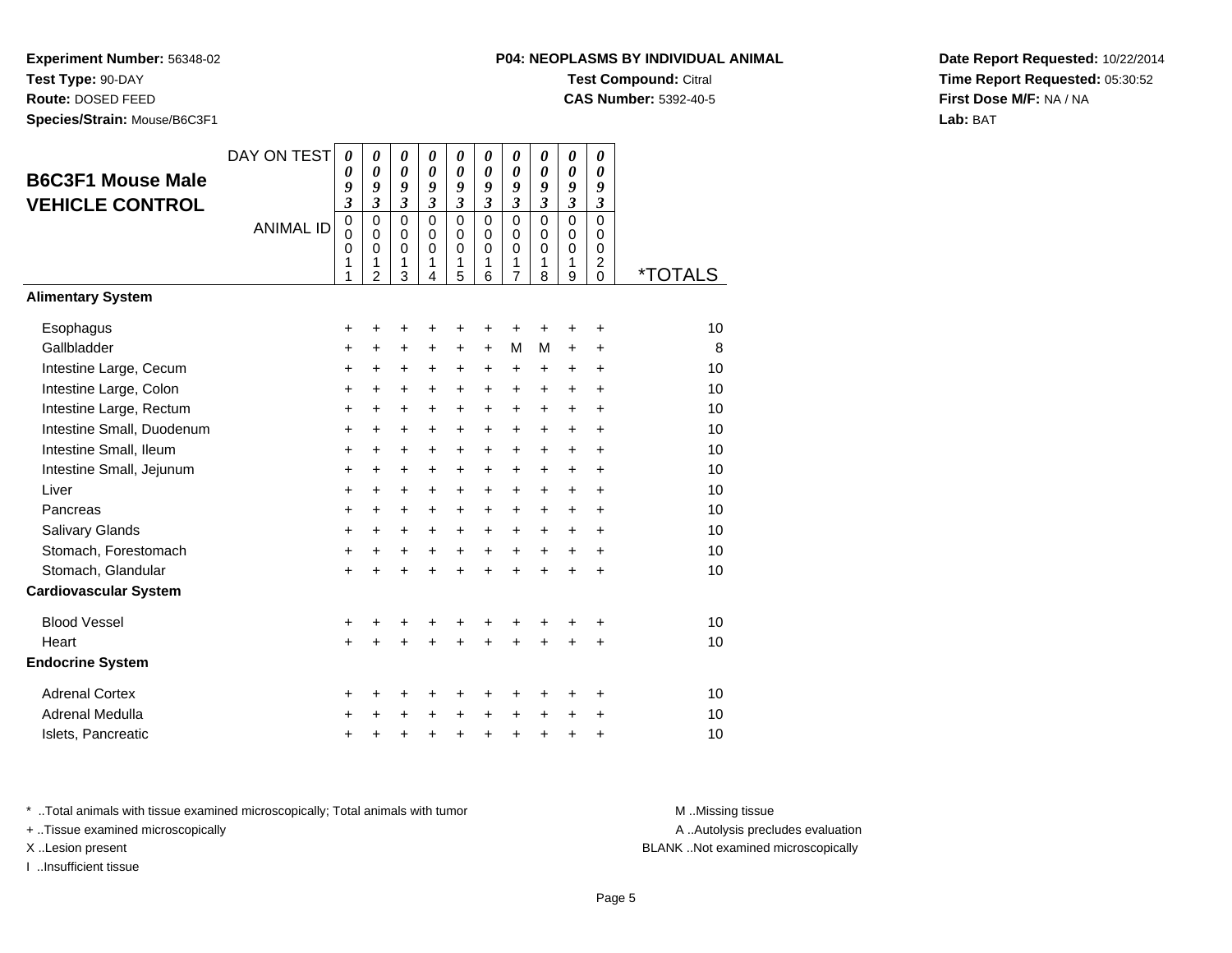**Test Type:** 90-DAY

**Route:** DOSED FEED

**Species/Strain:** Mouse/B6C3F1

**CAS Number:** 5392-40-5

**Date Report Requested:** 10/22/2014**Time Report Requested:** 05:30:52**First Dose M/F:** NA / NA**Lab:** BAT

| <b>B6C3F1 Mouse Male</b>    | DAY ON TEST      | $\boldsymbol{\theta}$<br>0                | $\boldsymbol{\theta}$<br>0                   | 0<br>$\boldsymbol{\theta}$      | 0<br>$\boldsymbol{\theta}$                          | 0<br>0                          | 0<br>$\boldsymbol{\theta}$                    | 0<br>0                                                 | 0<br>$\boldsymbol{\theta}$             | 0<br>0                                    | 0<br>0                                                           |                       |
|-----------------------------|------------------|-------------------------------------------|----------------------------------------------|---------------------------------|-----------------------------------------------------|---------------------------------|-----------------------------------------------|--------------------------------------------------------|----------------------------------------|-------------------------------------------|------------------------------------------------------------------|-----------------------|
| <b>VEHICLE CONTROL</b>      |                  | 9<br>$\overline{\mathbf{3}}$              | 9<br>$\overline{\mathbf{3}}$                 | 9<br>$\mathfrak{z}$             | 9<br>$\mathfrak{z}$                                 | 9<br>$\overline{\mathbf{3}}$    | 9<br>$\mathfrak{z}$                           | 9<br>3                                                 | 9<br>$\mathfrak{z}$                    | 9<br>3                                    | 9<br>3                                                           |                       |
|                             | <b>ANIMAL ID</b> | $\mathbf 0$<br>$\mathbf 0$<br>0<br>1<br>1 | 0<br>$\mathbf 0$<br>0<br>1<br>$\overline{c}$ | 0<br>$\mathbf 0$<br>0<br>1<br>3 | $\mathbf 0$<br>$\mathbf 0$<br>$\mathbf 0$<br>1<br>4 | 0<br>$\mathbf 0$<br>0<br>1<br>5 | $\Omega$<br>$\Omega$<br>$\mathbf 0$<br>1<br>6 | $\mathbf 0$<br>$\mathbf 0$<br>0<br>1<br>$\overline{7}$ | $\Omega$<br>$\mathbf 0$<br>0<br>1<br>8 | $\mathbf 0$<br>$\mathbf 0$<br>0<br>1<br>9 | $\mathbf 0$<br>$\mathbf 0$<br>0<br>$\overline{c}$<br>$\mathsf 0$ | <i><b>*TOTALS</b></i> |
| Parathyroid Gland           |                  | $\ddot{}$                                 | $\ddot{}$                                    | $\ddot{}$                       | $\ddot{}$                                           | $\ddot{}$                       | +                                             | $\ddot{}$                                              | M                                      | $+$                                       | M                                                                | 8                     |
| <b>Pituitary Gland</b>      |                  | +                                         | $\ddot{}$                                    | +                               | +                                                   | $\ddot{}$                       | $\ddot{}$                                     | $\ddot{}$                                              | $\ddot{}$                              | $\ddot{}$                                 | $\ddot{}$                                                        | 10                    |
| <b>Thyroid Gland</b>        |                  | $\ddot{}$                                 | $\ddot{}$                                    | $\ddot{}$                       | $\ddot{}$                                           | $\ddot{}$                       | $\ddot{}$                                     | $\ddot{}$                                              | $\ddot{}$                              | $\ddot{}$                                 | $\ddot{}$                                                        | 10                    |
| <b>General Body System</b>  |                  |                                           |                                              |                                 |                                                     |                                 |                                               |                                                        |                                        |                                           |                                                                  |                       |
| <b>NONE</b>                 |                  |                                           |                                              |                                 |                                                     |                                 |                                               |                                                        |                                        |                                           |                                                                  |                       |
| <b>Genital System</b>       |                  |                                           |                                              |                                 |                                                     |                                 |                                               |                                                        |                                        |                                           |                                                                  |                       |
| Epididymis                  |                  | +                                         | +                                            | +                               | +                                                   | +                               | +                                             | +                                                      | ٠                                      | ٠                                         | +                                                                | 10                    |
| <b>Preputial Gland</b>      |                  | +                                         | $\ddot{}$                                    | $\ddot{}$                       | $\ddot{}$                                           | $\ddot{}$                       | $\ddot{}$                                     | +                                                      | $\ddot{}$                              | $\ddot{}$                                 | $\ddot{}$                                                        | 10                    |
| Prostate                    |                  | +                                         | $\ddot{}$                                    | $\ddot{}$                       | $\ddot{}$                                           | $\ddot{}$                       | $\ddot{}$                                     | $\ddot{}$                                              | $\ddot{}$                              | $\ddot{}$                                 | $\ddot{}$                                                        | 10                    |
| <b>Seminal Vesicle</b>      |                  | +                                         | +                                            | +                               | $\ddot{}$                                           | $\ddot{}$                       | $\ddot{}$                                     | $\ddot{}$                                              | $\ddot{}$                              | $\ddot{}$                                 | +                                                                | 10                    |
| <b>Testes</b>               |                  | $\ddot{}$                                 |                                              | $\ddot{}$                       | ÷                                                   | $\ddot{}$                       | $\ddot{}$                                     | $\ddot{}$                                              | $\ddot{}$                              | $\ddot{}$                                 | $\ddot{}$                                                        | 10                    |
| <b>Hematopoietic System</b> |                  |                                           |                                              |                                 |                                                     |                                 |                                               |                                                        |                                        |                                           |                                                                  |                       |
| <b>Bone Marrow</b>          |                  | +                                         | +                                            | +                               |                                                     | +                               | +                                             | +                                                      |                                        |                                           | +                                                                | 10                    |
| Lymph Node, Mandibular      |                  | +                                         | ٠                                            | +                               | $\ddot{}$                                           | $\ddot{}$                       | $\pm$                                         | $\pm$                                                  | $\ddot{}$                              | ÷                                         | +                                                                | 10                    |
| Lymph Node, Mesenteric      |                  | +                                         | +                                            | +                               | +                                                   | $\ddot{}$                       | M                                             | $\ddot{}$                                              | $\ddot{}$                              | $\ddot{}$                                 | +                                                                | 9                     |
| Spleen                      |                  | +                                         | +                                            | +                               | +                                                   | +                               | $\ddot{}$                                     | $\pm$                                                  | $\ddot{}$                              | $\pm$                                     | +                                                                | 10                    |
| Thymus                      |                  | +                                         |                                              | +                               | +                                                   | $\ddot{}$                       | $\ddot{}$                                     | $\ddot{}$                                              | $\ddot{}$                              | +                                         | +                                                                | 10                    |
| <b>Integumentary System</b> |                  |                                           |                                              |                                 |                                                     |                                 |                                               |                                                        |                                        |                                           |                                                                  |                       |
| <b>Mammary Gland</b>        |                  | M                                         | М                                            | M                               | м                                                   | M                               | М                                             | М                                                      | м                                      | M                                         | M                                                                | $\Omega$              |
| Skin                        |                  | +                                         | +                                            | +                               | +                                                   | +                               | +                                             | +                                                      | +                                      | +                                         | +                                                                | 10                    |

\* ..Total animals with tissue examined microscopically; Total animals with tumor **M** . Missing tissue M ..Missing tissue

+ ..Tissue examined microscopically

I ..Insufficient tissue

A ..Autolysis precludes evaluation

X ..Lesion present BLANK ..Not examined microscopically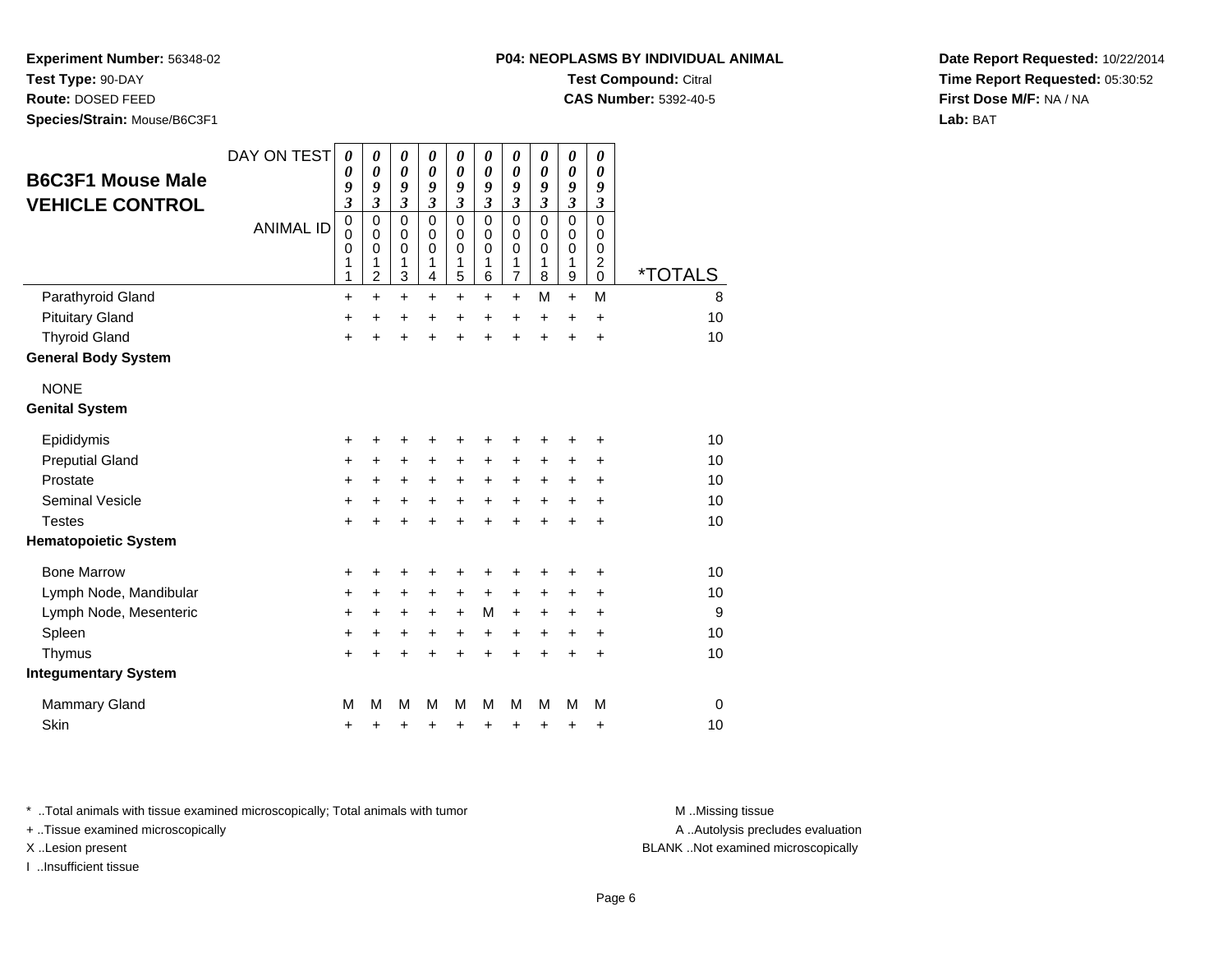**Test Type:** 90-DAY

**Route:** DOSED FEED

**Species/Strain:** Mouse/B6C3F1

**CAS Number:** 5392-40-5

**Date Report Requested:** 10/22/2014**Time Report Requested:** 05:30:52**First Dose M/F:** NA / NA**Lab:** BAT

| <b>B6C3F1 Mouse Male</b><br><b>VEHICLE CONTROL</b>             | DAY ON TEST<br><b>ANIMAL ID</b> | 0<br>0<br>9<br>$\overline{\mathbf{3}}$<br>$\mathbf 0$<br>$\mathbf 0$<br>0<br>1<br>1 | 0<br>$\boldsymbol{\theta}$<br>9<br>$\overline{\mathbf{3}}$<br>$\mathbf 0$<br>$\mathbf 0$<br>$\mathbf 0$<br>1<br>$\overline{2}$ | 0<br>$\boldsymbol{\theta}$<br>9<br>$\boldsymbol{\mathfrak{z}}$<br>$\pmb{0}$<br>$\pmb{0}$<br>$\pmb{0}$<br>1<br>3 | 0<br>0<br>9<br>$\boldsymbol{\beta}$<br>$\mathbf 0$<br>0<br>$\pmb{0}$<br>1<br>4 | 0<br>0<br>9<br>$\mathfrak{z}$<br>$\mathbf 0$<br>$\mathbf 0$<br>$\pmb{0}$<br>1<br>5 | 0<br>0<br>9<br>$\mathfrak{z}$<br>$\mathbf 0$<br>0<br>0<br>1<br>6 | 0<br>0<br>9<br>$\mathfrak{z}$<br>$\mathbf 0$<br>0<br>0<br>1<br>$\overline{7}$ | 0<br>0<br>9<br>$\mathfrak{z}$<br>$\Omega$<br>0<br>0<br>1<br>8 | 0<br>0<br>9<br>$\mathfrak{z}$<br>$\mathbf 0$<br>0<br>0<br>1<br>9 | 0<br>0<br>9<br>$\mathfrak{z}$<br>$\mathbf 0$<br>0<br>0<br>$\overline{c}$<br>0 | <i><b>*TOTALS</b></i> |
|----------------------------------------------------------------|---------------------------------|-------------------------------------------------------------------------------------|--------------------------------------------------------------------------------------------------------------------------------|-----------------------------------------------------------------------------------------------------------------|--------------------------------------------------------------------------------|------------------------------------------------------------------------------------|------------------------------------------------------------------|-------------------------------------------------------------------------------|---------------------------------------------------------------|------------------------------------------------------------------|-------------------------------------------------------------------------------|-----------------------|
| <b>Musculoskeletal System</b>                                  |                                 |                                                                                     |                                                                                                                                |                                                                                                                 |                                                                                |                                                                                    |                                                                  |                                                                               |                                                               |                                                                  |                                                                               |                       |
| Bone<br><b>Nervous System</b>                                  |                                 | +                                                                                   |                                                                                                                                |                                                                                                                 |                                                                                |                                                                                    |                                                                  |                                                                               |                                                               | ٠                                                                | ÷                                                                             | 10                    |
| <b>Brain</b><br><b>Respiratory System</b>                      |                                 | $\ddot{}$                                                                           |                                                                                                                                |                                                                                                                 |                                                                                |                                                                                    |                                                                  |                                                                               |                                                               | +                                                                | $\ddot{}$                                                                     | 10                    |
| Lung<br><b>Nose</b><br>Trachea<br><b>Special Senses System</b> |                                 | $\ddot{}$<br>$\ddot{}$<br>$\ddot{}$                                                 | $\ddot{}$                                                                                                                      | $+$<br>$\ddot{}$                                                                                                | $+$                                                                            | $+$<br>$\ddot{}$                                                                   | $\ddot{}$                                                        | $\ddot{}$<br>÷                                                                | $\ddot{}$<br>÷                                                | $\pm$<br>$\ddot{}$                                               | +<br>$\ddot{}$<br>$\ddot{}$                                                   | 10<br>10<br>10        |
| <b>NONE</b><br><b>Urinary System</b>                           |                                 |                                                                                     |                                                                                                                                |                                                                                                                 |                                                                                |                                                                                    |                                                                  |                                                                               |                                                               |                                                                  |                                                                               |                       |
| Kidney<br><b>Urinary Bladder</b><br><b>SYSTEMIC LESIONS</b>    |                                 | $\ddot{}$<br>$\ddot{}$                                                              |                                                                                                                                |                                                                                                                 |                                                                                |                                                                                    |                                                                  | +                                                                             | +                                                             | +                                                                | ٠<br>+                                                                        | 10<br>10              |
| Multiple Organ                                                 |                                 | +                                                                                   |                                                                                                                                |                                                                                                                 |                                                                                |                                                                                    |                                                                  |                                                                               |                                                               |                                                                  | ٠                                                                             | 10                    |

\* ..Total animals with tissue examined microscopically; Total animals with tumor **M** . Missing tissue M ..Missing tissue

+ ..Tissue examined microscopically

I ..Insufficient tissue

A ..Autolysis precludes evaluation

X ..Lesion present BLANK ..Not examined microscopically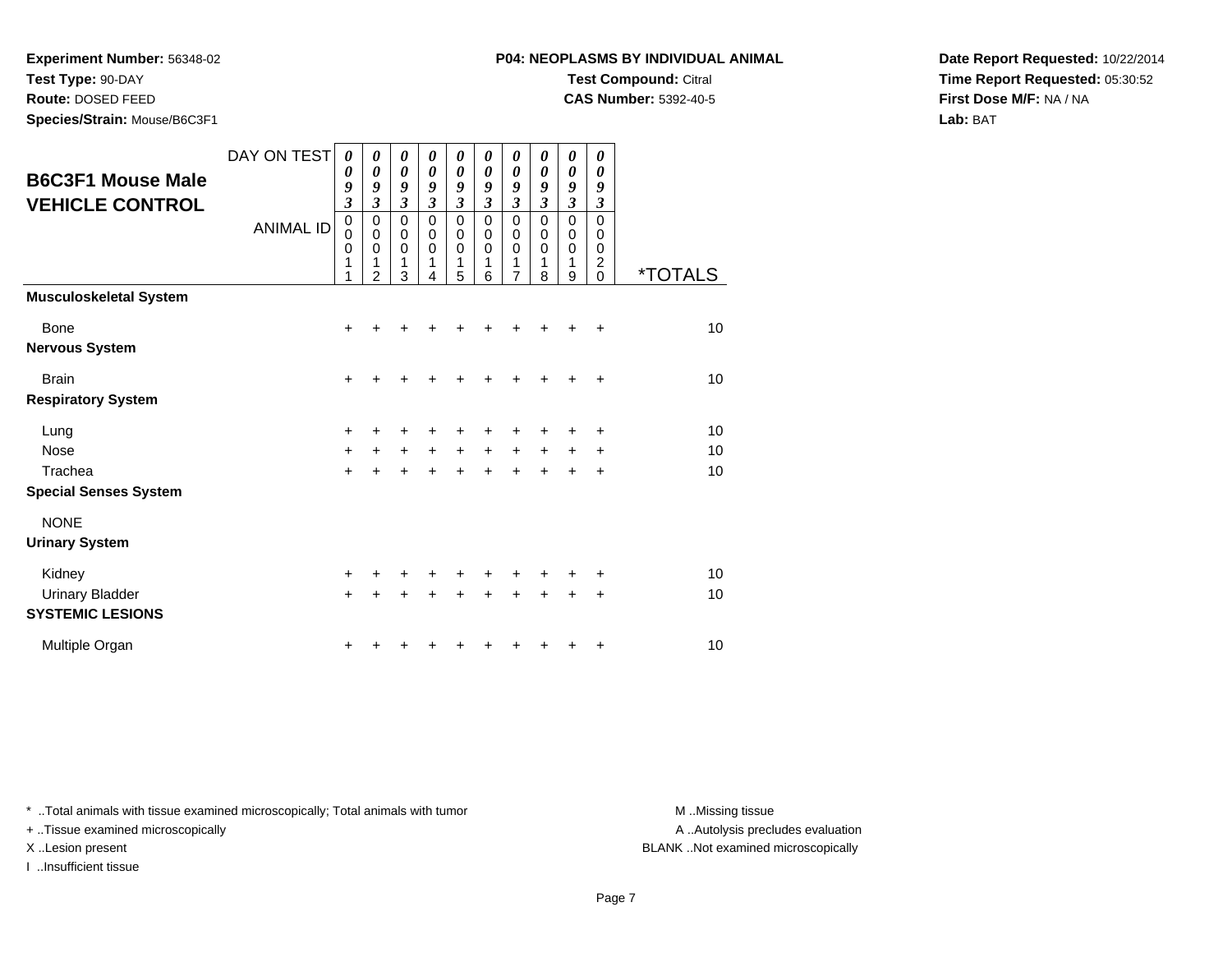| Experiment Number: 56348-02                                                     |                  |                       | P04: NEOPLASMS BY INDIVIDUAL ANIMAL |                  | Date Report Requested: 10/22/2014 |
|---------------------------------------------------------------------------------|------------------|-----------------------|-------------------------------------|------------------|-----------------------------------|
| Test Type: 90-DAY                                                               |                  |                       | Test Compound: Citral               |                  | Time Report Requested: 05:30:52   |
| Route: DOSED FEED                                                               |                  |                       | <b>CAS Number: 5392-40-5</b>        |                  | First Dose M/F: NA / NA           |
| Species/Strain: Mouse/B6C3F1                                                    |                  |                       |                                     |                  | Lab: BAT                          |
|                                                                                 |                  |                       |                                     |                  |                                   |
|                                                                                 | DAY ON TEST      |                       |                                     |                  |                                   |
| <b>B6C3F1 Mouse Male</b>                                                        |                  |                       |                                     |                  |                                   |
| 3900 PPM                                                                        |                  |                       |                                     |                  |                                   |
|                                                                                 | <b>ANIMAL ID</b> |                       |                                     |                  |                                   |
|                                                                                 |                  | <i><b>*TOTALS</b></i> |                                     |                  |                                   |
| <b>Alimentary System</b>                                                        |                  |                       |                                     |                  |                                   |
|                                                                                 |                  |                       |                                     |                  |                                   |
| <b>NONE</b>                                                                     |                  |                       |                                     |                  |                                   |
| <b>Cardiovascular System</b>                                                    |                  |                       |                                     |                  |                                   |
| <b>NONE</b>                                                                     |                  |                       |                                     |                  |                                   |
| <b>Endocrine System</b>                                                         |                  |                       |                                     |                  |                                   |
| <b>NONE</b>                                                                     |                  |                       |                                     |                  |                                   |
| <b>General Body System</b>                                                      |                  |                       |                                     |                  |                                   |
|                                                                                 |                  |                       |                                     |                  |                                   |
| <b>NONE</b>                                                                     |                  |                       |                                     |                  |                                   |
| <b>Genital System</b>                                                           |                  |                       |                                     |                  |                                   |
| <b>NONE</b>                                                                     |                  |                       |                                     |                  |                                   |
| <b>Hematopoietic System</b>                                                     |                  |                       |                                     |                  |                                   |
|                                                                                 |                  |                       |                                     |                  |                                   |
| <b>NONE</b>                                                                     |                  |                       |                                     |                  |                                   |
| <b>Integumentary System</b>                                                     |                  |                       |                                     |                  |                                   |
| <b>NONE</b>                                                                     |                  |                       |                                     |                  |                                   |
| <b>Musculoskeletal System</b>                                                   |                  |                       |                                     |                  |                                   |
| <b>NONE</b>                                                                     |                  |                       |                                     |                  |                                   |
| <b>Nervous System</b>                                                           |                  |                       |                                     |                  |                                   |
|                                                                                 |                  |                       |                                     |                  |                                   |
| <b>NONE</b>                                                                     |                  |                       |                                     |                  |                                   |
|                                                                                 |                  |                       |                                     |                  |                                   |
|                                                                                 |                  |                       |                                     |                  |                                   |
|                                                                                 |                  |                       |                                     |                  |                                   |
| *  Total animals with tissue examined microscopically; Total animals with tumor |                  |                       |                                     | M Missing tissue |                                   |

+ ..Tissue examined microscopically

I ..Insufficient tissue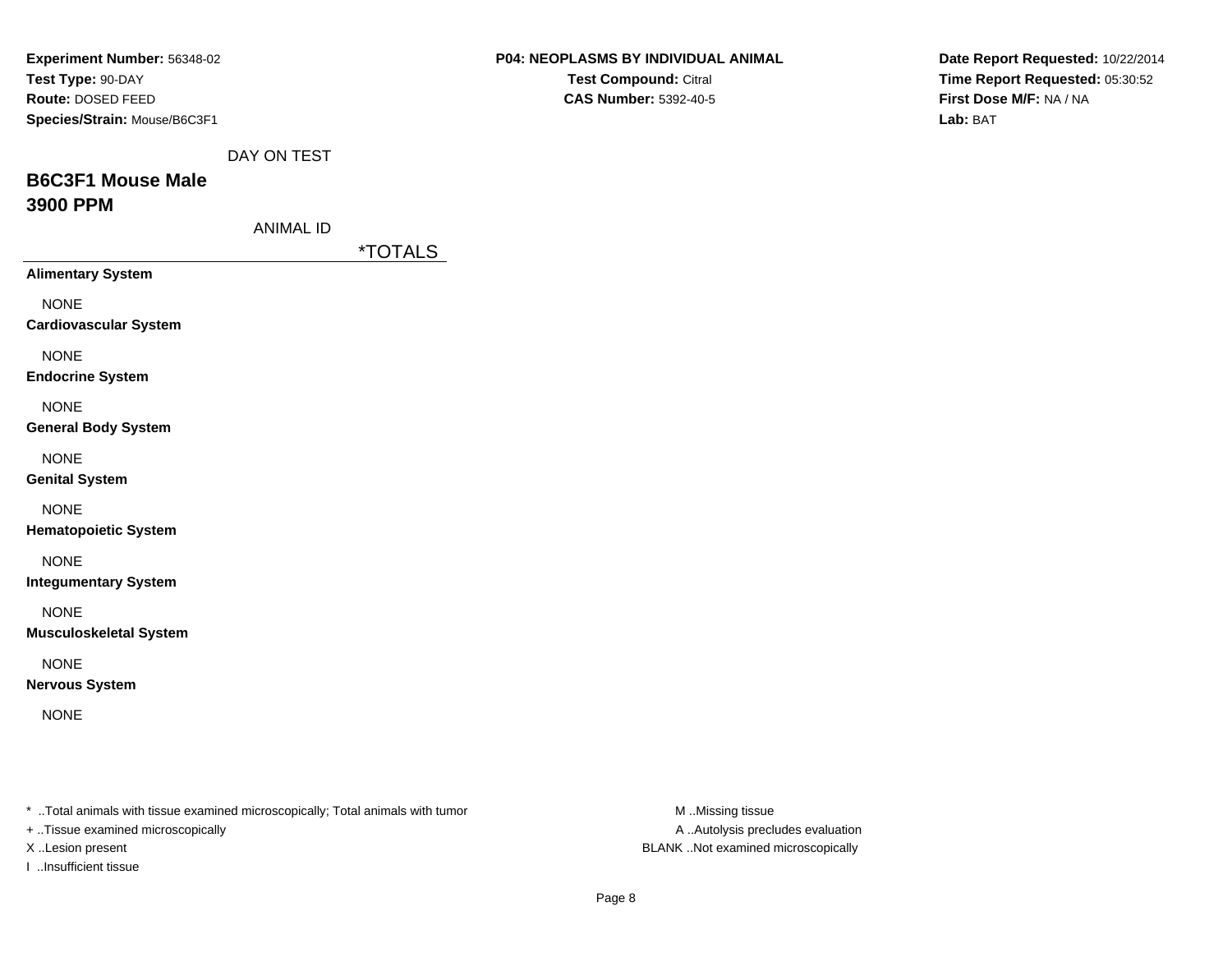| Experiment Number: 56348-02  |                  |                       | P04: NEOPLASMS BY INDIVIDUAL ANIMAL | Date Report Requested: 10/22/2014 |
|------------------------------|------------------|-----------------------|-------------------------------------|-----------------------------------|
| Test Type: 90-DAY            |                  |                       | Test Compound: Citral               | Time Report Requested: 05:30:52   |
| Route: DOSED FEED            |                  |                       | <b>CAS Number: 5392-40-5</b>        | First Dose M/F: NA / NA           |
| Species/Strain: Mouse/B6C3F1 |                  |                       |                                     | Lab: BAT                          |
|                              | DAY ON TEST      |                       |                                     |                                   |
| <b>B6C3F1 Mouse Male</b>     |                  |                       |                                     |                                   |
| 3900 PPM                     |                  |                       |                                     |                                   |
|                              | <b>ANIMAL ID</b> |                       |                                     |                                   |
|                              |                  | <i><b>*TOTALS</b></i> |                                     |                                   |
| <b>Respiratory System</b>    |                  |                       |                                     |                                   |
| <b>NONE</b>                  |                  |                       |                                     |                                   |
| <b>Special Senses System</b> |                  |                       |                                     |                                   |
| <b>NONE</b>                  |                  |                       |                                     |                                   |
| <b>Urinary System</b>        |                  |                       |                                     |                                   |
| <b>NONE</b>                  |                  |                       |                                     |                                   |
| <b>SYSTEMIC LESIONS</b>      |                  |                       |                                     |                                   |
| Multiple Organ               |                  | $\pmb{0}$             |                                     |                                   |
|                              |                  |                       |                                     |                                   |

\* ..Total animals with tissue examined microscopically; Total animals with tumor M..Missing tissue M ..Missing tissue

+ ..Tissue examined microscopically

I ..Insufficient tissue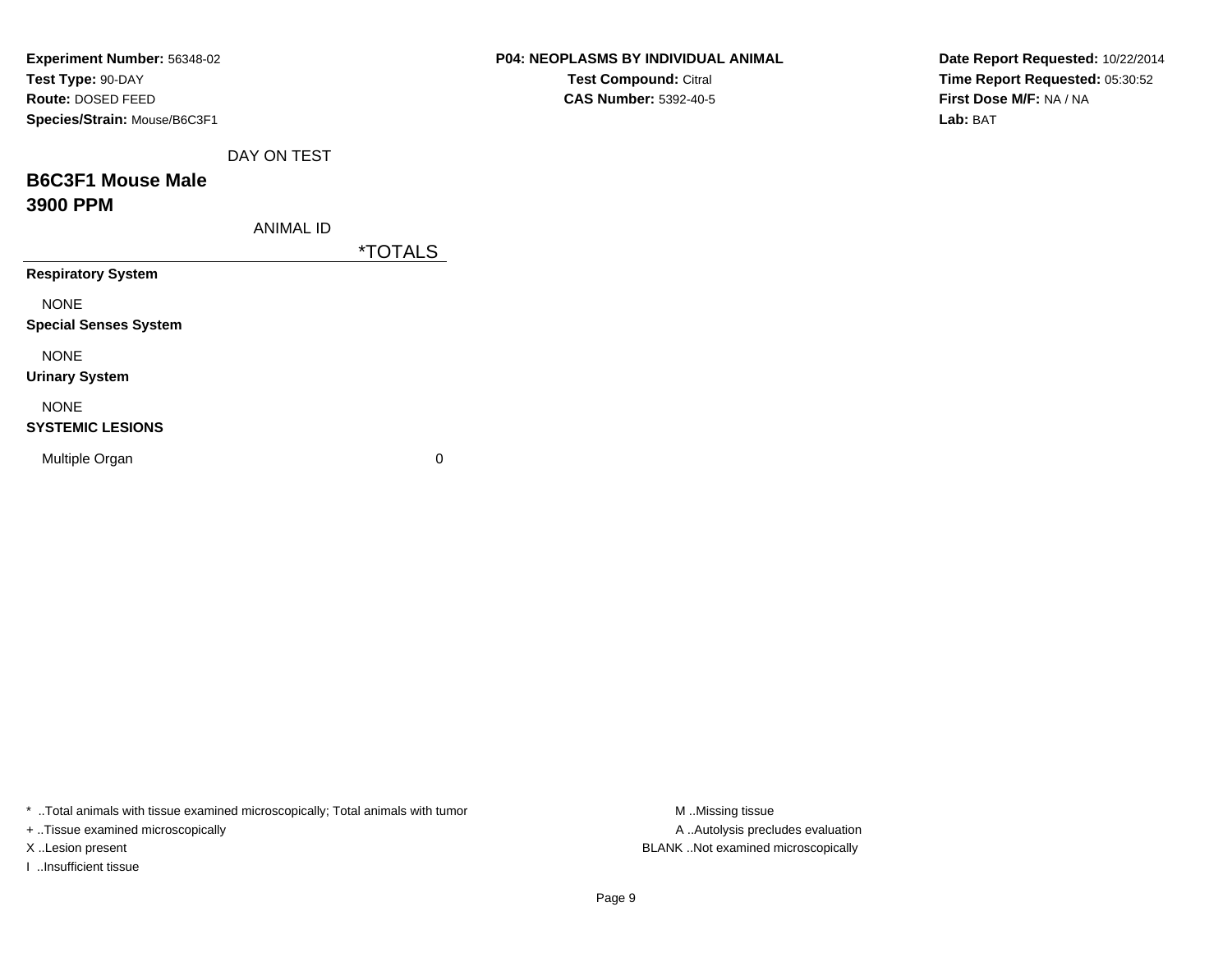| <b>Experiment Number: 56348-02</b>                                             | <b>P04: NEOPLASMS BY INDIVIDUAL ANIMAL</b> | Date Report Requested: 10/22/2014   |
|--------------------------------------------------------------------------------|--------------------------------------------|-------------------------------------|
| Test Type: 90-DAY                                                              | Test Compound: Citral                      | Time Report Requested: 05:30:52     |
| Route: DOSED FEED<br>Species/Strain: Mouse/B6C3F1                              | <b>CAS Number: 5392-40-5</b>               | First Dose M/F: NA / NA<br>Lab: BAT |
|                                                                                |                                            |                                     |
| DAY ON TEST                                                                    |                                            |                                     |
| <b>B6C3F1 Mouse Male</b>                                                       |                                            |                                     |
| <b>7800 PPM</b>                                                                |                                            |                                     |
| <b>ANIMAL ID</b>                                                               |                                            |                                     |
| <i><b>*TOTALS</b></i>                                                          |                                            |                                     |
| <b>Alimentary System</b>                                                       |                                            |                                     |
| <b>NONE</b>                                                                    |                                            |                                     |
| <b>Cardiovascular System</b>                                                   |                                            |                                     |
|                                                                                |                                            |                                     |
| <b>NONE</b><br><b>Endocrine System</b>                                         |                                            |                                     |
|                                                                                |                                            |                                     |
| <b>NONE</b>                                                                    |                                            |                                     |
| <b>General Body System</b>                                                     |                                            |                                     |
| <b>NONE</b>                                                                    |                                            |                                     |
| <b>Genital System</b>                                                          |                                            |                                     |
| <b>NONE</b>                                                                    |                                            |                                     |
| <b>Hematopoietic System</b>                                                    |                                            |                                     |
| <b>NONE</b>                                                                    |                                            |                                     |
| <b>Integumentary System</b>                                                    |                                            |                                     |
|                                                                                |                                            |                                     |
| <b>NONE</b><br><b>Musculoskeletal System</b>                                   |                                            |                                     |
|                                                                                |                                            |                                     |
| <b>NONE</b>                                                                    |                                            |                                     |
| <b>Nervous System</b>                                                          |                                            |                                     |
| <b>NONE</b>                                                                    |                                            |                                     |
|                                                                                |                                            |                                     |
|                                                                                |                                            |                                     |
|                                                                                |                                            |                                     |
| * Total animals with tissue examined microscopically; Total animals with tumor | M Missing tissue                           |                                     |

+ ..Tissue examined microscopically

I ..Insufficient tissue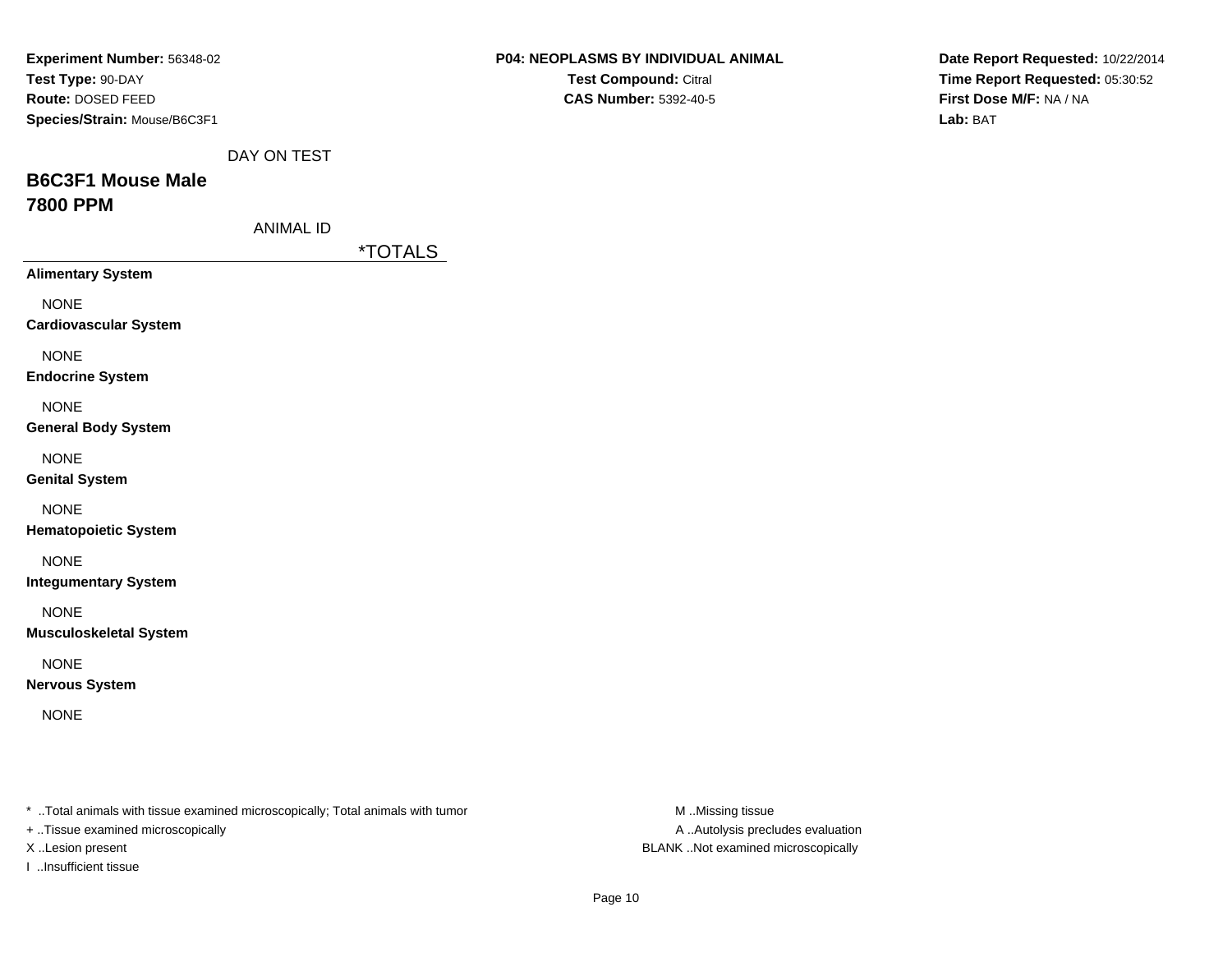| Experiment Number: 56348-02  |                  |                       | P04: NEOPLASMS BY INDIVIDUAL ANIMAL | Date Report Requested: 10/22/2014 |
|------------------------------|------------------|-----------------------|-------------------------------------|-----------------------------------|
| Test Type: 90-DAY            |                  |                       | Test Compound: Citral               | Time Report Requested: 05:30:52   |
| Route: DOSED FEED            |                  |                       | <b>CAS Number: 5392-40-5</b>        | First Dose M/F: NA / NA           |
| Species/Strain: Mouse/B6C3F1 |                  |                       |                                     | Lab: BAT                          |
|                              | DAY ON TEST      |                       |                                     |                                   |
| <b>B6C3F1 Mouse Male</b>     |                  |                       |                                     |                                   |
| <b>7800 PPM</b>              |                  |                       |                                     |                                   |
|                              | <b>ANIMAL ID</b> |                       |                                     |                                   |
|                              |                  | <i><b>*TOTALS</b></i> |                                     |                                   |
| <b>Respiratory System</b>    |                  |                       |                                     |                                   |
| <b>NONE</b>                  |                  |                       |                                     |                                   |
| <b>Special Senses System</b> |                  |                       |                                     |                                   |
| <b>NONE</b>                  |                  |                       |                                     |                                   |
| <b>Urinary System</b>        |                  |                       |                                     |                                   |
| <b>NONE</b>                  |                  |                       |                                     |                                   |
| <b>SYSTEMIC LESIONS</b>      |                  |                       |                                     |                                   |
| Multiple Organ               |                  | 0                     |                                     |                                   |
|                              |                  |                       |                                     |                                   |

\* ..Total animals with tissue examined microscopically; Total animals with tumor M..Missing tissue M ..Missing tissue

+ ..Tissue examined microscopically

I ..Insufficient tissue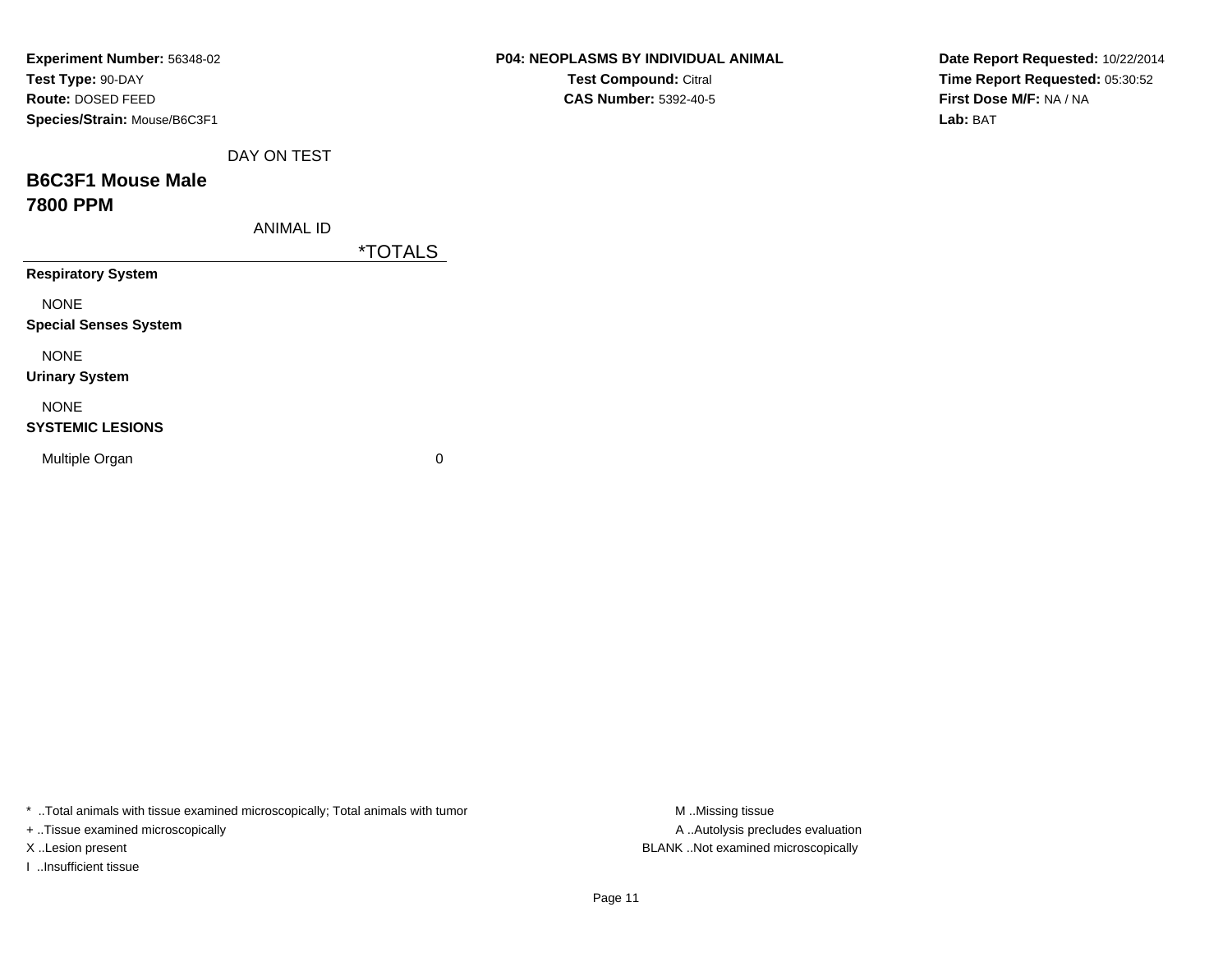**Test Type:** 90-DAY

**Route:** DOSED FEED

**Species/Strain:** Mouse/B6C3F1

**CAS Number:** 5392-40-5

**Date Report Requested:** 10/22/2014**Time Report Requested:** 05:30:52**First Dose M/F:** NA / NA**Lab:** BAT

| <b>B6C3F1 Mouse Male</b><br>15600 PPM                                           | DAY ON TEST      | $\boldsymbol{\theta}$<br>0<br>9<br>$\mathfrak{z}$ | $\boldsymbol{\theta}$<br>$\boldsymbol{\theta}$<br>9<br>$\mathfrak{z}$       | 0<br>$\pmb{\theta}$<br>9<br>$\mathfrak{z}$   | $\boldsymbol{\theta}$<br>$\boldsymbol{\theta}$<br>9<br>$\mathfrak{z}$ | $\boldsymbol{\theta}$<br>$\boldsymbol{\theta}$<br>9<br>$\mathfrak{z}$ | $\boldsymbol{\theta}$<br>$\boldsymbol{\theta}$<br>9<br>$\overline{\mathbf{3}}$ | $\boldsymbol{\theta}$<br>$\boldsymbol{\theta}$<br>9<br>$\boldsymbol{\beta}$ | $\boldsymbol{\theta}$<br>$\boldsymbol{\theta}$<br>9<br>$\mathfrak{z}$ | $\pmb{\theta}$<br>$\pmb{\theta}$<br>9<br>$\mathfrak{z}$ | $\boldsymbol{\theta}$<br>$\boldsymbol{\theta}$<br>9<br>$\boldsymbol{\beta}$ |                                      |
|---------------------------------------------------------------------------------|------------------|---------------------------------------------------|-----------------------------------------------------------------------------|----------------------------------------------|-----------------------------------------------------------------------|-----------------------------------------------------------------------|--------------------------------------------------------------------------------|-----------------------------------------------------------------------------|-----------------------------------------------------------------------|---------------------------------------------------------|-----------------------------------------------------------------------------|--------------------------------------|
|                                                                                 | <b>ANIMAL ID</b> | $\mathbf 0$<br>$\Omega$<br>0<br>4<br>1            | $\mathbf 0$<br>$\mathbf 0$<br>$\pmb{0}$<br>$\overline{4}$<br>$\overline{2}$ | $\mathbf 0$<br>0<br>0<br>$\overline{4}$<br>3 | $\mathbf 0$<br>0<br>0<br>$\overline{4}$<br>4                          | $\mathbf 0$<br>0<br>0<br>$\overline{4}$<br>5                          | $\mathbf 0$<br>$\mathbf 0$<br>0<br>$\overline{4}$<br>6                         | $\mathbf 0$<br>0<br>0<br>$\overline{4}$<br>$\overline{7}$                   | $\mathbf 0$<br>0<br>0<br>$\overline{4}$<br>8                          | $\mathsf 0$<br>0<br>0<br>4<br>9                         | $\mathbf 0$<br>$\mathbf 0$<br>$\mathbf 0$<br>5<br>$\mathbf 0$               | <i><b>*TOTALS</b></i>                |
| <b>Alimentary System</b>                                                        |                  |                                                   |                                                                             |                                              |                                                                       |                                                                       |                                                                                |                                                                             |                                                                       |                                                         |                                                                             |                                      |
| Stomach, Forestomach<br><b>Cardiovascular System</b>                            |                  | $\ddot{}$                                         |                                                                             |                                              | +                                                                     |                                                                       | +                                                                              | +                                                                           |                                                                       | +                                                       | $\ddot{}$                                                                   | 10                                   |
| <b>NONE</b><br><b>Endocrine System</b>                                          |                  |                                                   |                                                                             |                                              |                                                                       |                                                                       |                                                                                |                                                                             |                                                                       |                                                         |                                                                             |                                      |
| <b>NONE</b><br><b>General Body System</b>                                       |                  |                                                   |                                                                             |                                              |                                                                       |                                                                       |                                                                                |                                                                             |                                                                       |                                                         |                                                                             |                                      |
| <b>NONE</b><br><b>Genital System</b>                                            |                  |                                                   |                                                                             |                                              |                                                                       |                                                                       |                                                                                |                                                                             |                                                                       |                                                         |                                                                             |                                      |
| <b>NONE</b><br><b>Hematopoietic System</b>                                      |                  |                                                   |                                                                             |                                              |                                                                       |                                                                       |                                                                                |                                                                             |                                                                       |                                                         |                                                                             |                                      |
| <b>NONE</b><br><b>Integumentary System</b>                                      |                  |                                                   |                                                                             |                                              |                                                                       |                                                                       |                                                                                |                                                                             |                                                                       |                                                         |                                                                             |                                      |
| <b>NONE</b><br><b>Musculoskeletal System</b>                                    |                  |                                                   |                                                                             |                                              |                                                                       |                                                                       |                                                                                |                                                                             |                                                                       |                                                         |                                                                             |                                      |
| <b>NONE</b><br><b>Nervous System</b>                                            |                  |                                                   |                                                                             |                                              |                                                                       |                                                                       |                                                                                |                                                                             |                                                                       |                                                         |                                                                             |                                      |
| <b>NONE</b>                                                                     |                  |                                                   |                                                                             |                                              |                                                                       |                                                                       |                                                                                |                                                                             |                                                                       |                                                         |                                                                             |                                      |
| * Total opimals with tionup overwised misrosoppisally: Total opimals with tumor |                  |                                                   |                                                                             |                                              |                                                                       |                                                                       |                                                                                |                                                                             |                                                                       |                                                         |                                                                             | $M \rightarrow M \rightarrow \infty$ |

..Total animals with tissue examined microscopically; Total animals with tumor M ..Missing tissue M ..Missing tissue

+ ..Tissue examined microscopically

I ..Insufficient tissue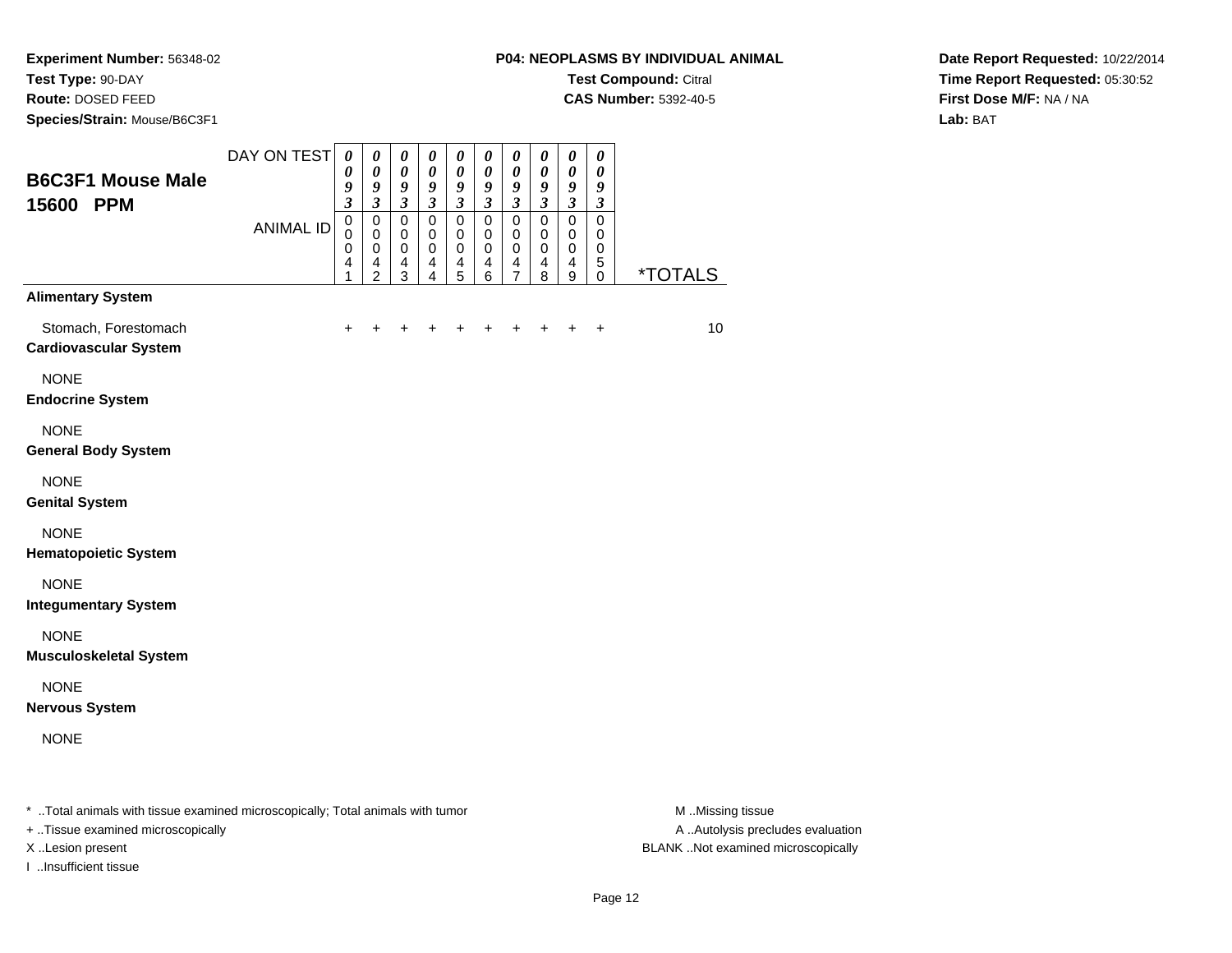**Test Type:** 90-DAY

**Route:** DOSED FEED

**Species/Strain:** Mouse/B6C3F1

**CAS Number:** 5392-40-5

**Date Report Requested:** 10/22/2014**Time Report Requested:** 05:30:52**First Dose M/F:** NA / NA**Lab:** BAT

| <b>B6C3F1 Mouse Male</b><br><b>PPM</b><br>15600 | DAY ON TEST<br>ANIMAL ID | 0<br>0<br>9<br>$\mathfrak{z}$<br>$\pmb{0}$<br>0<br>0<br>4 | 0<br>0<br>9<br>$\boldsymbol{\beta}$<br>0<br>0<br>0<br>4<br>2 | 0<br>0<br>9<br>3<br>0<br>0<br>0<br>4<br>3 | 0<br>0<br>9<br>3<br>$\mathbf 0$<br>0<br>$\mathbf 0$<br>4<br>4 | 0<br>0<br>9<br>3<br>0<br>0<br>0<br>4<br>5 | 0<br>$\boldsymbol{\theta}$<br>9<br>3<br>0<br>0<br>$\mathbf 0$<br>4<br>6 | 0<br>0<br>9<br>3<br>0<br>0<br>0<br>4<br>$\overline{ }$ | $\boldsymbol{\theta}$<br>0<br>9<br>$\mathfrak{z}$<br>0<br>0<br>$\mathbf 0$<br>4<br>8 | 0<br>0<br>9<br>3<br>0<br>0<br>0<br>4<br>9 | 0<br>0<br>9<br>3<br>0<br>0<br>0<br>5<br>$\mathbf 0$ | <i><b>*TOTALS</b></i> |
|-------------------------------------------------|--------------------------|-----------------------------------------------------------|--------------------------------------------------------------|-------------------------------------------|---------------------------------------------------------------|-------------------------------------------|-------------------------------------------------------------------------|--------------------------------------------------------|--------------------------------------------------------------------------------------|-------------------------------------------|-----------------------------------------------------|-----------------------|
| <b>Respiratory System</b>                       |                          |                                                           |                                                              |                                           |                                                               |                                           |                                                                         |                                                        |                                                                                      |                                           |                                                     |                       |
| <b>NONE</b><br><b>Special Senses System</b>     |                          |                                                           |                                                              |                                           |                                                               |                                           |                                                                         |                                                        |                                                                                      |                                           |                                                     |                       |
| <b>NONE</b><br><b>Urinary System</b>            |                          |                                                           |                                                              |                                           |                                                               |                                           |                                                                         |                                                        |                                                                                      |                                           |                                                     |                       |
| <b>NONE</b><br><b>SYSTEMIC LESIONS</b>          |                          |                                                           |                                                              |                                           |                                                               |                                           |                                                                         |                                                        |                                                                                      |                                           |                                                     |                       |
| Multiple Organ                                  |                          | +                                                         |                                                              |                                           |                                                               |                                           | ÷                                                                       | ٠                                                      | +                                                                                    |                                           | ÷                                                   | 10                    |

\* ..Total animals with tissue examined microscopically; Total animals with tumor **M** . Missing tissue M ..Missing tissue

+ ..Tissue examined microscopically

I ..Insufficient tissue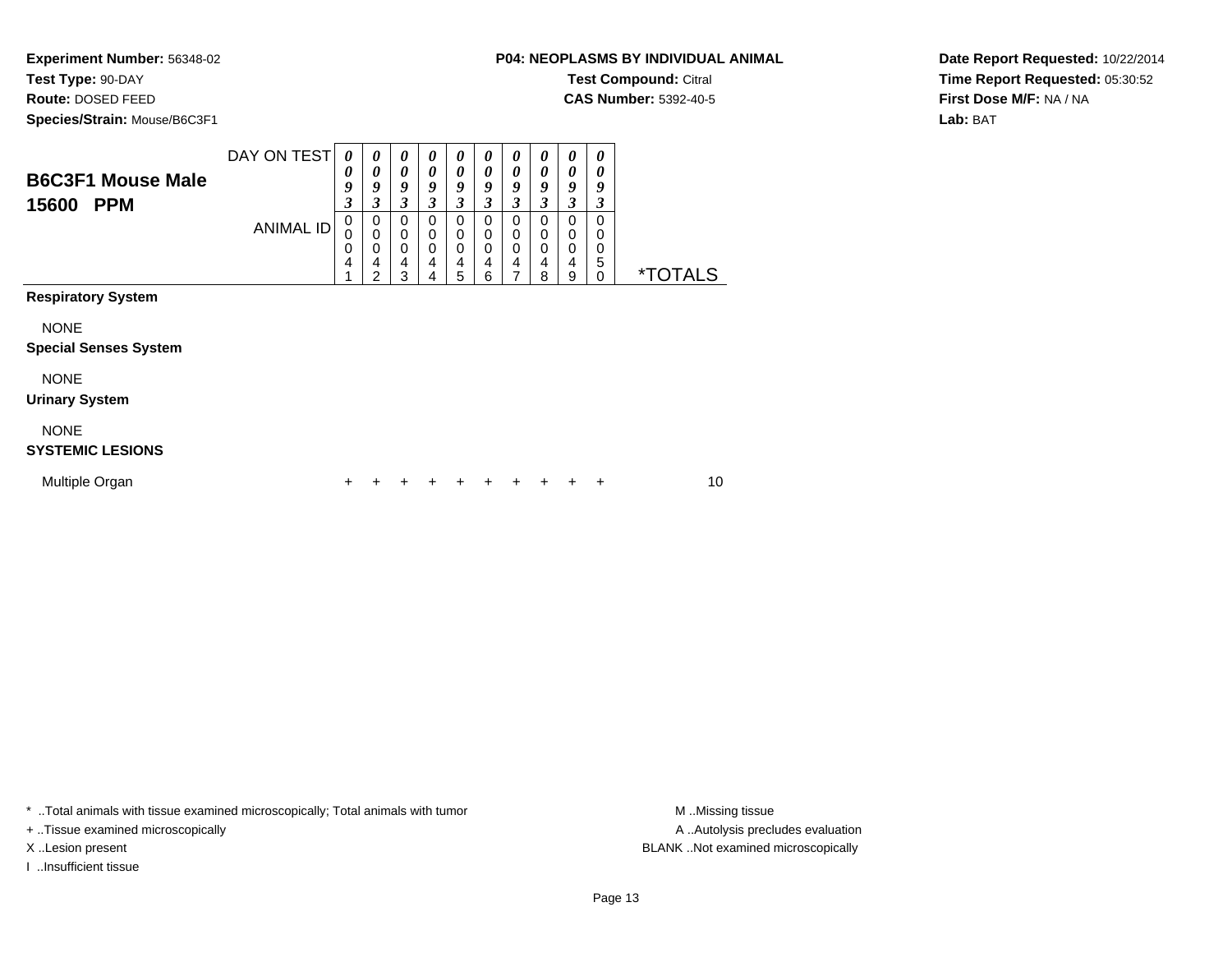**Test Type:** 90-DAY

**Route:** DOSED FEED

**Species/Strain:** Mouse/B6C3F1

### **P04: NEOPLASMS BY INDIVIDUAL ANIMALTest Compound:** Citral

**CAS Number:** 5392-40-5

**Date Report Requested:** 10/22/2014**Time Report Requested:** 05:30:52**First Dose M/F:** NA / NA**Lab:** BAT

| <b>B6C3F1 Mouse Male</b><br><b>PPM</b><br>31300 | DAY ON TEST<br><b>ANIMAL ID</b> | $\boldsymbol{\theta}$<br>0<br>1<br>4<br>$\mathbf 0$<br>$\mathbf 0$<br>0<br>5 | $\boldsymbol{\theta}$<br>$\boldsymbol{\theta}$<br>1<br>0<br>$\mathbf 0$<br>$\mathbf 0$<br>0<br>5 | 0<br>$\boldsymbol{\theta}$<br>9<br>$\mathfrak{z}$<br>$\mathbf 0$<br>$\mathbf 0$<br>$\mathbf 0$<br>$\mathbf 5$ | 0<br>$\boldsymbol{\theta}$<br>$\boldsymbol{l}$<br>$\boldsymbol{\theta}$<br>$\mathbf 0$<br>$\mathbf 0$<br>$\mathbf 0$<br>5 | 0<br>$\boldsymbol{\theta}$<br>9<br>$\mathfrak{z}$<br>$\mathbf 0$<br>$\mathbf 0$<br>0<br>$\frac{5}{5}$ | 0<br>$\boldsymbol{\theta}$<br>9<br>$\mathfrak{z}$<br>$\mathbf 0$<br>$\mathbf 0$<br>0<br>5 | 0<br>$\boldsymbol{\theta}$<br>9<br>$\overline{\mathbf{3}}$<br>$\mathbf 0$<br>$\mathbf 0$<br>0<br>$\frac{5}{7}$ | 0<br>$\boldsymbol{\theta}$<br>9<br>$\overline{\mathbf{3}}$<br>0<br>$\mathbf 0$<br>0<br>5 | 0<br>$\boldsymbol{\theta}$<br>9<br>$\mathfrak{z}$<br>$\mathbf 0$<br>$\mathbf 0$<br>$\mathbf 0$<br>5 | 0<br>$\boldsymbol{\theta}$<br>$\boldsymbol{\mathcal{I}}$<br>0<br>$\Omega$<br>0<br>$\mathbf 0$<br>6 |                       |
|-------------------------------------------------|---------------------------------|------------------------------------------------------------------------------|--------------------------------------------------------------------------------------------------|---------------------------------------------------------------------------------------------------------------|---------------------------------------------------------------------------------------------------------------------------|-------------------------------------------------------------------------------------------------------|-------------------------------------------------------------------------------------------|----------------------------------------------------------------------------------------------------------------|------------------------------------------------------------------------------------------|-----------------------------------------------------------------------------------------------------|----------------------------------------------------------------------------------------------------|-----------------------|
| <b>Alimentary System</b>                        |                                 | 1                                                                            | $\overline{c}$                                                                                   | 3                                                                                                             | $\overline{4}$                                                                                                            |                                                                                                       | 6                                                                                         |                                                                                                                | 8                                                                                        | 9                                                                                                   | $\Omega$                                                                                           | <i><b>*TOTALS</b></i> |
|                                                 |                                 |                                                                              |                                                                                                  |                                                                                                               |                                                                                                                           |                                                                                                       |                                                                                           |                                                                                                                |                                                                                          |                                                                                                     |                                                                                                    |                       |
| Esophagus                                       |                                 | +                                                                            | +                                                                                                | +                                                                                                             | +                                                                                                                         | +                                                                                                     | +                                                                                         | +                                                                                                              | +                                                                                        | +                                                                                                   | +                                                                                                  | 10                    |
| Gallbladder                                     |                                 | $\ddot{}$                                                                    | +                                                                                                | +                                                                                                             | +                                                                                                                         | +                                                                                                     | +                                                                                         | +                                                                                                              | +                                                                                        | +                                                                                                   | $\ddot{}$                                                                                          | 10                    |
| Intestine Large, Cecum                          |                                 | $\ddot{}$                                                                    | $\ddot{}$                                                                                        | $\ddot{}$                                                                                                     | $\ddot{}$                                                                                                                 | $\ddot{}$                                                                                             | $\ddot{}$                                                                                 | $\ddot{}$                                                                                                      | $\ddot{}$                                                                                | $\ddot{}$                                                                                           | $\ddot{}$                                                                                          | 10                    |
| Intestine Large, Colon                          |                                 | $\ddot{}$                                                                    | $\ddot{}$                                                                                        | $\ddot{}$                                                                                                     | $\ddot{}$                                                                                                                 | $\ddot{}$                                                                                             | $\ddot{}$                                                                                 | $+$                                                                                                            | $+$                                                                                      | $\ddot{}$                                                                                           | $\ddot{}$                                                                                          | 10                    |
| Intestine Large, Rectum                         |                                 | $\ddot{}$                                                                    | $\ddot{}$                                                                                        | $\ddot{}$                                                                                                     | $\ddot{}$                                                                                                                 | $\ddot{}$                                                                                             | $\ddot{}$                                                                                 | $\ddot{}$                                                                                                      | $\ddot{}$                                                                                | $\ddot{}$                                                                                           | $\ddot{}$                                                                                          | 10                    |
| Intestine Small, Duodenum                       |                                 | $\ddot{}$                                                                    | $\ddot{}$                                                                                        | $\ddot{}$                                                                                                     | $\ddot{}$                                                                                                                 | $\ddot{}$                                                                                             | $\ddot{}$                                                                                 | $+$                                                                                                            | $\ddot{}$                                                                                | $\ddot{}$                                                                                           | $\ddot{}$                                                                                          | 10                    |
| Intestine Small, Ileum                          |                                 | $\ddot{}$                                                                    | $\ddot{}$                                                                                        | $\ddot{}$                                                                                                     | $\ddot{}$                                                                                                                 | $\ddot{}$                                                                                             | $\ddot{}$                                                                                 | $\ddot{}$                                                                                                      | $\ddot{}$                                                                                | M                                                                                                   | $\ddot{}$                                                                                          | 9                     |
| Intestine Small, Jejunum                        |                                 | +                                                                            | +                                                                                                | $\ddot{}$                                                                                                     | +                                                                                                                         | $\ddot{}$                                                                                             | $\ddot{}$                                                                                 | $\pm$                                                                                                          | $\ddot{}$                                                                                | $\ddot{}$                                                                                           | +                                                                                                  | 10                    |
| Liver                                           |                                 | $\ddot{}$                                                                    | $\ddot{}$                                                                                        | $\ddot{}$                                                                                                     | $\ddot{}$                                                                                                                 | $\ddot{}$                                                                                             | $\ddot{}$                                                                                 | $+$                                                                                                            | $\ddot{}$                                                                                | $\ddot{}$                                                                                           | $\div$                                                                                             | 10                    |
| Pancreas                                        |                                 | $\ddot{}$                                                                    | $\ddot{}$                                                                                        | $\ddot{}$                                                                                                     | $\ddot{}$                                                                                                                 | $\ddot{}$                                                                                             | $\ddot{}$                                                                                 | $+$                                                                                                            | $\ddot{}$                                                                                | $\ddot{}$                                                                                           | $\ddot{}$                                                                                          | 10                    |
| <b>Salivary Glands</b>                          |                                 | +                                                                            | $\ddot{}$                                                                                        | $\ddot{}$                                                                                                     | $\ddot{}$                                                                                                                 | $\ddot{}$                                                                                             | $\ddot{}$                                                                                 | $\ddot{}$                                                                                                      | $\ddot{}$                                                                                | $\ddot{}$                                                                                           | $\ddot{}$                                                                                          | 10                    |
| Stomach, Forestomach                            |                                 | +                                                                            | +                                                                                                | +                                                                                                             | $\ddot{}$                                                                                                                 | $\ddot{}$                                                                                             | $\ddot{}$                                                                                 | $\ddot{}$                                                                                                      | $\ddot{}$                                                                                | +                                                                                                   | $\ddot{}$                                                                                          | 10                    |
| Stomach, Glandular                              |                                 | $\ddot{}$                                                                    |                                                                                                  | $\ddot{}$                                                                                                     | $\ddot{}$                                                                                                                 | $\ddot{}$                                                                                             | $\ddot{}$                                                                                 | $\ddot{}$                                                                                                      | $\ddot{}$                                                                                | $\ddot{}$                                                                                           | $\ddot{}$                                                                                          | 10                    |
| <b>Cardiovascular System</b>                    |                                 |                                                                              |                                                                                                  |                                                                                                               |                                                                                                                           |                                                                                                       |                                                                                           |                                                                                                                |                                                                                          |                                                                                                     |                                                                                                    |                       |
| <b>Blood Vessel</b>                             |                                 | +                                                                            | +                                                                                                | +                                                                                                             | +                                                                                                                         | +                                                                                                     | +                                                                                         | +                                                                                                              | +                                                                                        |                                                                                                     | +                                                                                                  | 10                    |
| Heart                                           |                                 | $\ddot{}$                                                                    |                                                                                                  | $\ddot{}$                                                                                                     | Ŧ.                                                                                                                        | $\ddot{}$                                                                                             | ÷                                                                                         | $\ddot{}$                                                                                                      | $\ddot{}$                                                                                | $\ddot{}$                                                                                           | $\ddot{}$                                                                                          | 10                    |
| <b>Endocrine System</b>                         |                                 |                                                                              |                                                                                                  |                                                                                                               |                                                                                                                           |                                                                                                       |                                                                                           |                                                                                                                |                                                                                          |                                                                                                     |                                                                                                    |                       |
| <b>Adrenal Cortex</b>                           |                                 | +                                                                            | +                                                                                                | +                                                                                                             | +                                                                                                                         | +                                                                                                     | +                                                                                         | +                                                                                                              | ٠                                                                                        | ٠                                                                                                   | ÷                                                                                                  | 10                    |
| Adrenal Medulla                                 |                                 | +                                                                            |                                                                                                  | +                                                                                                             | $\ddot{}$                                                                                                                 | $\ddot{}$                                                                                             | $\ddot{}$                                                                                 | $\ddot{}$                                                                                                      | $\ddot{}$                                                                                | $\ddot{}$                                                                                           | +                                                                                                  | 10                    |
| Islets, Pancreatic                              |                                 | +                                                                            | +                                                                                                | +                                                                                                             | +                                                                                                                         | $\ddot{}$                                                                                             | $\ddot{}$                                                                                 | +                                                                                                              | +                                                                                        | +                                                                                                   | +                                                                                                  | 10                    |

\* ..Total animals with tissue examined microscopically; Total animals with tumor **M** . Missing tissue M ..Missing tissue

+ ..Tissue examined microscopically

I ..Insufficient tissue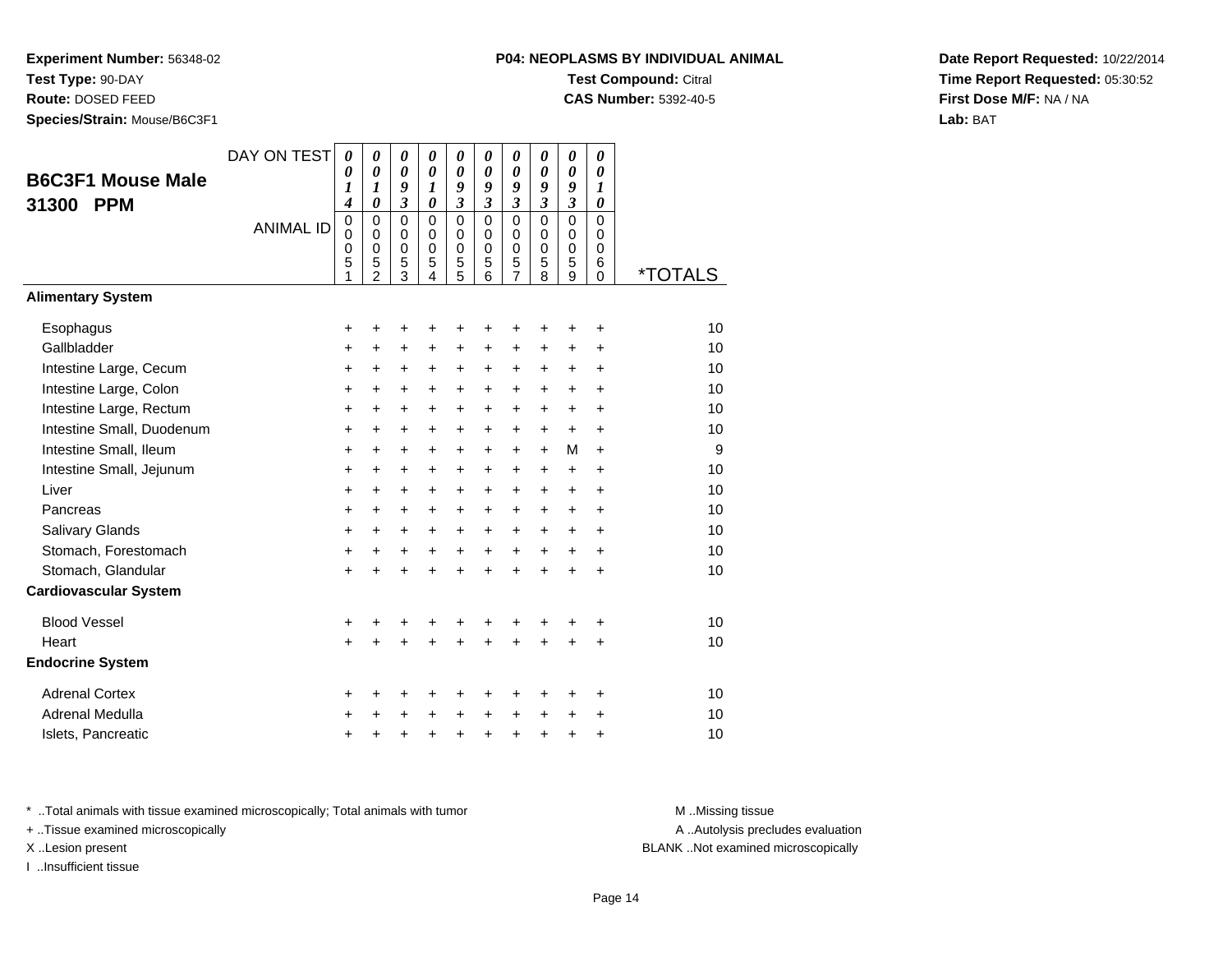**Test Type:** 90-DAY

**Route:** DOSED FEED

**Species/Strain:** Mouse/B6C3F1

| P04: NEOPLASMS BY INDIVIDUAL ANIMAL |
|-------------------------------------|
| <b>Test Compound: Citral</b>        |

**CAS Number:** 5392-40-5

**Date Report Requested:** 10/22/2014**Time Report Requested:** 05:30:53**First Dose M/F:** NA / NA**Lab:** BAT

| <b>B6C3F1 Mouse Male</b><br><b>PPM</b><br>31300 | DAY ON TEST<br><b>ANIMAL ID</b> | 0<br>0<br>1<br>$\boldsymbol{4}$<br>0<br>0<br>0<br>5<br>1 | 0<br>0<br>1<br>$\theta$<br>$\mathbf 0$<br>$\mathbf 0$<br>$\mathbf 0$<br>5<br>$\overline{2}$ | 0<br>$\boldsymbol{\theta}$<br>9<br>$\overline{\mathbf{3}}$<br>$\mathbf 0$<br>0<br>$\mathbf 0$<br>$\overline{5}$<br>$\overline{3}$ | 0<br>$\pmb{\theta}$<br>1<br>$\boldsymbol{\theta}$<br>$\mathbf 0$<br>$\mathbf 0$<br>0<br>5<br>$\overline{4}$ | 0<br>0<br>9<br>3<br>$\mathbf 0$<br>$\mathbf 0$<br>0<br>5<br>5 | 0<br>0<br>9<br>3<br>$\Omega$<br>0<br>0<br>5<br>6 | 0<br>0<br>9<br>3<br>$\mathbf 0$<br>$\mathbf 0$<br>0<br>5<br>$\overline{7}$ | 0<br>$\boldsymbol{\theta}$<br>9<br>3<br>$\mathbf 0$<br>$\mathbf 0$<br>$\pmb{0}$<br>5<br>8 | 0<br>0<br>9<br>$\overline{\mathbf{3}}$<br>$\mathbf 0$<br>$\mathbf 0$<br>$\mathbf 0$<br>5<br>$\boldsymbol{9}$ | 0<br>0<br>1<br>0<br>$\mathbf 0$<br>$\mathbf 0$<br>0<br>6<br>0 | <i><b>*TOTALS</b></i> |
|-------------------------------------------------|---------------------------------|----------------------------------------------------------|---------------------------------------------------------------------------------------------|-----------------------------------------------------------------------------------------------------------------------------------|-------------------------------------------------------------------------------------------------------------|---------------------------------------------------------------|--------------------------------------------------|----------------------------------------------------------------------------|-------------------------------------------------------------------------------------------|--------------------------------------------------------------------------------------------------------------|---------------------------------------------------------------|-----------------------|
| Parathyroid Gland                               |                                 | +                                                        | $\ddot{}$                                                                                   | M                                                                                                                                 | $+$                                                                                                         | M                                                             | M                                                | $\ddot{}$                                                                  | $+$                                                                                       | $\ddot{}$                                                                                                    | M                                                             | 6                     |
| <b>Pituitary Gland</b>                          |                                 | $\ddot{}$                                                | $\ddot{}$                                                                                   | $\ddot{}$                                                                                                                         | $+$                                                                                                         | $+$                                                           | M                                                | $\ddot{}$                                                                  | $\ddot{}$                                                                                 | $\ddot{}$                                                                                                    | $\ddot{}$                                                     | 9                     |
| <b>Thyroid Gland</b>                            |                                 | $\ddot{}$                                                | $\ddot{}$                                                                                   | $\ddot{}$                                                                                                                         | ÷                                                                                                           | $\ddot{}$                                                     | $\ddot{}$                                        | $\ddot{}$                                                                  |                                                                                           | $\ddot{}$                                                                                                    | $\ddot{}$                                                     | 10                    |
| <b>General Body System</b>                      |                                 |                                                          |                                                                                             |                                                                                                                                   |                                                                                                             |                                                               |                                                  |                                                                            |                                                                                           |                                                                                                              |                                                               |                       |
| <b>NONE</b>                                     |                                 |                                                          |                                                                                             |                                                                                                                                   |                                                                                                             |                                                               |                                                  |                                                                            |                                                                                           |                                                                                                              |                                                               |                       |
| <b>Genital System</b>                           |                                 |                                                          |                                                                                             |                                                                                                                                   |                                                                                                             |                                                               |                                                  |                                                                            |                                                                                           |                                                                                                              |                                                               |                       |
| Epididymis                                      |                                 | +                                                        | +                                                                                           |                                                                                                                                   |                                                                                                             | +                                                             | +                                                | +                                                                          |                                                                                           |                                                                                                              | +                                                             | 10                    |
| <b>Preputial Gland</b>                          |                                 | +                                                        | +                                                                                           | +                                                                                                                                 | $\pm$                                                                                                       | +                                                             | +                                                | +                                                                          | $\ddot{}$                                                                                 | $\ddot{}$                                                                                                    | +                                                             | 10                    |
| Prostate                                        |                                 | +                                                        | +                                                                                           | +                                                                                                                                 | $\ddot{}$                                                                                                   | +                                                             | $\ddot{}$                                        | +                                                                          | $\ddot{}$                                                                                 | $\ddot{}$                                                                                                    | +                                                             | 10                    |
| <b>Seminal Vesicle</b>                          |                                 | $\ddot{}$                                                | +                                                                                           | +                                                                                                                                 | +                                                                                                           | +                                                             | +                                                | +                                                                          | +                                                                                         | +                                                                                                            | +                                                             | 10                    |
| <b>Testes</b>                                   |                                 | $\ddot{}$                                                | $\ddot{}$                                                                                   | $\ddot{}$                                                                                                                         | ÷                                                                                                           | $\ddot{}$                                                     | $\ddot{}$                                        | $\ddot{}$                                                                  | $\ddot{}$                                                                                 | $\ddot{}$                                                                                                    | +                                                             | 10                    |
| <b>Hematopoietic System</b>                     |                                 |                                                          |                                                                                             |                                                                                                                                   |                                                                                                             |                                                               |                                                  |                                                                            |                                                                                           |                                                                                                              |                                                               |                       |
| <b>Bone Marrow</b>                              |                                 | +                                                        | +                                                                                           | +                                                                                                                                 | +                                                                                                           | +                                                             | +                                                | +                                                                          |                                                                                           | ٠                                                                                                            | ٠                                                             | 10                    |
| Lymph Node, Mandibular                          |                                 | +                                                        | +                                                                                           | $\pm$                                                                                                                             | $\pm$                                                                                                       | $\pm$                                                         | +                                                | +                                                                          | $\ddot{}$                                                                                 | +                                                                                                            | ٠                                                             | 10                    |
| Lymph Node, Mesenteric                          |                                 | +                                                        | +                                                                                           | +                                                                                                                                 | +                                                                                                           | +                                                             | +                                                | +                                                                          | $\ddot{}$                                                                                 | +                                                                                                            | +                                                             | 10                    |
| Spleen                                          |                                 | +                                                        | +                                                                                           | $\pm$                                                                                                                             | $\ddot{}$                                                                                                   | $\pm$                                                         | $\ddot{}$                                        | +                                                                          | $\ddot{}$                                                                                 | $\ddot{}$                                                                                                    | $\ddot{}$                                                     | 10                    |
| Thymus                                          |                                 | $\ddot{}$                                                | M                                                                                           | $\ddot{}$                                                                                                                         | $\ddot{}$                                                                                                   | +                                                             | $\ddot{}$                                        | $\ddot{}$                                                                  | $\ddot{}$                                                                                 | $\ddot{}$                                                                                                    | M                                                             | 8                     |
| <b>Integumentary System</b>                     |                                 |                                                          |                                                                                             |                                                                                                                                   |                                                                                                             |                                                               |                                                  |                                                                            |                                                                                           |                                                                                                              |                                                               |                       |
| <b>Mammary Gland</b>                            |                                 | M                                                        | +                                                                                           | М                                                                                                                                 | ÷                                                                                                           | М                                                             | М                                                | М                                                                          | М                                                                                         | M                                                                                                            | M                                                             | $\overline{2}$        |
| Skin                                            |                                 | +                                                        | +                                                                                           | +                                                                                                                                 | +                                                                                                           | +                                                             | +                                                | +                                                                          | +                                                                                         | +                                                                                                            | +                                                             | 10                    |

\* ..Total animals with tissue examined microscopically; Total animals with tumor **M** ..Missing tissue M ..Missing tissue

+ ..Tissue examined microscopically

I ..Insufficient tissue

A ..Autolysis precludes evaluation

X ..Lesion present BLANK ..Not examined microscopically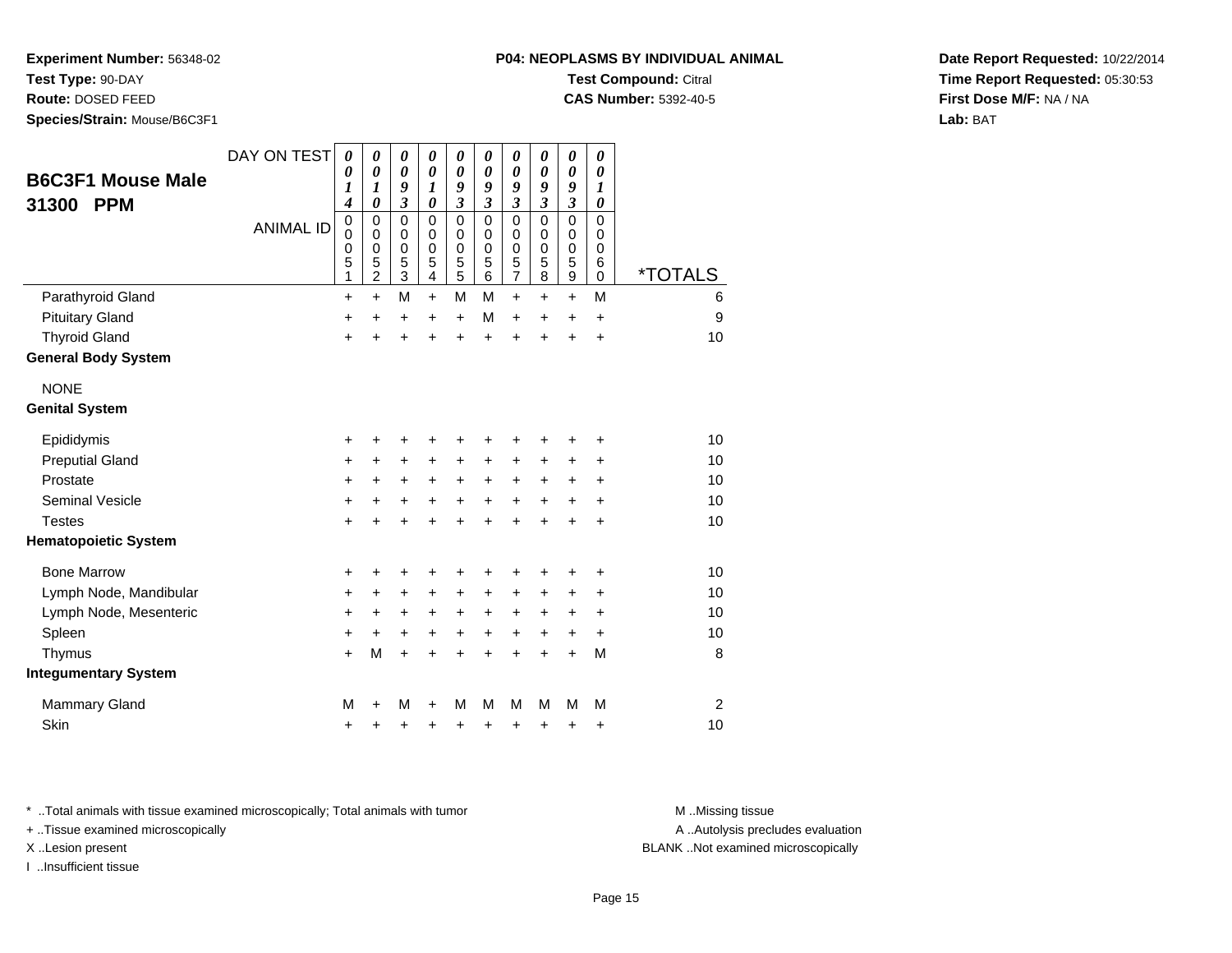**Test Type:** 90-DAY

**Route:** DOSED FEED

**Species/Strain:** Mouse/B6C3F1

#### **P04: NEOPLASMS BY INDIVIDUAL ANIMALTest Compound:** Citral

**CAS Number:** 5392-40-5

**Date Report Requested:** 10/22/2014**Time Report Requested:** 05:30:53**First Dose M/F:** NA / NA**Lab:** BAT

| <b>B6C3F1 Mouse Male</b><br>31300<br><b>PPM</b>   | DAY ON TEST<br><b>ANIMAL ID</b> | 0<br>0<br>$\boldsymbol{l}$<br>4<br>0<br>$\mathbf 0$<br>0<br>5<br>1 | 0<br>$\boldsymbol{\theta}$<br>$\boldsymbol{l}$<br>$\boldsymbol{\theta}$<br>$\pmb{0}$<br>$\mathbf 0$<br>$\mathbf 0$<br>5<br>$\mathfrak{p}$ | 0<br>0<br>9<br>$\mathfrak{z}$<br>$\mathbf 0$<br>0<br>$\mathbf 0$<br>5<br>3 | 0<br>$\boldsymbol{\theta}$<br>1<br>$\boldsymbol{\theta}$<br>$\mathbf 0$<br>0<br>$\mathbf 0$<br>5<br>4 | 0<br>$\boldsymbol{\theta}$<br>9<br>$\boldsymbol{\mathfrak{z}}$<br>$\mathbf 0$<br>0<br>$\boldsymbol{0}$<br>5<br>5 | 0<br>$\boldsymbol{\theta}$<br>9<br>$\boldsymbol{\mathfrak{z}}$<br>$\mathbf 0$<br>$\mathbf 0$<br>$\mathbf 0$<br>5<br>6 | 0<br>0<br>9<br>$\overline{\mathbf{3}}$<br>$\mathbf 0$<br>$\mathbf 0$<br>$\mathbf 0$<br>5<br>7 | 0<br>0<br>9<br>$\overline{\mathbf{3}}$<br>$\mathbf 0$<br>0<br>0<br>5<br>8 | 0<br>$\boldsymbol{\theta}$<br>9<br>$\boldsymbol{\mathfrak{z}}$<br>0<br>$\mathbf 0$<br>0<br>5<br>9 | 0<br>$\boldsymbol{\theta}$<br>1<br>0<br>0<br>0<br>0<br>6<br>$\Omega$ | <i><b>*TOTALS</b></i>              |
|---------------------------------------------------|---------------------------------|--------------------------------------------------------------------|-------------------------------------------------------------------------------------------------------------------------------------------|----------------------------------------------------------------------------|-------------------------------------------------------------------------------------------------------|------------------------------------------------------------------------------------------------------------------|-----------------------------------------------------------------------------------------------------------------------|-----------------------------------------------------------------------------------------------|---------------------------------------------------------------------------|---------------------------------------------------------------------------------------------------|----------------------------------------------------------------------|------------------------------------|
| <b>Musculoskeletal System</b>                     |                                 |                                                                    |                                                                                                                                           |                                                                            |                                                                                                       |                                                                                                                  |                                                                                                                       |                                                                                               |                                                                           |                                                                                                   |                                                                      |                                    |
| <b>Bone</b><br><b>Nervous System</b>              |                                 | +                                                                  |                                                                                                                                           |                                                                            |                                                                                                       |                                                                                                                  |                                                                                                                       |                                                                                               |                                                                           |                                                                                                   | +                                                                    | 10                                 |
| <b>Brain</b><br><b>Respiratory System</b>         |                                 | $\ddot{}$                                                          |                                                                                                                                           |                                                                            |                                                                                                       |                                                                                                                  |                                                                                                                       |                                                                                               |                                                                           |                                                                                                   | +                                                                    | 10                                 |
| Lung                                              |                                 | +                                                                  |                                                                                                                                           | ٠                                                                          | +                                                                                                     | ٠                                                                                                                |                                                                                                                       |                                                                                               |                                                                           |                                                                                                   | ٠                                                                    | 10                                 |
| <b>Nose</b><br>Trachea                            |                                 | $+$                                                                | $\ddot{}$                                                                                                                                 | $\ddot{}$                                                                  | $\ddot{}$                                                                                             | $\ddot{}$                                                                                                        | $+$                                                                                                                   | $\ddot{}$                                                                                     | $\ddot{}$                                                                 | +                                                                                                 | +                                                                    | 10<br>10                           |
| <b>Special Senses System</b>                      |                                 | $\ddot{}$                                                          | $\ddot{}$                                                                                                                                 | $\ddot{}$                                                                  | $\ddot{}$                                                                                             | $\ddot{}$                                                                                                        | $\ddot{}$                                                                                                             | $+$                                                                                           | $\ddot{}$                                                                 | $\ddot{}$                                                                                         | $\ddot{}$                                                            |                                    |
| <b>NONE</b><br><b>Urinary System</b>              |                                 |                                                                    |                                                                                                                                           |                                                                            |                                                                                                       |                                                                                                                  |                                                                                                                       |                                                                                               |                                                                           |                                                                                                   |                                                                      |                                    |
| Kidney                                            |                                 | $\ddot{}$                                                          |                                                                                                                                           | +                                                                          | +                                                                                                     | +                                                                                                                |                                                                                                                       | +                                                                                             |                                                                           | +                                                                                                 | +                                                                    | 10                                 |
| <b>Urinary Bladder</b><br><b>SYSTEMIC LESIONS</b> |                                 | $\ddot{}$                                                          |                                                                                                                                           |                                                                            | ÷                                                                                                     | +                                                                                                                | +                                                                                                                     | $\pm$                                                                                         | $\ddot{}$                                                                 | M                                                                                                 | $\ddot{}$                                                            | 9                                  |
| Multiple Organ                                    |                                 | $\pm$                                                              |                                                                                                                                           | ٠                                                                          | ٠                                                                                                     | ٠                                                                                                                | ٠                                                                                                                     | +                                                                                             |                                                                           |                                                                                                   |                                                                      | 10<br>***<br>*** END OF MALE DATA® |

\* ..Total animals with tissue examined microscopically; Total animals with tumor **M** . Missing tissue M ..Missing tissue

+ ..Tissue examined microscopically

I ..Insufficient tissue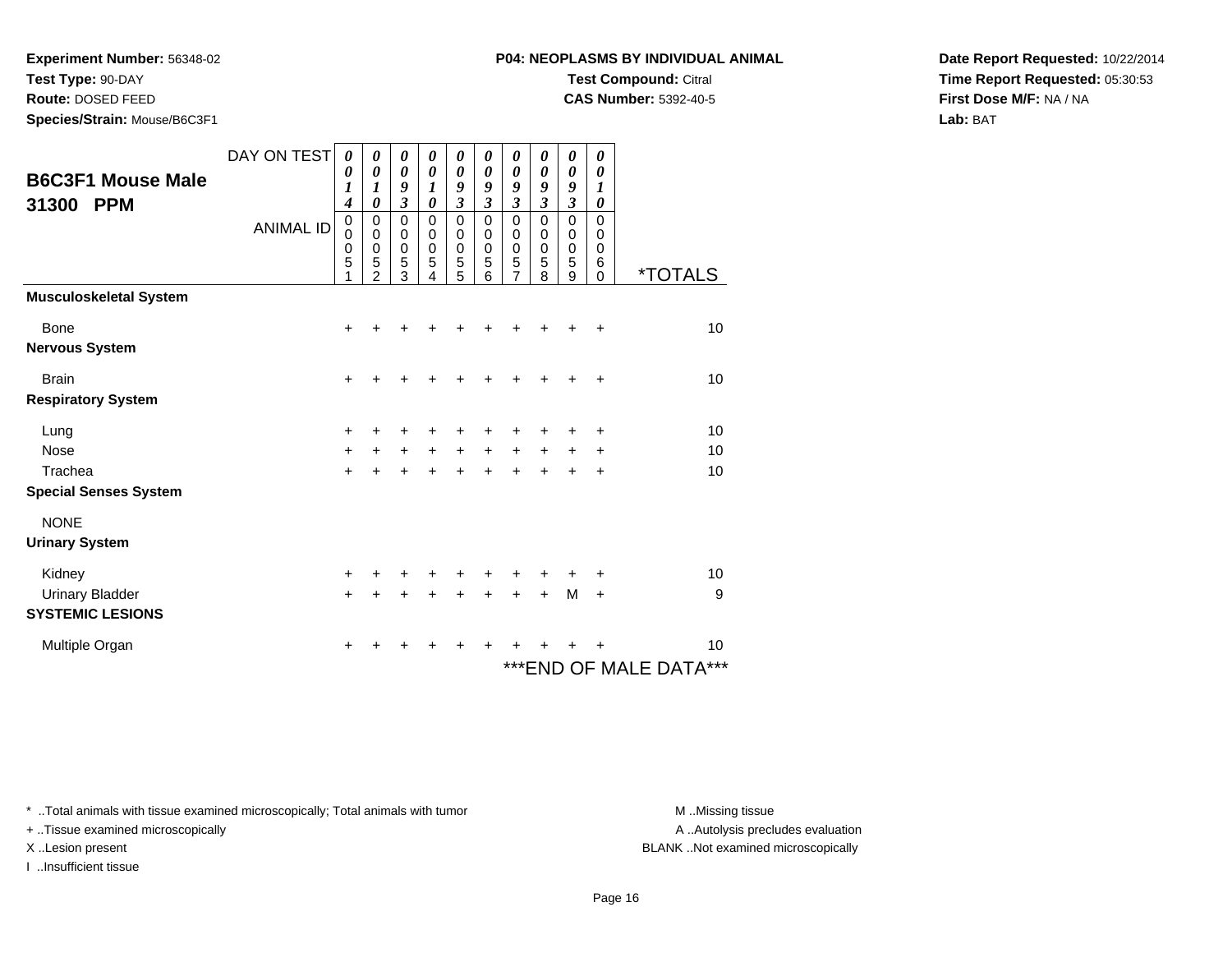**Experiment Number:** 56348-02**Test Type:** 90-DAY

**Route:** DOSED FEED

**Species/Strain:** Mouse/B6C3F1

## **P04: NEOPLASMS BY INDIVIDUAL ANIMALTest Compound:** Citral

**CAS Number:** 5392-40-5

**Date Report Requested:** 10/22/2014**Time Report Requested:** 05:30:53**First Dose M/F:** NA / NA**Lab:** BAT

| <b>B6C3F1 Mouse Female</b><br><b>UNTREAT CONTROL</b> | DAY ON TEST<br><b>ANIMAL ID</b> | 0<br>0<br>9<br>3<br>$\mathbf 0$<br>0<br>0<br>6<br>1 | 0<br>0<br>9<br>$\mathfrak{z}$<br>$\Omega$<br>$\mathbf 0$<br>0<br>6<br>$\overline{2}$ | 0<br>$\boldsymbol{\theta}$<br>9<br>$\mathfrak{z}$<br>$\Omega$<br>$\mathbf 0$<br>0<br>6<br>3 | 0<br>0<br>9<br>$\mathfrak{z}$<br>$\Omega$<br>$\mathbf 0$<br>$\mathbf 0$<br>6<br>4 | 0<br>$\boldsymbol{\theta}$<br>9<br>$\mathfrak{z}$<br>$\mathbf 0$<br>$\mathbf 0$<br>$\mathbf 0$<br>6<br>5 | 0<br>0<br>9<br>$\mathfrak{z}$<br>$\Omega$<br>0<br>0<br>6<br>6 | 0<br>$\boldsymbol{\theta}$<br>9<br>$\mathfrak{z}$<br>$\mathbf 0$<br>$\mathbf 0$<br>$\mathbf 0$<br>6<br>$\overline{7}$ | 0<br>0<br>9<br>$\mathfrak{z}$<br>$\mathbf 0$<br>$\mathbf 0$<br>0<br>6<br>8 | 0<br>$\boldsymbol{\theta}$<br>9<br>$\mathfrak{z}$<br>$\mathbf 0$<br>$\mathbf 0$<br>0<br>6<br>9 | 0<br>0<br>9<br>$\boldsymbol{\beta}$<br>$\Omega$<br>0<br>0<br>7<br>$\Omega$ | <i><b>*TOTALS</b></i> |
|------------------------------------------------------|---------------------------------|-----------------------------------------------------|--------------------------------------------------------------------------------------|---------------------------------------------------------------------------------------------|-----------------------------------------------------------------------------------|----------------------------------------------------------------------------------------------------------|---------------------------------------------------------------|-----------------------------------------------------------------------------------------------------------------------|----------------------------------------------------------------------------|------------------------------------------------------------------------------------------------|----------------------------------------------------------------------------|-----------------------|
| <b>Alimentary System</b>                             |                                 |                                                     |                                                                                      |                                                                                             |                                                                                   |                                                                                                          |                                                               |                                                                                                                       |                                                                            |                                                                                                |                                                                            |                       |
| Esophagus                                            |                                 | +                                                   | +                                                                                    | +                                                                                           | +                                                                                 | +                                                                                                        | +                                                             | +                                                                                                                     | +                                                                          | +                                                                                              | +                                                                          | 10                    |
| Gallbladder                                          |                                 | $\ddot{}$                                           | $\ddot{}$                                                                            | $\ddot{}$                                                                                   | $+$                                                                               | M                                                                                                        | $\ddot{}$                                                     | +                                                                                                                     | +                                                                          | +                                                                                              | ÷                                                                          | 9                     |
| Intestine Large, Cecum                               |                                 | +                                                   | +                                                                                    | $\ddot{}$                                                                                   | $\ddot{}$                                                                         | +                                                                                                        | +                                                             | +                                                                                                                     | +                                                                          | $\ddot{}$                                                                                      | +                                                                          | 10                    |
| Intestine Large, Colon                               |                                 | +                                                   | +                                                                                    | $\ddot{}$                                                                                   | $\ddot{}$                                                                         | $\ddot{}$                                                                                                | $\ddot{}$                                                     | +                                                                                                                     | $\ddot{}$                                                                  | $\ddot{}$                                                                                      | $\ddot{}$                                                                  | 10                    |
| Intestine Large, Rectum                              |                                 | +                                                   | $\ddot{}$                                                                            | +                                                                                           | $\ddot{}$                                                                         | $\ddot{}$                                                                                                | $\ddot{}$                                                     | +                                                                                                                     | $\ddot{}$                                                                  | $\ddot{}$                                                                                      | +                                                                          | 10                    |
| Intestine Small, Duodenum                            |                                 | +                                                   | $\ddot{}$                                                                            | $\ddot{}$                                                                                   | $\ddot{}$                                                                         | +                                                                                                        | $\ddot{}$                                                     | $\ddot{}$                                                                                                             | $\ddot{}$                                                                  | $\ddot{}$                                                                                      | $\ddot{}$                                                                  | 10                    |
| Intestine Small, Ileum                               |                                 | $\ddot{}$                                           | $\ddot{}$                                                                            | $\ddot{}$                                                                                   | $\ddot{}$                                                                         | $\ddot{}$                                                                                                | $\ddot{}$                                                     | $\ddot{}$                                                                                                             | $\ddot{}$                                                                  | $\ddot{}$                                                                                      | $\ddot{}$                                                                  | 10                    |
| Intestine Small, Jejunum                             |                                 | $\ddot{}$                                           | $\ddot{}$                                                                            | $\ddot{}$                                                                                   | $\ddot{}$                                                                         | $\ddot{}$                                                                                                | $\ddot{}$                                                     | $\ddot{}$                                                                                                             | $\ddot{}$                                                                  | $\ddot{}$                                                                                      | $\ddot{}$                                                                  | 10                    |
| Liver                                                |                                 | $\ddot{}$                                           | $\ddot{}$                                                                            | $\ddot{}$                                                                                   | $\ddot{}$                                                                         | $\ddot{}$                                                                                                | $\ddot{}$                                                     | $\ddot{}$                                                                                                             | $\ddot{}$                                                                  | $\ddot{}$                                                                                      | $\ddot{}$                                                                  | 10                    |
| Pancreas                                             |                                 | $\ddot{}$                                           | $\ddot{}$                                                                            | $\ddot{}$                                                                                   | $\ddot{}$                                                                         | $\ddot{}$                                                                                                | $\ddot{}$                                                     | $\ddot{}$                                                                                                             | $+$                                                                        | $+$                                                                                            | $\ddot{}$                                                                  | 10                    |
| Salivary Glands                                      |                                 | +                                                   | $\ddot{}$                                                                            | $\ddot{}$                                                                                   | $+$                                                                               | $\ddot{}$                                                                                                | $\ddot{}$                                                     | $\ddot{}$                                                                                                             | $\ddot{}$                                                                  | $+$                                                                                            | $\ddot{}$                                                                  | 10                    |
| Stomach, Forestomach                                 |                                 | +                                                   | $\ddot{}$                                                                            | $\ddot{}$                                                                                   | $\ddot{}$                                                                         | $\ddot{}$                                                                                                | $\ddot{}$                                                     | $\ddot{}$                                                                                                             | $+$                                                                        | $\ddot{}$                                                                                      | $\ddot{}$                                                                  | 10                    |
| Stomach, Glandular                                   |                                 | $\ddot{}$                                           |                                                                                      | $\ddot{}$                                                                                   |                                                                                   | $\ddot{}$                                                                                                | $\ddot{}$                                                     | $\ddot{}$                                                                                                             | $\ddot{}$                                                                  | $\ddot{}$                                                                                      | $\ddot{}$                                                                  | 10                    |
| <b>Cardiovascular System</b>                         |                                 |                                                     |                                                                                      |                                                                                             |                                                                                   |                                                                                                          |                                                               |                                                                                                                       |                                                                            |                                                                                                |                                                                            |                       |
| <b>Blood Vessel</b>                                  |                                 | +                                                   | +                                                                                    | +                                                                                           |                                                                                   | +                                                                                                        | +                                                             | +                                                                                                                     |                                                                            |                                                                                                | +                                                                          | 10                    |
| Heart                                                |                                 | +                                                   |                                                                                      |                                                                                             |                                                                                   |                                                                                                          |                                                               | $\ddot{}$                                                                                                             |                                                                            |                                                                                                | $\ddot{}$                                                                  | 10                    |
| <b>Endocrine System</b>                              |                                 |                                                     |                                                                                      |                                                                                             |                                                                                   |                                                                                                          |                                                               |                                                                                                                       |                                                                            |                                                                                                |                                                                            |                       |
| <b>Adrenal Cortex</b>                                |                                 | +                                                   | ٠                                                                                    | +                                                                                           |                                                                                   | +                                                                                                        | +                                                             | +                                                                                                                     | +                                                                          | +                                                                                              | ٠                                                                          | 10                    |
| Adrenal Medulla                                      |                                 | ٠                                                   |                                                                                      | +                                                                                           |                                                                                   | +                                                                                                        | $\ddot{}$                                                     | +                                                                                                                     |                                                                            | +                                                                                              | +                                                                          | 10                    |
| Islets, Pancreatic                                   |                                 | +                                                   | +                                                                                    | +                                                                                           |                                                                                   | +                                                                                                        | +                                                             | +                                                                                                                     | +                                                                          | +                                                                                              | +                                                                          | 10                    |

\* ..Total animals with tissue examined microscopically; Total animals with tumor **M** . Missing tissue M ..Missing tissue

+ ..Tissue examined microscopically

I ..Insufficient tissue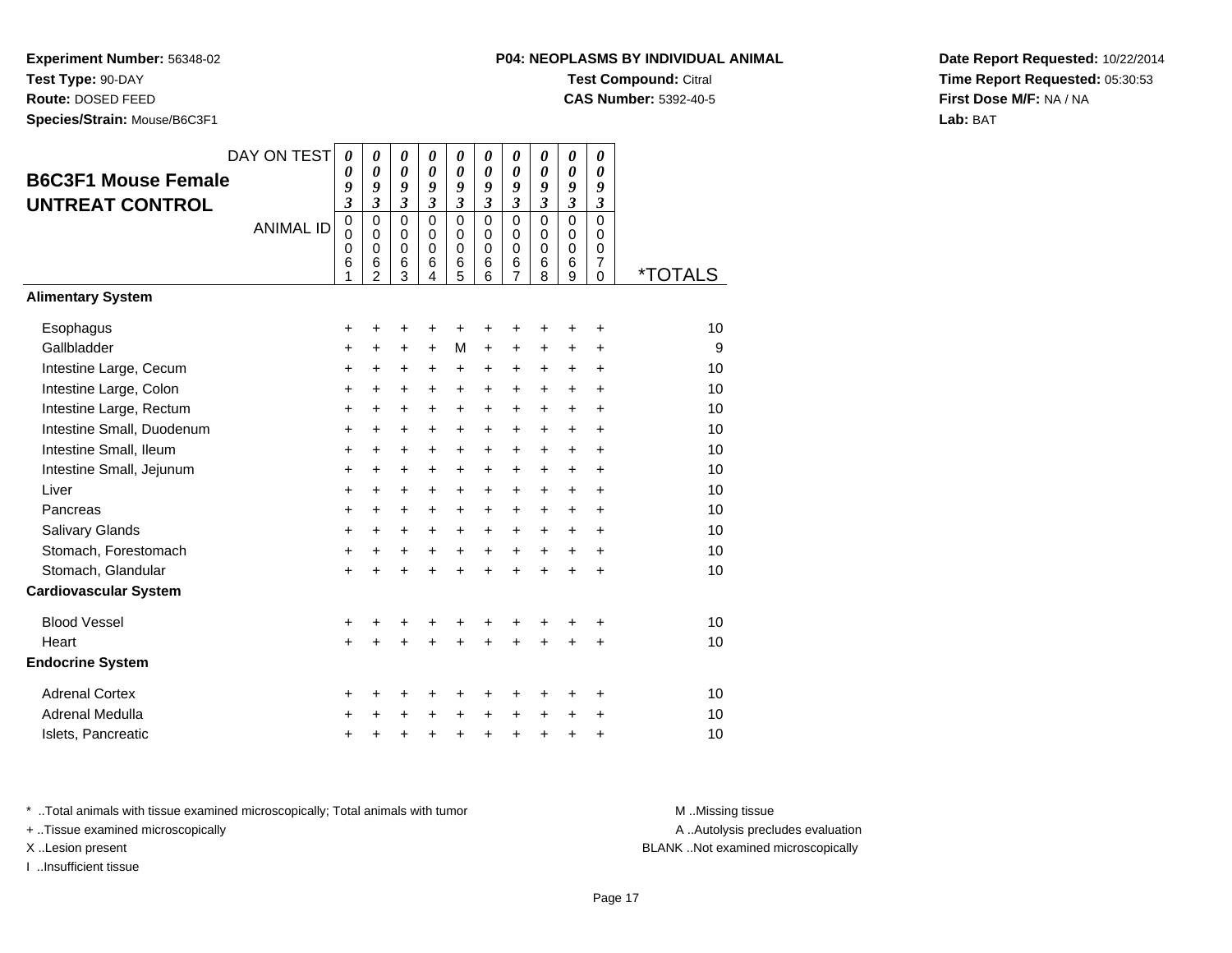**Test Type:** 90-DAY

**Route:** DOSED FEED

**Species/Strain:** Mouse/B6C3F1

| P04: NEOPLASMS BY INDIVIDUAL ANIMAL |  |
|-------------------------------------|--|
| <b>Test Compound: Citral</b>        |  |

**CAS Number:** 5392-40-5

**Date Report Requested:** 10/22/2014**Time Report Requested:** 05:30:53**First Dose M/F:** NA / NA**Lab:** BAT

| <b>B6C3F1 Mouse Female</b>    | DAY ON TEST      | $\boldsymbol{\theta}$<br>$\boldsymbol{\theta}$<br>9               | $\boldsymbol{\theta}$<br>0<br>9              | $\boldsymbol{\theta}$<br>$\boldsymbol{\theta}$<br>9                   | 0<br>$\boldsymbol{\theta}$<br>9                      | 0<br>0<br>9                     | 0<br>0<br>9                         | $\boldsymbol{\theta}$<br>0<br>9                     | $\boldsymbol{\theta}$<br>0<br>9     | $\boldsymbol{\theta}$<br>$\boldsymbol{\theta}$<br>9                    | 0<br>0<br>9                                         |                       |
|-------------------------------|------------------|-------------------------------------------------------------------|----------------------------------------------|-----------------------------------------------------------------------|------------------------------------------------------|---------------------------------|-------------------------------------|-----------------------------------------------------|-------------------------------------|------------------------------------------------------------------------|-----------------------------------------------------|-----------------------|
| <b>UNTREAT CONTROL</b>        |                  | $\mathfrak{z}$                                                    | $\mathfrak{z}$                               | $\mathfrak{z}$                                                        | $\mathfrak{z}$                                       | $\boldsymbol{\mathfrak{z}}$     | $\mathfrak{z}$                      | $\mathfrak{z}$                                      | $\boldsymbol{\beta}$                | $\boldsymbol{\beta}$                                                   | 3                                                   |                       |
|                               | <b>ANIMAL ID</b> | $\mathbf 0$<br>$\mathbf 0$<br>$\mathbf 0$<br>$6\phantom{1}6$<br>1 | $\mathbf 0$<br>0<br>0<br>6<br>$\overline{c}$ | $\mathbf 0$<br>$\mathbf 0$<br>0<br>$\,6$<br>$\ensuremath{\mathsf{3}}$ | $\Omega$<br>$\mathbf 0$<br>0<br>$6\phantom{1}6$<br>4 | $\mathbf 0$<br>0<br>0<br>6<br>5 | $\Omega$<br>$\Omega$<br>0<br>6<br>6 | $\Omega$<br>$\mathbf 0$<br>0<br>6<br>$\overline{7}$ | $\Omega$<br>$\Omega$<br>0<br>6<br>8 | $\mathbf 0$<br>0<br>$\mathbf 0$<br>$6\phantom{1}6$<br>$\boldsymbol{9}$ | $\Omega$<br>0<br>0<br>$\overline{7}$<br>$\mathbf 0$ | <i><b>*TOTALS</b></i> |
| Parathyroid Gland             |                  | +                                                                 | $\ddot{}$                                    | +                                                                     | $\ddot{}$                                            | +                               | +                                   | +                                                   | +                                   | $\ddot{}$                                                              | M                                                   | 9                     |
| <b>Pituitary Gland</b>        |                  | $\ddot{}$                                                         | $\ddot{}$                                    | +                                                                     | +                                                    | +                               | $\ddot{}$                           | $\ddot{}$                                           | $\ddot{}$                           | $\ddot{}$                                                              | $\ddot{}$                                           | 10                    |
| <b>Thyroid Gland</b>          |                  | $\ddot{}$                                                         |                                              | $\ddot{}$                                                             | $\ddot{}$                                            | $\ddot{}$                       | $\ddot{}$                           | $\ddot{}$                                           | $\ddot{}$                           | $\ddot{}$                                                              | $\ddot{}$                                           | 10                    |
| <b>General Body System</b>    |                  |                                                                   |                                              |                                                                       |                                                      |                                 |                                     |                                                     |                                     |                                                                        |                                                     |                       |
| <b>NONE</b>                   |                  |                                                                   |                                              |                                                                       |                                                      |                                 |                                     |                                                     |                                     |                                                                        |                                                     |                       |
| <b>Genital System</b>         |                  |                                                                   |                                              |                                                                       |                                                      |                                 |                                     |                                                     |                                     |                                                                        |                                                     |                       |
| <b>Clitoral Gland</b>         |                  | $\ddot{}$                                                         |                                              |                                                                       |                                                      |                                 |                                     | +                                                   |                                     |                                                                        | +                                                   | 10                    |
| Ovary                         |                  | +                                                                 | +                                            | $\ddot{}$                                                             | $\ddot{}$                                            | $\ddot{}$                       | $\ddot{}$                           | +                                                   | +                                   | +                                                                      | ٠                                                   | 10                    |
| <b>Uterus</b>                 |                  | $\ddot{}$                                                         | +                                            | $\ddot{}$                                                             | $\ddot{}$                                            | $\ddot{}$                       | $\ddot{}$                           | $\ddot{}$                                           | $\ddot{}$                           | $\ddot{}$                                                              | $\ddot{}$                                           | 10                    |
| <b>Hematopoietic System</b>   |                  |                                                                   |                                              |                                                                       |                                                      |                                 |                                     |                                                     |                                     |                                                                        |                                                     |                       |
| <b>Bone Marrow</b>            |                  | +                                                                 | +                                            | +                                                                     | +                                                    | +                               | +                                   | +                                                   | +                                   | +                                                                      | +                                                   | 10                    |
| Lymph Node, Mandibular        |                  | $\ddot{}$                                                         | +                                            | $\ddot{}$                                                             | $\ddot{}$                                            | $\ddot{}$                       | $\ddot{}$                           | $\ddot{}$                                           | $\ddot{}$                           | $\ddot{}$                                                              | $\ddot{}$                                           | 10                    |
| Lymph Node, Mesenteric        |                  | +                                                                 | +                                            | +                                                                     | +                                                    | $\ddot{}$                       | $\ddot{}$                           | +                                                   | +                                   | +                                                                      | $\pm$                                               | 10                    |
| Spleen                        |                  | $\ddot{}$                                                         | +                                            | +                                                                     | +                                                    | +                               | $\ddot{}$                           | +                                                   | $\ddot{}$                           | $\ddot{}$                                                              | $\ddot{}$                                           | 10                    |
| Thymus                        |                  | $\pm$                                                             |                                              |                                                                       |                                                      | +                               | +                                   | $\ddot{}$                                           | $\ddot{}$                           | +                                                                      | $\pm$                                               | 10                    |
| <b>Integumentary System</b>   |                  |                                                                   |                                              |                                                                       |                                                      |                                 |                                     |                                                     |                                     |                                                                        |                                                     |                       |
| <b>Mammary Gland</b>          |                  | +                                                                 | +                                            | +                                                                     | +                                                    | +                               | +                                   | +                                                   | ٠                                   | +                                                                      | +                                                   | 10                    |
| Skin                          |                  | $\ddot{}$                                                         |                                              |                                                                       |                                                      |                                 |                                     | +                                                   |                                     | +                                                                      | $\ddot{}$                                           | 10                    |
| <b>Musculoskeletal System</b> |                  |                                                                   |                                              |                                                                       |                                                      |                                 |                                     |                                                     |                                     |                                                                        |                                                     |                       |
| <b>Bone</b>                   |                  | +                                                                 |                                              |                                                                       |                                                      |                                 |                                     | +                                                   | +                                   | +                                                                      | +                                                   | 10                    |

\* ..Total animals with tissue examined microscopically; Total animals with tumor **M** ..Missing tissue M ..Missing tissue A ..Autolysis precludes evaluation + ..Tissue examined microscopically X ..Lesion present BLANK ..Not examined microscopicallyI ..Insufficient tissue

Page 18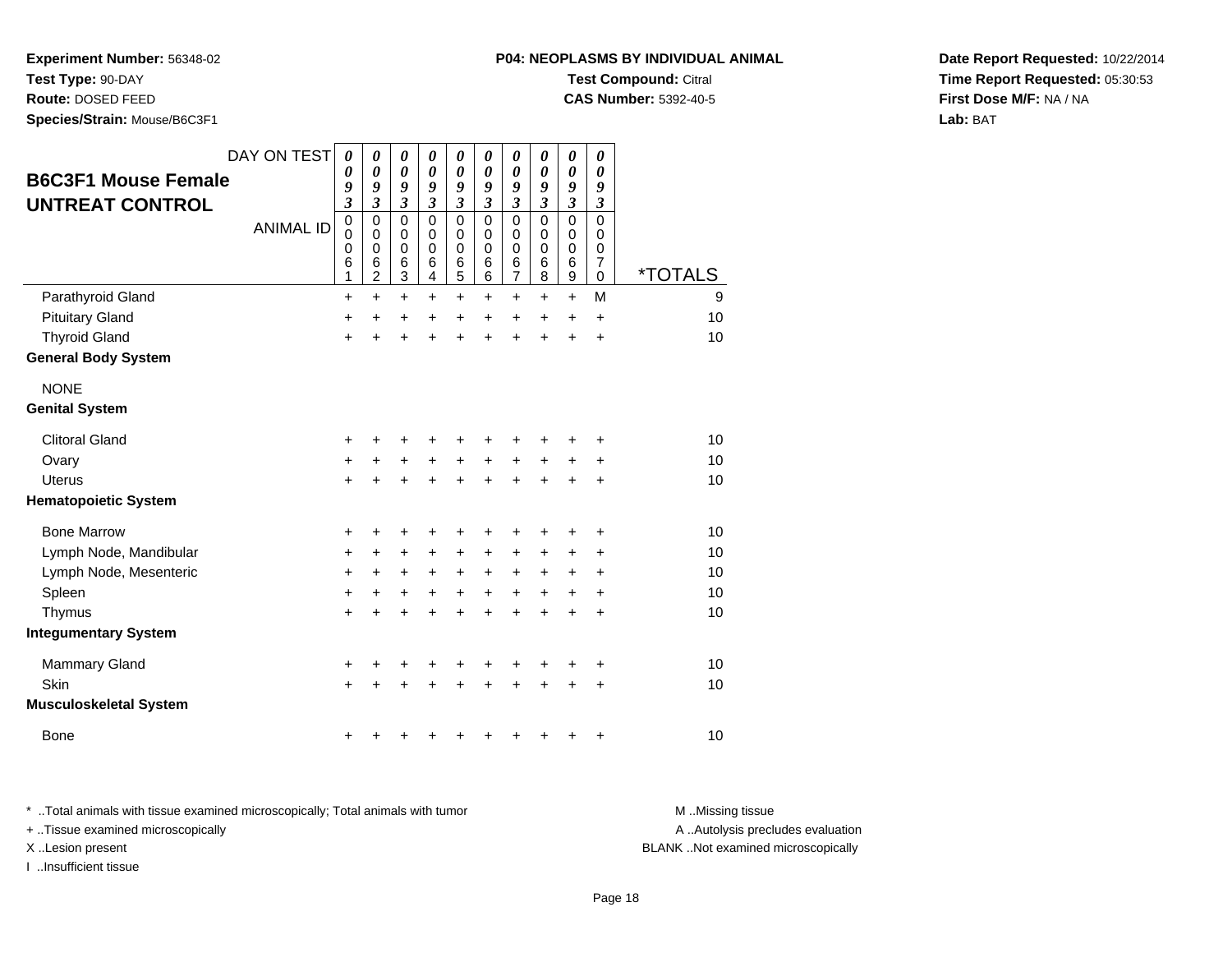**Test Type:** 90-DAY

**Route:** DOSED FEED

**Species/Strain:** Mouse/B6C3F1

**CAS Number:** 5392-40-5

**Date Report Requested:** 10/22/2014**Time Report Requested:** 05:30:53**First Dose M/F:** NA / NA**Lab:** BAT

| <b>B6C3F1 Mouse Female</b><br><b>UNTREAT CONTROL</b> | DAY ON TEST<br><b>ANIMAL ID</b> | 0<br>0<br>9<br>3<br>$\mathbf 0$<br>0<br>0<br>6<br>1 | 0<br>0<br>9<br>3<br>0<br>0<br>0<br>6<br>$\overline{2}$ | 0<br>0<br>9<br>3<br>$\mathbf 0$<br>$\mathbf 0$<br>$\mathbf 0$<br>6<br>3 | 0<br>$\boldsymbol{\theta}$<br>9<br>3<br>$\mathbf 0$<br>$\mathbf 0$<br>$\mathbf 0$<br>6<br>4 | 0<br>0<br>9<br>$\mathfrak{z}$<br>$\pmb{0}$<br>$\mathbf 0$<br>$\mathbf 0$<br>6<br>5 | 0<br>$\boldsymbol{\theta}$<br>9<br>$\mathfrak{z}$<br>$\mathbf 0$<br>0<br>0<br>6<br>6 | 0<br>0<br>9<br>$\mathfrak{z}$<br>$\mathbf 0$<br>0<br>$\mathbf 0$<br>$6\phantom{1}6$<br>7 | 0<br>0<br>9<br>$\mathfrak{z}$<br>$\mathbf 0$<br>0<br>$\mathbf 0$<br>6<br>8 | 0<br>0<br>9<br>$\mathfrak{z}$<br>$\mathbf 0$<br>0<br>$\mathbf 0$<br>6<br>9 | 0<br>$\theta$<br>9<br>$\mathfrak{z}$<br>$\overline{0}$<br>$\Omega$<br>0<br>7<br>0 | <i><b>*TOTALS</b></i> |
|------------------------------------------------------|---------------------------------|-----------------------------------------------------|--------------------------------------------------------|-------------------------------------------------------------------------|---------------------------------------------------------------------------------------------|------------------------------------------------------------------------------------|--------------------------------------------------------------------------------------|------------------------------------------------------------------------------------------|----------------------------------------------------------------------------|----------------------------------------------------------------------------|-----------------------------------------------------------------------------------|-----------------------|
| <b>Nervous System</b>                                |                                 |                                                     |                                                        |                                                                         |                                                                                             |                                                                                    |                                                                                      |                                                                                          |                                                                            |                                                                            |                                                                                   |                       |
| <b>Brain</b>                                         |                                 | +                                                   | +                                                      | +                                                                       |                                                                                             |                                                                                    |                                                                                      |                                                                                          |                                                                            | +                                                                          | $\ddot{}$                                                                         | 10                    |
| <b>Respiratory System</b>                            |                                 |                                                     |                                                        |                                                                         |                                                                                             |                                                                                    |                                                                                      |                                                                                          |                                                                            |                                                                            |                                                                                   |                       |
| Lung                                                 |                                 | +                                                   | ٠                                                      | +                                                                       | +                                                                                           | +                                                                                  | ٠                                                                                    | ٠                                                                                        | +                                                                          | ٠                                                                          | ٠                                                                                 | 10                    |
| <b>Nose</b>                                          |                                 | $\ddot{}$                                           | $\ddot{}$                                              | $\ddot{}$                                                               | $+$                                                                                         | $+$                                                                                | $+$                                                                                  | $\ddot{}$                                                                                | $\ddot{}$                                                                  | $\ddot{}$                                                                  | ٠                                                                                 | 10                    |
| Trachea                                              |                                 | $+$                                                 | $\ddot{}$                                              | $+$                                                                     | $\ddot{}$                                                                                   | $+$                                                                                | $+$                                                                                  | $\ddot{}$                                                                                | $\ddot{}$                                                                  | ÷                                                                          | +                                                                                 | 10                    |
| <b>Special Senses System</b>                         |                                 |                                                     |                                                        |                                                                         |                                                                                             |                                                                                    |                                                                                      |                                                                                          |                                                                            |                                                                            |                                                                                   |                       |
| <b>NONE</b>                                          |                                 |                                                     |                                                        |                                                                         |                                                                                             |                                                                                    |                                                                                      |                                                                                          |                                                                            |                                                                            |                                                                                   |                       |
| <b>Urinary System</b>                                |                                 |                                                     |                                                        |                                                                         |                                                                                             |                                                                                    |                                                                                      |                                                                                          |                                                                            |                                                                            |                                                                                   |                       |
| Kidney                                               |                                 | $+$                                                 | ٠                                                      | ٠                                                                       | $\ddot{}$                                                                                   | $\ddot{}$                                                                          | $\ddot{}$                                                                            | $\ddot{}$                                                                                | ÷                                                                          | $\pm$                                                                      | ÷                                                                                 | 10                    |
| <b>Urinary Bladder</b>                               |                                 | $+$                                                 | +                                                      | $\ddot{}$                                                               | $\ddot{}$                                                                                   | $\ddot{}$                                                                          | $\ddot{}$                                                                            | $\ddot{}$                                                                                | $\ddot{}$                                                                  | $\ddot{}$                                                                  | +                                                                                 | 10                    |
| <b>SYSTEMIC LESIONS</b>                              |                                 |                                                     |                                                        |                                                                         |                                                                                             |                                                                                    |                                                                                      |                                                                                          |                                                                            |                                                                            |                                                                                   |                       |
| Multiple Organ                                       |                                 | $\ddot{}$                                           |                                                        |                                                                         |                                                                                             |                                                                                    |                                                                                      |                                                                                          |                                                                            |                                                                            | ٠                                                                                 | 10                    |

\* ..Total animals with tissue examined microscopically; Total animals with tumor **M** . Missing tissue M ..Missing tissue

+ ..Tissue examined microscopically

I ..Insufficient tissue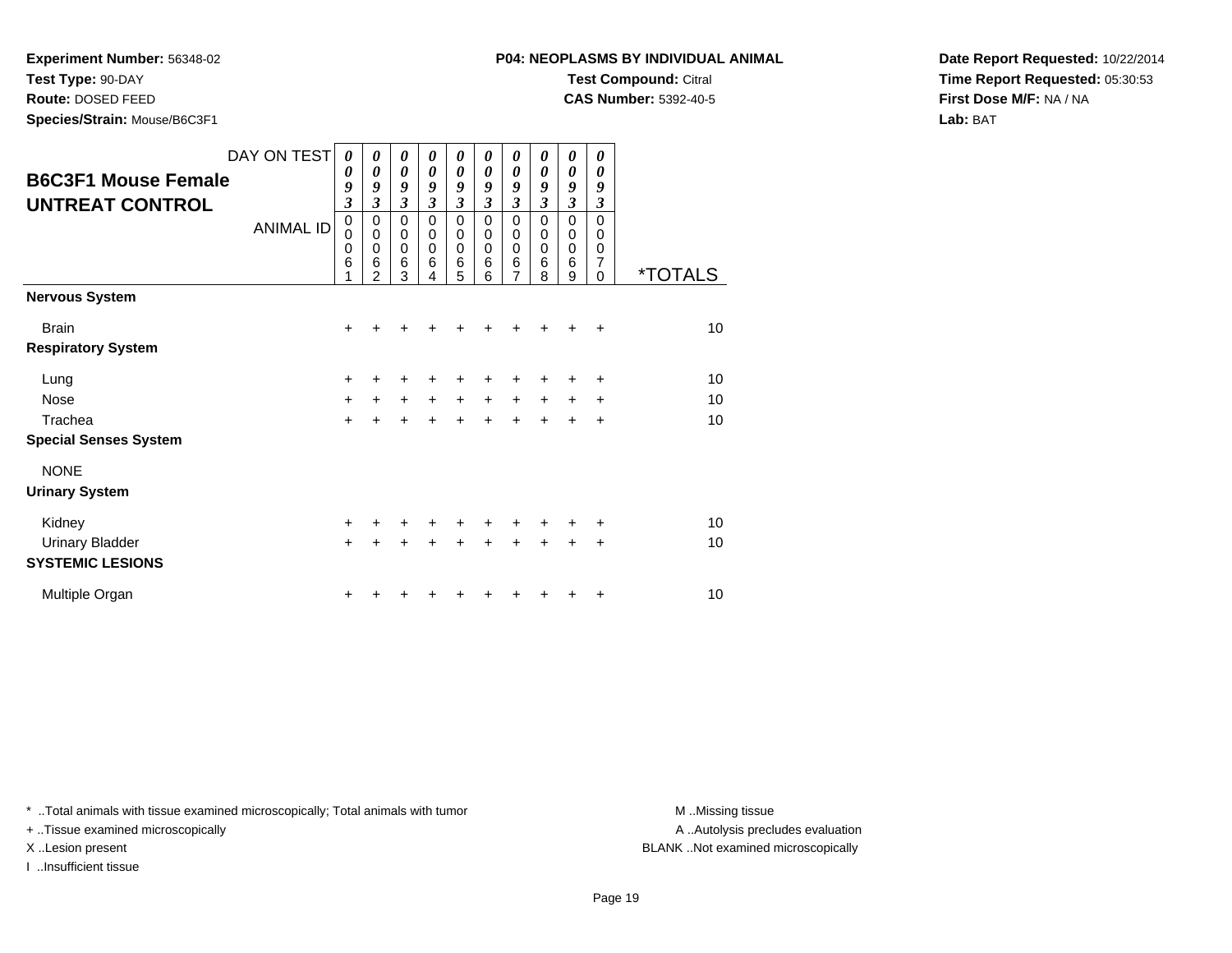**Experiment Number:** 56348-02**Test Type:** 90-DAY

**Route:** DOSED FEED

**Species/Strain:** Mouse/B6C3F1

# **P04: NEOPLASMS BY INDIVIDUAL ANIMALTest Compound:** Citral

**CAS Number:** 5392-40-5

**Date Report Requested:** 10/22/2014**Time Report Requested:** 05:30:53**First Dose M/F:** NA / NA**Lab:** BAT

| <b>B6C3F1 Mouse Female</b><br><b>VEHICLE CONTROL</b> | DAY ON TEST<br><b>ANIMAL ID</b> | 0<br>0<br>9<br>3<br>$\mathbf 0$<br>$\mathbf 0$<br>0<br>7<br>1 | 0<br>$\boldsymbol{\theta}$<br>9<br>3<br>$\mathbf 0$<br>$\mathbf 0$<br>0<br>$\overline{7}$<br>$\overline{c}$ | 0<br>$\boldsymbol{\theta}$<br>9<br>$\boldsymbol{\beta}$<br>$\mathbf 0$<br>$\Omega$<br>$\mathbf 0$<br>$\overline{7}$<br>3 | 0<br>$\boldsymbol{\theta}$<br>9<br>$\mathfrak{z}$<br>$\Omega$<br>$\Omega$<br>$\mathbf 0$<br>$\overline{7}$<br>4 | 0<br>$\boldsymbol{\theta}$<br>9<br>$\mathfrak{z}$<br>$\mathbf 0$<br>$\mathbf 0$<br>$\mathbf 0$<br>$\overline{\mathcal{I}}$<br>5 | 0<br>$\boldsymbol{\theta}$<br>9<br>$\mathfrak{z}$<br>$\mathbf 0$<br>$\Omega$<br>0<br>$\overline{7}$<br>6 | 0<br>0<br>9<br>$\mathfrak{z}$<br>0<br>$\mathbf 0$<br>0<br>$\overline{7}$<br>$\overline{7}$ | 0<br>0<br>9<br>$\mathfrak{z}$<br>$\Omega$<br>$\Omega$<br>0<br>$\overline{7}$<br>8 | 0<br>$\boldsymbol{\theta}$<br>9<br>$\mathfrak{z}$<br>$\mathbf 0$<br>$\mathbf 0$<br>$\pmb{0}$<br>$\overline{7}$<br>9 | 0<br>0<br>9<br>$\mathfrak{z}$<br>$\mathbf 0$<br>0<br>0<br>8<br>0 | <i><b>*TOTALS</b></i> |
|------------------------------------------------------|---------------------------------|---------------------------------------------------------------|-------------------------------------------------------------------------------------------------------------|--------------------------------------------------------------------------------------------------------------------------|-----------------------------------------------------------------------------------------------------------------|---------------------------------------------------------------------------------------------------------------------------------|----------------------------------------------------------------------------------------------------------|--------------------------------------------------------------------------------------------|-----------------------------------------------------------------------------------|---------------------------------------------------------------------------------------------------------------------|------------------------------------------------------------------|-----------------------|
| <b>Alimentary System</b>                             |                                 |                                                               |                                                                                                             |                                                                                                                          |                                                                                                                 |                                                                                                                                 |                                                                                                          |                                                                                            |                                                                                   |                                                                                                                     |                                                                  |                       |
| Esophagus                                            |                                 | +                                                             | +                                                                                                           | +                                                                                                                        | +                                                                                                               | +                                                                                                                               | +                                                                                                        | +                                                                                          | +                                                                                 | ÷                                                                                                                   | ÷                                                                | 10                    |
| Gallbladder                                          |                                 | $\ddot{}$                                                     | +                                                                                                           | $\ddot{}$                                                                                                                | М                                                                                                               | $\ddot{}$                                                                                                                       | $\ddot{}$                                                                                                | $\ddot{}$                                                                                  | М                                                                                 | $\ddot{}$                                                                                                           | $\ddot{}$                                                        | 8                     |
| Intestine Large, Cecum                               |                                 | +                                                             | +                                                                                                           | +                                                                                                                        | +                                                                                                               | +                                                                                                                               | +                                                                                                        | +                                                                                          | +                                                                                 | +                                                                                                                   | $\ddot{}$                                                        | 10                    |
| Intestine Large, Colon                               |                                 | +                                                             | $\pm$                                                                                                       | $\ddot{}$                                                                                                                | $\ddot{}$                                                                                                       | $\ddot{}$                                                                                                                       | $\pm$                                                                                                    | +                                                                                          | $\ddot{}$                                                                         | $\ddot{}$                                                                                                           | $\pm$                                                            | 10                    |
| Intestine Large, Rectum                              |                                 | $\ddot{}$                                                     | $\ddot{}$                                                                                                   | $\ddot{}$                                                                                                                | $\ddot{}$                                                                                                       | $\ddot{}$                                                                                                                       | +                                                                                                        | +                                                                                          | $\ddot{}$                                                                         | $\ddot{}$                                                                                                           | $\ddot{}$                                                        | 10                    |
| Intestine Small, Duodenum                            |                                 | $\ddot{}$                                                     | $\ddot{}$                                                                                                   | +                                                                                                                        | +                                                                                                               | $\ddot{}$                                                                                                                       | +                                                                                                        | $\ddot{}$                                                                                  | $\ddot{}$                                                                         | $\ddot{}$                                                                                                           | $\ddot{}$                                                        | 10                    |
| Intestine Small, Ileum                               |                                 | +                                                             | $\ddot{}$                                                                                                   | $\ddot{}$                                                                                                                | $\ddot{}$                                                                                                       | $\ddot{}$                                                                                                                       | $\ddot{}$                                                                                                | +                                                                                          | $\ddot{}$                                                                         | $\ddot{}$                                                                                                           | $\ddot{}$                                                        | 10                    |
| Intestine Small, Jejunum                             |                                 | +                                                             | $\pm$                                                                                                       | +                                                                                                                        | +                                                                                                               | $\ddot{}$                                                                                                                       | $\ddot{}$                                                                                                | $\ddot{}$                                                                                  | $\ddot{}$                                                                         | $\ddot{}$                                                                                                           | $\pm$                                                            | 10                    |
| Liver                                                |                                 | +                                                             | $\ddot{}$                                                                                                   | $\ddot{}$                                                                                                                | $\ddot{}$                                                                                                       | $\ddot{}$                                                                                                                       | $\ddot{}$                                                                                                | +                                                                                          | $\ddot{}$                                                                         | $+$                                                                                                                 | $\ddot{}$                                                        | 10                    |
| Pancreas                                             |                                 | +                                                             | +                                                                                                           | $\ddot{}$                                                                                                                | +                                                                                                               | +                                                                                                                               | +                                                                                                        | $\ddot{}$                                                                                  | $\ddot{}$                                                                         | $\ddot{}$                                                                                                           | $\ddot{}$                                                        | 10                    |
| Salivary Glands                                      |                                 | +                                                             | +                                                                                                           | +                                                                                                                        | $\ddot{}$                                                                                                       | $\ddot{}$                                                                                                                       | $\ddot{}$                                                                                                | $\ddot{}$                                                                                  | $\ddot{}$                                                                         | $\ddot{}$                                                                                                           | $\ddot{}$                                                        | 10                    |
| Stomach, Forestomach                                 |                                 | +                                                             | $\pm$                                                                                                       | +                                                                                                                        | $\ddot{}$                                                                                                       | $\ddot{}$                                                                                                                       | $\ddot{}$                                                                                                | $\ddot{}$                                                                                  | $\ddot{}$                                                                         | $\ddot{}$                                                                                                           | $\ddot{}$                                                        | 10                    |
| Stomach, Glandular                                   |                                 | $\ddot{}$                                                     | $\ddot{}$                                                                                                   | $\ddot{}$                                                                                                                |                                                                                                                 | $\ddot{}$                                                                                                                       | $\ddot{}$                                                                                                | $\ddot{}$                                                                                  | $\ddot{}$                                                                         | $+$                                                                                                                 | $\ddot{}$                                                        | 10                    |
| <b>Cardiovascular System</b>                         |                                 |                                                               |                                                                                                             |                                                                                                                          |                                                                                                                 |                                                                                                                                 |                                                                                                          |                                                                                            |                                                                                   |                                                                                                                     |                                                                  |                       |
| <b>Blood Vessel</b>                                  |                                 | +                                                             | +                                                                                                           | +                                                                                                                        | +                                                                                                               | +                                                                                                                               | +                                                                                                        | +                                                                                          | +                                                                                 | +                                                                                                                   | +                                                                | 10                    |
| Heart                                                |                                 | $\ddot{}$                                                     |                                                                                                             |                                                                                                                          |                                                                                                                 |                                                                                                                                 |                                                                                                          | $\ddot{}$                                                                                  |                                                                                   |                                                                                                                     | $\ddot{}$                                                        | 10                    |
| <b>Endocrine System</b>                              |                                 |                                                               |                                                                                                             |                                                                                                                          |                                                                                                                 |                                                                                                                                 |                                                                                                          |                                                                                            |                                                                                   |                                                                                                                     |                                                                  |                       |
| <b>Adrenal Cortex</b>                                |                                 | +                                                             | +                                                                                                           | +                                                                                                                        | +                                                                                                               | +                                                                                                                               | +                                                                                                        | +                                                                                          | +                                                                                 | ÷                                                                                                                   | $\ddot{}$                                                        | 10                    |
| <b>Adrenal Medulla</b>                               |                                 | +                                                             | +                                                                                                           | +                                                                                                                        |                                                                                                                 | $\ddot{}$                                                                                                                       | $\ddot{}$                                                                                                | $\ddot{}$                                                                                  | $\ddot{}$                                                                         | $\ddot{}$                                                                                                           | $\div$                                                           | 10                    |
| Islets, Pancreatic                                   |                                 | +                                                             | +                                                                                                           | +                                                                                                                        | +                                                                                                               | +                                                                                                                               | +                                                                                                        | +                                                                                          | $\ddot{}$                                                                         | +                                                                                                                   | +                                                                | 10                    |

\* ..Total animals with tissue examined microscopically; Total animals with tumor **M** . Missing tissue M ..Missing tissue

+ ..Tissue examined microscopically

I ..Insufficient tissue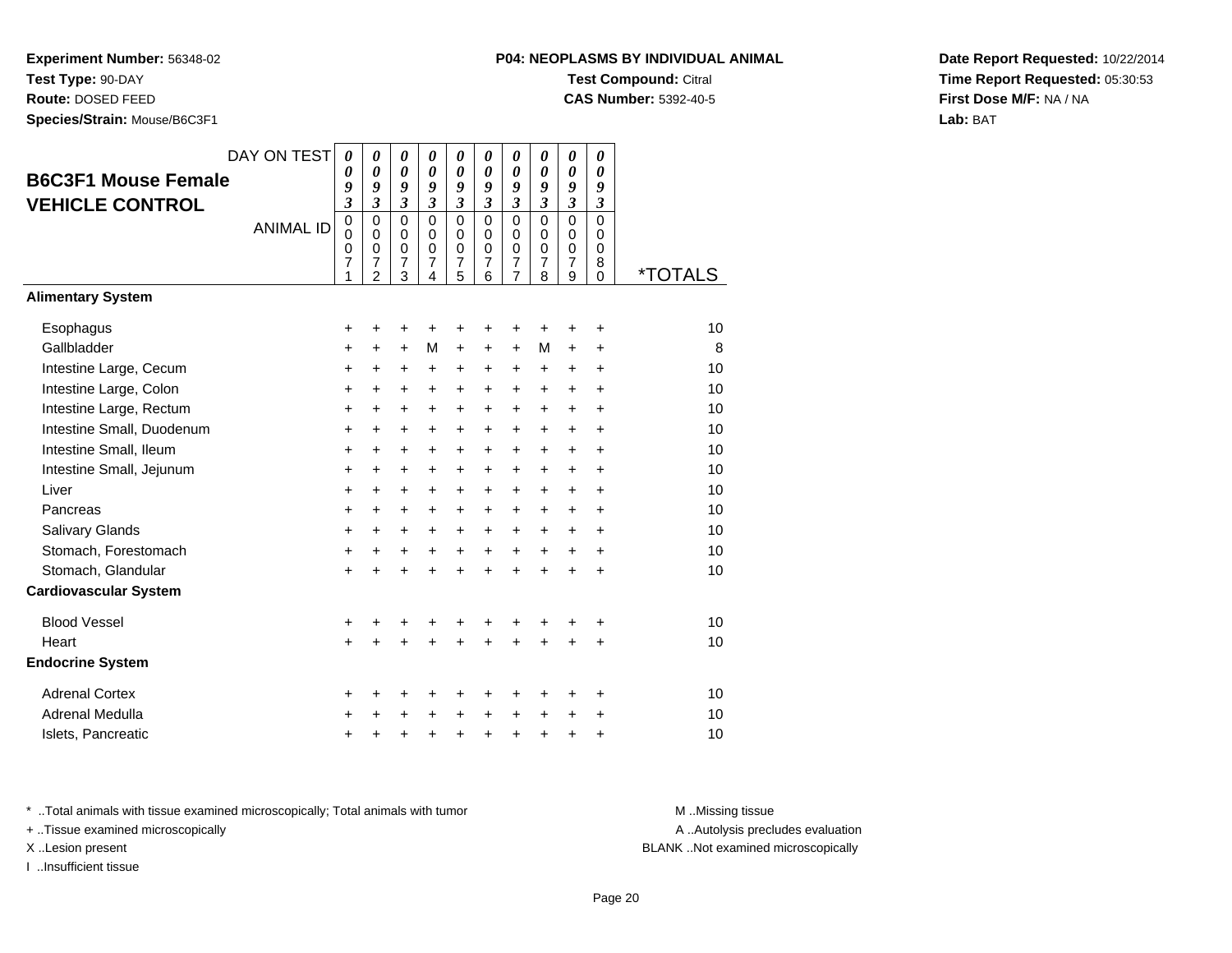**Test Type:** 90-DAY

**Route:** DOSED FEED

**Species/Strain:** Mouse/B6C3F1

| P04: NEOPLASMS BY INDIVIDUAL ANIMAL |
|-------------------------------------|
| <b>Test Compound: Citral</b>        |

**CAS Number:** 5392-40-5

**Date Report Requested:** 10/22/2014**Time Report Requested:** 05:30:53**First Dose M/F:** NA / NA**Lab:** BAT

| <b>B6C3F1 Mouse Female</b><br><b>VEHICLE CONTROL</b> | DAY ON TEST<br><b>ANIMAL ID</b> | 0<br>0<br>9<br>$\mathfrak{z}$<br>$\mathbf 0$<br>0<br>0<br>$\overline{7}$<br>1 | 0<br>0<br>9<br>3<br>$\mathbf 0$<br>0<br>$\mathbf 0$<br>7<br>$\overline{2}$ | 0<br>$\boldsymbol{\theta}$<br>9<br>$\mathfrak{z}$<br>$\mathbf 0$<br>0<br>$\mathbf 0$<br>$\overline{7}$<br>3 | 0<br>$\boldsymbol{\theta}$<br>9<br>$\mathfrak{z}$<br>$\Omega$<br>$\Omega$<br>0<br>$\overline{7}$<br>4 | 0<br>$\boldsymbol{\theta}$<br>9<br>$\mathfrak{z}$<br>$\mathbf 0$<br>0<br>0<br>$\overline{7}$<br>5 | 0<br>$\boldsymbol{\theta}$<br>9<br>$\overline{\mathbf{3}}$<br>$\mathbf 0$<br>0<br>0<br>$\overline{7}$<br>6 | 0<br>$\boldsymbol{\theta}$<br>9<br>$\overline{\mathbf{3}}$<br>$\mathbf 0$<br>0<br>$\boldsymbol{0}$<br>7<br>$\overline{7}$ | 0<br>0<br>9<br>$\overline{3}$<br>0<br>0<br>$\mathbf 0$<br>$\overline{7}$<br>8 | 0<br>$\pmb{\theta}$<br>9<br>$\overline{\mathbf{3}}$<br>$\mathbf 0$<br>$\mathbf 0$<br>0<br>$\overline{7}$<br>9 | 0<br>0<br>9<br>$\mathfrak{z}$<br>0<br>0<br>0<br>8<br>0 | <i><b>*TOTALS</b></i> |
|------------------------------------------------------|---------------------------------|-------------------------------------------------------------------------------|----------------------------------------------------------------------------|-------------------------------------------------------------------------------------------------------------|-------------------------------------------------------------------------------------------------------|---------------------------------------------------------------------------------------------------|------------------------------------------------------------------------------------------------------------|---------------------------------------------------------------------------------------------------------------------------|-------------------------------------------------------------------------------|---------------------------------------------------------------------------------------------------------------|--------------------------------------------------------|-----------------------|
| Parathyroid Gland                                    |                                 | $\ddot{}$                                                                     | $\ddot{}$                                                                  | M                                                                                                           | $\ddot{}$                                                                                             | $\ddot{}$                                                                                         | $+$                                                                                                        | M                                                                                                                         | M                                                                             | $+$                                                                                                           | M                                                      | 6                     |
| <b>Pituitary Gland</b>                               |                                 | $\ddot{}$                                                                     | $\ddot{}$                                                                  | +                                                                                                           | $\ddot{}$                                                                                             | +                                                                                                 | $\ddot{}$                                                                                                  | +                                                                                                                         | $\ddot{}$                                                                     | $\pm$                                                                                                         | $\ddot{}$                                              | 10                    |
| <b>Thyroid Gland</b>                                 |                                 | $+$                                                                           | $\ddot{}$                                                                  | $\ddot{}$                                                                                                   | $\ddot{}$                                                                                             | $\ddot{}$                                                                                         | $\ddot{}$                                                                                                  | $\ddot{}$                                                                                                                 | $\ddot{}$                                                                     | +                                                                                                             | +                                                      | 10                    |
| <b>General Body System</b>                           |                                 |                                                                               |                                                                            |                                                                                                             |                                                                                                       |                                                                                                   |                                                                                                            |                                                                                                                           |                                                                               |                                                                                                               |                                                        |                       |
| <b>NONE</b>                                          |                                 |                                                                               |                                                                            |                                                                                                             |                                                                                                       |                                                                                                   |                                                                                                            |                                                                                                                           |                                                                               |                                                                                                               |                                                        |                       |
| <b>Genital System</b>                                |                                 |                                                                               |                                                                            |                                                                                                             |                                                                                                       |                                                                                                   |                                                                                                            |                                                                                                                           |                                                                               |                                                                                                               |                                                        |                       |
| <b>Clitoral Gland</b>                                |                                 | +                                                                             |                                                                            | +                                                                                                           | +                                                                                                     | +                                                                                                 |                                                                                                            |                                                                                                                           |                                                                               |                                                                                                               | +                                                      | 10                    |
| Ovary                                                |                                 | $\ddot{}$                                                                     | +                                                                          | +                                                                                                           | +                                                                                                     | +                                                                                                 | $\ddot{}$                                                                                                  | +                                                                                                                         | +                                                                             | +                                                                                                             | +                                                      | 10                    |
| <b>Uterus</b>                                        |                                 | $\ddot{}$                                                                     |                                                                            | $\ddot{}$                                                                                                   | $\ddot{}$                                                                                             | $\ddot{}$                                                                                         |                                                                                                            | $\ddot{}$                                                                                                                 |                                                                               | $\ddot{}$                                                                                                     | $\ddot{}$                                              | 10                    |
| <b>Hematopoietic System</b>                          |                                 |                                                                               |                                                                            |                                                                                                             |                                                                                                       |                                                                                                   |                                                                                                            |                                                                                                                           |                                                                               |                                                                                                               |                                                        |                       |
| <b>Bone Marrow</b>                                   |                                 | +                                                                             | ٠                                                                          | +                                                                                                           | +                                                                                                     | +                                                                                                 | ٠                                                                                                          | +                                                                                                                         | +                                                                             | ٠                                                                                                             | ٠                                                      | 10                    |
| Lymph Node, Mandibular                               |                                 | $\ddot{}$                                                                     | $\ddot{}$                                                                  | $\ddot{}$                                                                                                   | $\ddot{}$                                                                                             | $\ddot{}$                                                                                         | $\ddot{}$                                                                                                  | $\ddot{}$                                                                                                                 |                                                                               | +                                                                                                             | +                                                      | 10                    |
| Lymph Node, Mesenteric                               |                                 | $\ddot{}$                                                                     | +                                                                          | $\ddot{}$                                                                                                   | $\ddot{}$                                                                                             | $\ddot{}$                                                                                         | $\ddot{}$                                                                                                  | $\ddot{}$                                                                                                                 | $\ddot{}$                                                                     | +                                                                                                             | +                                                      | 10                    |
| Spleen                                               |                                 | $\ddot{}$                                                                     | +                                                                          | +                                                                                                           | $\ddot{}$                                                                                             | $\ddot{}$                                                                                         | $\ddot{}$                                                                                                  | $\ddot{}$                                                                                                                 | $\ddot{}$                                                                     | $\ddot{}$                                                                                                     | $\ddot{}$                                              | 10                    |
| Thymus                                               |                                 | $\ddot{}$                                                                     | $\ddot{}$                                                                  | $\ddot{}$                                                                                                   | $\ddot{}$                                                                                             | $\ddot{}$                                                                                         | $\ddot{}$                                                                                                  | $\ddot{}$                                                                                                                 | $\ddot{}$                                                                     | +                                                                                                             | $\ddot{}$                                              | 10                    |
| <b>Integumentary System</b>                          |                                 |                                                                               |                                                                            |                                                                                                             |                                                                                                       |                                                                                                   |                                                                                                            |                                                                                                                           |                                                                               |                                                                                                               |                                                        |                       |
| <b>Mammary Gland</b>                                 |                                 | +                                                                             | +                                                                          | +                                                                                                           | +                                                                                                     | +                                                                                                 | +                                                                                                          | +                                                                                                                         | ٠                                                                             | +                                                                                                             | +                                                      | 10                    |
| Skin                                                 |                                 | $\ddot{}$                                                                     |                                                                            |                                                                                                             |                                                                                                       | +                                                                                                 |                                                                                                            | +                                                                                                                         |                                                                               | +                                                                                                             | +                                                      | 10                    |
| <b>Musculoskeletal System</b>                        |                                 |                                                                               |                                                                            |                                                                                                             |                                                                                                       |                                                                                                   |                                                                                                            |                                                                                                                           |                                                                               |                                                                                                               |                                                        |                       |
| <b>Bone</b>                                          |                                 | +                                                                             |                                                                            | ٠                                                                                                           | ٠                                                                                                     | ٠                                                                                                 |                                                                                                            |                                                                                                                           |                                                                               | +                                                                                                             | +                                                      | 10                    |

\* ..Total animals with tissue examined microscopically; Total animals with tumor **M** ..Missing tissue M ..Missing tissue + ..Tissue examined microscopically

I ..Insufficient tissue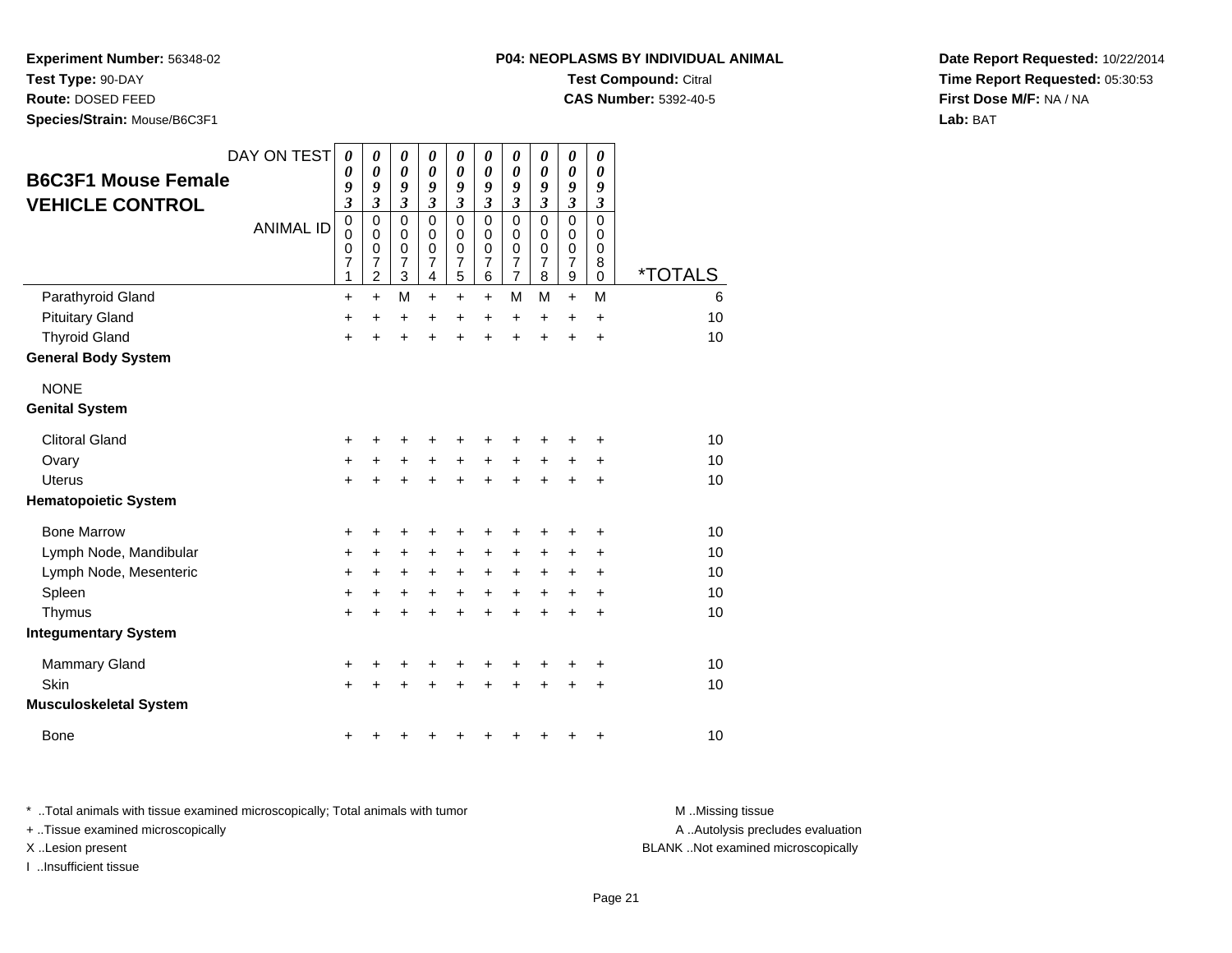**Test Type:** 90-DAY

**Route:** DOSED FEED

**Species/Strain:** Mouse/B6C3F1

**CAS Number:** 5392-40-5

**Date Report Requested:** 10/22/2014**Time Report Requested:** 05:30:53**First Dose M/F:** NA / NA**Lab:** BAT

|                              | DAY ON TEST      | 0                          | 0                     | 0                          | 0                     | 0                        | 0                | 0                        | 0         | 0                | 0                     |                       |
|------------------------------|------------------|----------------------------|-----------------------|----------------------------|-----------------------|--------------------------|------------------|--------------------------|-----------|------------------|-----------------------|-----------------------|
| <b>B6C3F1 Mouse Female</b>   |                  | 0                          | $\boldsymbol{\theta}$ | $\boldsymbol{\theta}$      | $\boldsymbol{\theta}$ | $\boldsymbol{\theta}$    | 0                | 0                        | 0         | 0                | $\boldsymbol{\theta}$ |                       |
|                              |                  | 9                          | 9                     | 9                          | 9                     | 9                        | 9                | 9                        | 9         | 9                | 9                     |                       |
| <b>VEHICLE CONTROL</b>       |                  | $\overline{\mathbf{3}}$    | 3                     | $\mathfrak{z}$             | 3                     | $\boldsymbol{\beta}$     | $\mathfrak{z}$   | $\mathfrak{z}$           | 3         | $\mathfrak{z}$   | 3                     |                       |
|                              | <b>ANIMAL ID</b> | $\mathbf 0$<br>$\mathbf 0$ | 0<br>$\mathbf 0$      | $\mathbf 0$<br>$\mathbf 0$ | 0<br>$\mathbf 0$      | $\mathbf 0$<br>$\pmb{0}$ | $\mathbf 0$<br>0 | $\mathbf 0$<br>$\pmb{0}$ | 0<br>0    | $\mathbf 0$<br>0 | $\Omega$<br>$\Omega$  |                       |
|                              |                  | 0                          | 0                     | $\pmb{0}$                  | $\mathbf 0$           | $\mathbf 0$              | $\mathbf 0$      | $\mathbf 0$              | 0         | 0                | $\Omega$              |                       |
|                              |                  | 7                          | 7                     | 7                          | 7                     | 7                        | 7                | 7                        | 7         | 7                | 8                     |                       |
|                              |                  | 1                          | $\overline{2}$        | 3                          | 4                     | 5                        | 6                | $\overline{7}$           | 8         | 9                | $\Omega$              | <i><b>*TOTALS</b></i> |
| <b>Nervous System</b>        |                  |                            |                       |                            |                       |                          |                  |                          |           |                  |                       |                       |
| <b>Brain</b>                 |                  | +                          |                       |                            |                       |                          |                  |                          |           | +                | $\ddot{}$             | 10                    |
| <b>Respiratory System</b>    |                  |                            |                       |                            |                       |                          |                  |                          |           |                  |                       |                       |
| Lung                         |                  | +                          | +                     | +                          | +                     | +                        | ٠                | +                        | +         | ٠                | ÷                     | 10                    |
| Nose                         |                  | $\ddot{}$                  | $+$                   | $+$                        | $+$                   | $+$                      | $+$              | $\ddot{}$                | $\ddot{}$ | $\pm$            | $\ddot{}$             | 10                    |
| Trachea                      |                  | $\ddot{}$                  | $\ddot{}$             | $\ddot{}$                  | $\ddot{}$             | $+$                      | $\ddot{}$        | $\ddot{}$                | ÷         | $\ddot{}$        | $\ddot{}$             | 10                    |
| <b>Special Senses System</b> |                  |                            |                       |                            |                       |                          |                  |                          |           |                  |                       |                       |
| <b>NONE</b>                  |                  |                            |                       |                            |                       |                          |                  |                          |           |                  |                       |                       |
| <b>Urinary System</b>        |                  |                            |                       |                            |                       |                          |                  |                          |           |                  |                       |                       |
| Kidney                       |                  | $\ddot{}$                  | +                     | $\ddot{}$                  | $\ddot{}$             | $\ddot{}$                | $\ddot{}$        | $\ddot{}$                | ٠         | ÷                | ÷                     | 10                    |
| <b>Urinary Bladder</b>       |                  | $\ddot{}$                  | $\ddot{}$             | $\ddot{}$                  | $\ddot{}$             | $\ddot{}$                | $\ddot{}$        | $\ddot{}$                | $\ddot{}$ | $\ddot{}$        | $\ddot{}$             | 10                    |
| <b>SYSTEMIC LESIONS</b>      |                  |                            |                       |                            |                       |                          |                  |                          |           |                  |                       |                       |
| Multiple Organ               |                  | +                          |                       |                            |                       |                          |                  |                          |           |                  | ٠                     | 10                    |

\* ..Total animals with tissue examined microscopically; Total animals with tumor **M** . Missing tissue M ..Missing tissue

+ ..Tissue examined microscopically

I ..Insufficient tissue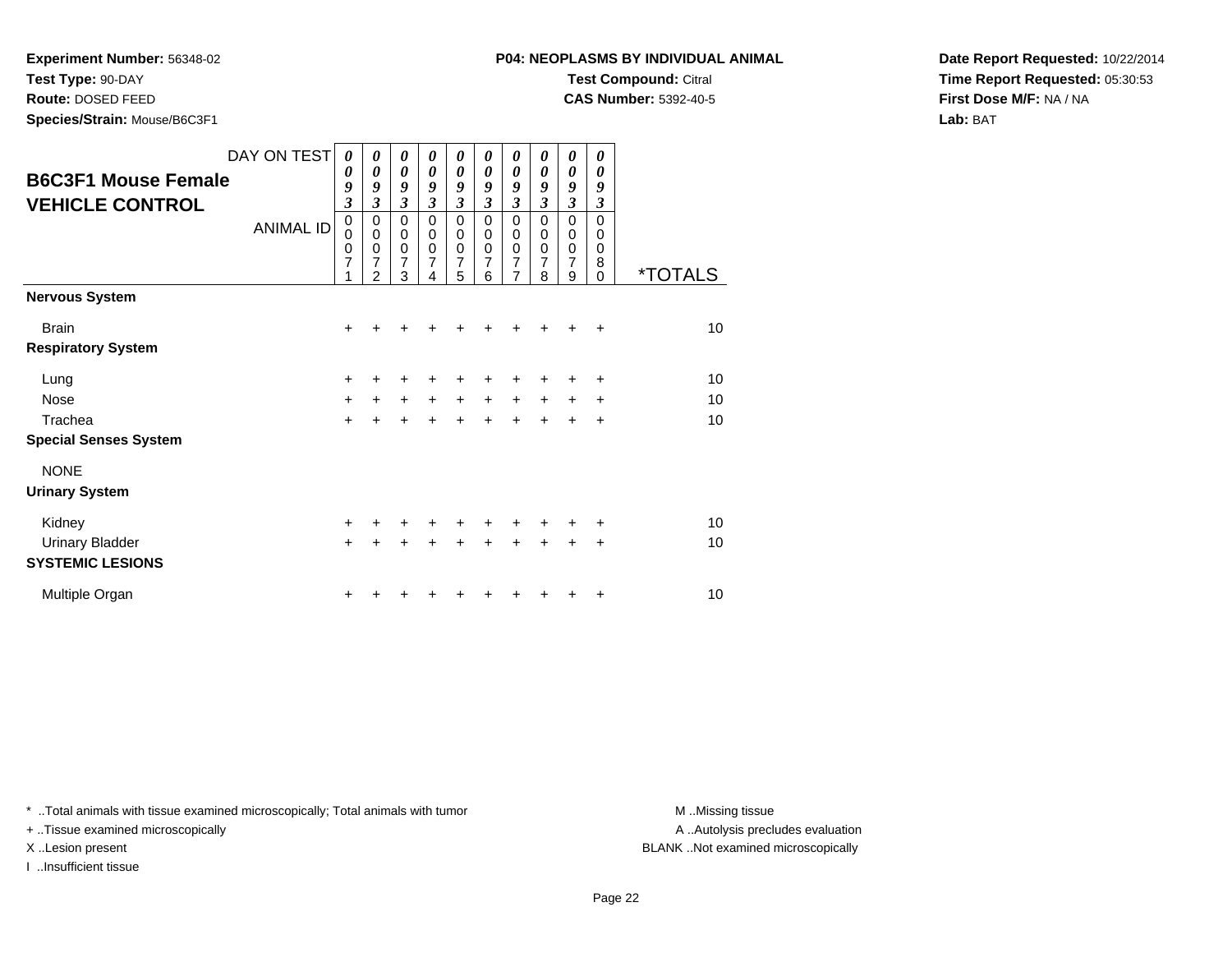| Experiment Number: 56348-02                                                     | P04: NEOPLASMS BY INDIVIDUAL ANIMAL | Date Report Requested: 10/22/2014 |
|---------------------------------------------------------------------------------|-------------------------------------|-----------------------------------|
| Test Type: 90-DAY                                                               | Test Compound: Citral               | Time Report Requested: 05:30:53   |
| Route: DOSED FEED                                                               | <b>CAS Number: 5392-40-5</b>        | First Dose M/F: NA / NA           |
| Species/Strain: Mouse/B6C3F1                                                    |                                     | Lab: BAT                          |
| DAY ON TEST                                                                     |                                     |                                   |
| <b>B6C3F1 Mouse Female</b>                                                      |                                     |                                   |
| 3900 PPM                                                                        |                                     |                                   |
| <b>ANIMAL ID</b>                                                                |                                     |                                   |
| <i><b>*TOTALS</b></i>                                                           |                                     |                                   |
| <b>Alimentary System</b>                                                        |                                     |                                   |
| <b>NONE</b>                                                                     |                                     |                                   |
| <b>Cardiovascular System</b>                                                    |                                     |                                   |
| <b>NONE</b>                                                                     |                                     |                                   |
| <b>Endocrine System</b>                                                         |                                     |                                   |
| <b>NONE</b>                                                                     |                                     |                                   |
| <b>General Body System</b>                                                      |                                     |                                   |
| <b>NONE</b>                                                                     |                                     |                                   |
| <b>Genital System</b>                                                           |                                     |                                   |
| <b>NONE</b>                                                                     |                                     |                                   |
| <b>Hematopoietic System</b>                                                     |                                     |                                   |
| <b>NONE</b>                                                                     |                                     |                                   |
| <b>Integumentary System</b>                                                     |                                     |                                   |
| <b>NONE</b>                                                                     |                                     |                                   |
| <b>Musculoskeletal System</b>                                                   |                                     |                                   |
| <b>NONE</b>                                                                     |                                     |                                   |
| <b>Nervous System</b>                                                           |                                     |                                   |
| <b>NONE</b>                                                                     |                                     |                                   |
|                                                                                 |                                     |                                   |
|                                                                                 |                                     |                                   |
|                                                                                 |                                     |                                   |
| *  Total animals with tissue examined microscopically; Total animals with tumor | M Missing tissue                    |                                   |
| + Tissue examined microscopically                                               | A Autolysis precludes evaluation    |                                   |

X ..Lesion present BLANK ..Not examined microscopically

I ..Insufficient tissue

Page 23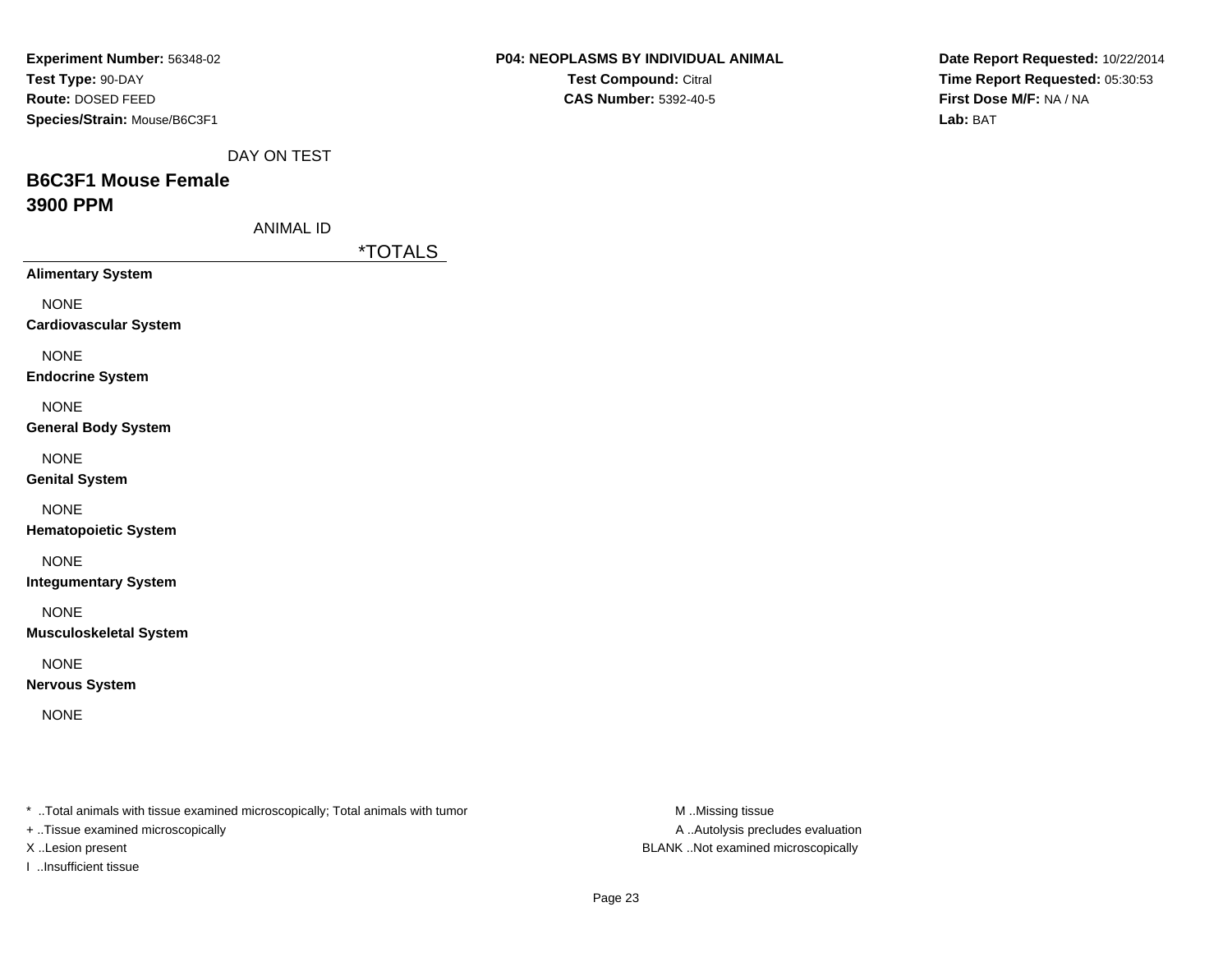| Experiment Number: 56348-02  |                       | P04: NEOPLASMS BY INDIVIDUAL ANIMAL | Date Report Requested: 10/22/2014 |
|------------------------------|-----------------------|-------------------------------------|-----------------------------------|
| Test Type: 90-DAY            |                       | Test Compound: Citral               | Time Report Requested: 05:30:53   |
| Route: DOSED FEED            |                       | <b>CAS Number: 5392-40-5</b>        | First Dose M/F: NA / NA           |
| Species/Strain: Mouse/B6C3F1 |                       |                                     | Lab: BAT                          |
| DAY ON TEST                  |                       |                                     |                                   |
| <b>B6C3F1 Mouse Female</b>   |                       |                                     |                                   |
| 3900 PPM                     |                       |                                     |                                   |
| <b>ANIMAL ID</b>             |                       |                                     |                                   |
|                              | <i><b>*TOTALS</b></i> |                                     |                                   |
| <b>Respiratory System</b>    |                       |                                     |                                   |
| <b>NONE</b>                  |                       |                                     |                                   |
| <b>Special Senses System</b> |                       |                                     |                                   |
| <b>NONE</b>                  |                       |                                     |                                   |
| <b>Urinary System</b>        |                       |                                     |                                   |
| <b>NONE</b>                  |                       |                                     |                                   |
| <b>SYSTEMIC LESIONS</b>      |                       |                                     |                                   |
| Multiple Organ               | 0                     |                                     |                                   |
|                              |                       |                                     |                                   |
|                              |                       |                                     |                                   |

\* ..Total animals with tissue examined microscopically; Total animals with tumor M..Missing tissue M ..Missing tissue

+ ..Tissue examined microscopically

I ..Insufficient tissue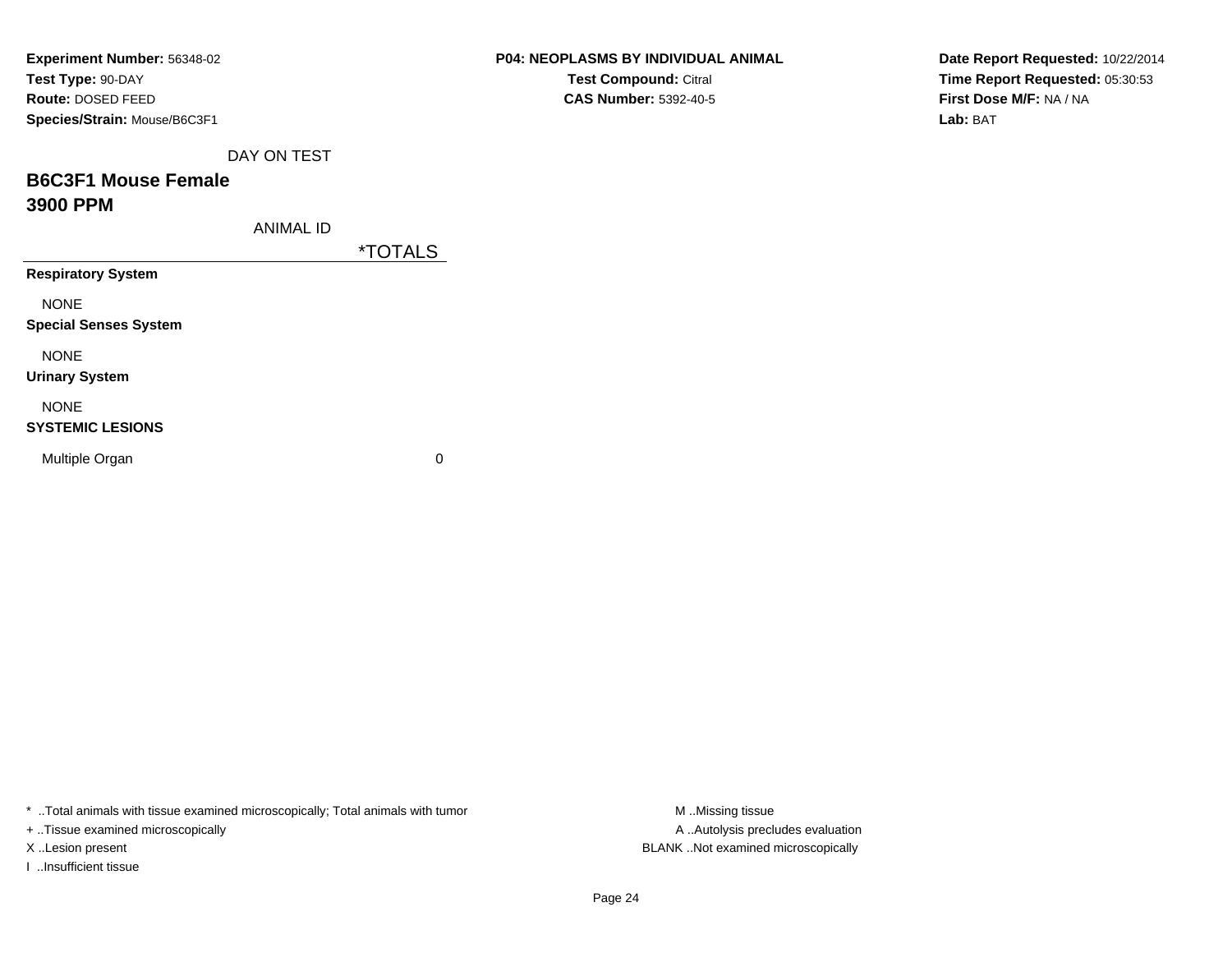**Test Type:** 90-DAY

**Route:** DOSED FEED

**Species/Strain:** Mouse/B6C3F1

**CAS Number:** 5392-40-5

**Date Report Requested:** 10/22/2014**Time Report Requested:** 05:30:53**First Dose M/F:** NA / NA**Lab:** BAT

| <b>B6C3F1 Mouse Female</b><br><b>7800 PPM</b>                                  | DAY ON TEST      | $\boldsymbol{\theta}$<br>0<br>9<br>$\boldsymbol{\beta}$ | 0<br>$\boldsymbol{\theta}$<br>9<br>$\boldsymbol{\beta}$          | 0<br>$\boldsymbol{\theta}$<br>9<br>$\boldsymbol{\beta}$        | 0<br>$\pmb{\theta}$<br>9<br>$\boldsymbol{\beta}$    | $\pmb{\theta}$<br>$\boldsymbol{\theta}$<br>9<br>$\boldsymbol{\beta}$ | 0<br>0<br>9<br>$\mathfrak{z}$          | $\boldsymbol{\theta}$<br>$\boldsymbol{\theta}$<br>9<br>$\boldsymbol{\beta}$ | 0<br>0<br>9<br>$\boldsymbol{\beta}$    | $\pmb{\theta}$<br>$\pmb{\theta}$<br>9<br>$\boldsymbol{\beta}$ | 0<br>0<br>9<br>$\boldsymbol{\beta}$              |                       |
|--------------------------------------------------------------------------------|------------------|---------------------------------------------------------|------------------------------------------------------------------|----------------------------------------------------------------|-----------------------------------------------------|----------------------------------------------------------------------|----------------------------------------|-----------------------------------------------------------------------------|----------------------------------------|---------------------------------------------------------------|--------------------------------------------------|-----------------------|
|                                                                                | <b>ANIMAL ID</b> | $\mathbf 0$<br>$\Omega$<br>$\mathbf 0$<br>9<br>1        | $\mathbf 0$<br>$\mathbf 0$<br>$\mathbf 0$<br>9<br>$\overline{2}$ | $\mathbf 0$<br>$\mathbf 0$<br>$\pmb{0}$<br>9<br>$\overline{3}$ | $\mathbf 0$<br>$\mathbf 0$<br>$\mathbf 0$<br>9<br>4 | $\mathbf 0$<br>$\mathbf 0$<br>$\mathbf 0$<br>9<br>$\overline{5}$     | $\Omega$<br>0<br>$\mathbf 0$<br>9<br>6 | $\mathbf 0$<br>0<br>$\mathbf 0$<br>9<br>$\overline{7}$                      | $\Omega$<br>0<br>$\mathbf 0$<br>9<br>8 | $\mathbf 0$<br>0<br>0<br>9<br>$\overline{9}$                  | $\Omega$<br>$\mathbf 0$<br>1<br>0<br>$\mathbf 0$ | <i><b>*TOTALS</b></i> |
| <b>Alimentary System</b>                                                       |                  |                                                         |                                                                  |                                                                |                                                     |                                                                      |                                        |                                                                             |                                        |                                                               |                                                  |                       |
| Stomach, Forestomach<br><b>Cardiovascular System</b>                           |                  | $\ddot{}$                                               | +                                                                | $\pm$                                                          | $\pm$                                               | +                                                                    | +                                      | +                                                                           | ٠                                      | ٠                                                             | $\ddot{}$                                        | 10                    |
| <b>NONE</b><br><b>Endocrine System</b>                                         |                  |                                                         |                                                                  |                                                                |                                                     |                                                                      |                                        |                                                                             |                                        |                                                               |                                                  |                       |
| <b>NONE</b><br><b>General Body System</b>                                      |                  |                                                         |                                                                  |                                                                |                                                     |                                                                      |                                        |                                                                             |                                        |                                                               |                                                  |                       |
| <b>NONE</b><br><b>Genital System</b>                                           |                  |                                                         |                                                                  |                                                                |                                                     |                                                                      |                                        |                                                                             |                                        |                                                               |                                                  |                       |
| Ovary<br><b>Hematopoietic System</b>                                           |                  | $\ddot{}$                                               | +                                                                | ÷                                                              | +                                                   | ÷.                                                                   | ٠                                      | ٠                                                                           |                                        | ÷                                                             | $\ddot{}$                                        | 10                    |
| <b>NONE</b><br><b>Integumentary System</b>                                     |                  |                                                         |                                                                  |                                                                |                                                     |                                                                      |                                        |                                                                             |                                        |                                                               |                                                  |                       |
| <b>NONE</b><br><b>Musculoskeletal System</b>                                   |                  |                                                         |                                                                  |                                                                |                                                     |                                                                      |                                        |                                                                             |                                        |                                                               |                                                  |                       |
| <b>NONE</b><br><b>Nervous System</b>                                           |                  |                                                         |                                                                  |                                                                |                                                     |                                                                      |                                        |                                                                             |                                        |                                                               |                                                  |                       |
| <b>NONE</b>                                                                    |                  |                                                         |                                                                  |                                                                |                                                     |                                                                      |                                        |                                                                             |                                        |                                                               |                                                  |                       |
| * Total animals with tissue examined microscopically: Total animals with tumor |                  |                                                         |                                                                  |                                                                |                                                     |                                                                      |                                        |                                                                             |                                        |                                                               |                                                  | M Missir              |

..Total animals with tissue examined microscopically; Total animals with tumor M ..Missing tissue A ..Autolysis precludes evaluation + ..Tissue examined microscopically X ..Lesion present BLANK ..Not examined microscopicallyI ..Insufficient tissue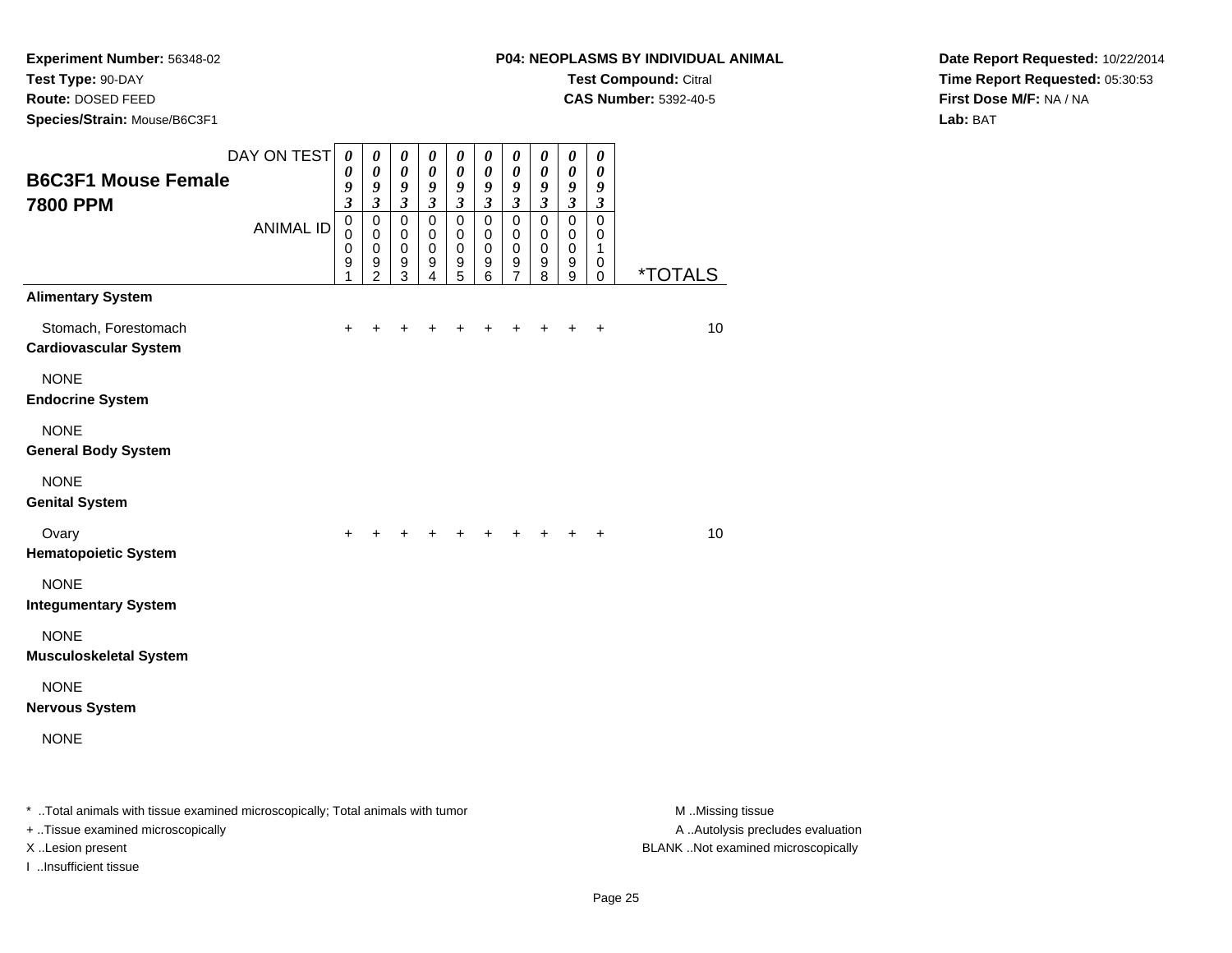**Test Type:** 90-DAY

**Route:** DOSED FEED

**Species/Strain:** Mouse/B6C3F1

**CAS Number:** 5392-40-5

**Date Report Requested:** 10/22/2014**Time Report Requested:** 05:30:53**First Dose M/F:** NA / NA**Lab:** BAT

| <b>B6C3F1 Mouse Female</b><br><b>7800 PPM</b> | DAY ON TEST      | $\boldsymbol{\theta}$<br>0<br>9<br>$\boldsymbol{\beta}$ | 0<br>0<br>9<br>3                | $\boldsymbol{\theta}$<br>0<br>9<br>3      | $\boldsymbol{\theta}$<br>0<br>9<br>3      | 0<br>0<br>9<br>3                | $\boldsymbol{\theta}$<br>$\boldsymbol{\theta}$<br>9<br>3 | 0<br>0<br>9<br>3                | 0<br>0<br>9<br>3      | 0<br>0<br>9<br>3      | 0<br>0<br>9<br>3                |                       |
|-----------------------------------------------|------------------|---------------------------------------------------------|---------------------------------|-------------------------------------------|-------------------------------------------|---------------------------------|----------------------------------------------------------|---------------------------------|-----------------------|-----------------------|---------------------------------|-----------------------|
|                                               | <b>ANIMAL ID</b> | 0<br>$\mathbf 0$<br>0<br>9                              | 0<br>$\mathbf 0$<br>0<br>9<br>2 | 0<br>$\mathbf 0$<br>$\mathbf 0$<br>9<br>3 | 0<br>$\mathbf 0$<br>$\mathbf 0$<br>9<br>4 | 0<br>$\mathbf 0$<br>0<br>9<br>5 | 0<br>$\mathbf 0$<br>$\mathbf 0$<br>9<br>6                | 0<br>0<br>$\mathbf 0$<br>9<br>7 | 0<br>0<br>0<br>9<br>8 | 0<br>0<br>0<br>9<br>9 | 0<br>0<br>1<br>0<br>$\mathbf 0$ | <i><b>*TOTALS</b></i> |
| <b>Respiratory System</b>                     |                  |                                                         |                                 |                                           |                                           |                                 |                                                          |                                 |                       |                       |                                 |                       |
| <b>NONE</b><br><b>Special Senses System</b>   |                  |                                                         |                                 |                                           |                                           |                                 |                                                          |                                 |                       |                       |                                 |                       |
| <b>NONE</b><br><b>Urinary System</b>          |                  |                                                         |                                 |                                           |                                           |                                 |                                                          |                                 |                       |                       |                                 |                       |
| <b>NONE</b><br><b>SYSTEMIC LESIONS</b>        |                  |                                                         |                                 |                                           |                                           |                                 |                                                          |                                 |                       |                       |                                 |                       |
| Multiple Organ                                |                  |                                                         |                                 | ٠                                         | ٠                                         | ٠                               | +                                                        |                                 | ٠                     | +                     | ÷                               | 10                    |

\* ..Total animals with tissue examined microscopically; Total animals with tumor **M** . Missing tissue M ..Missing tissue

+ ..Tissue examined microscopically

I ..Insufficient tissue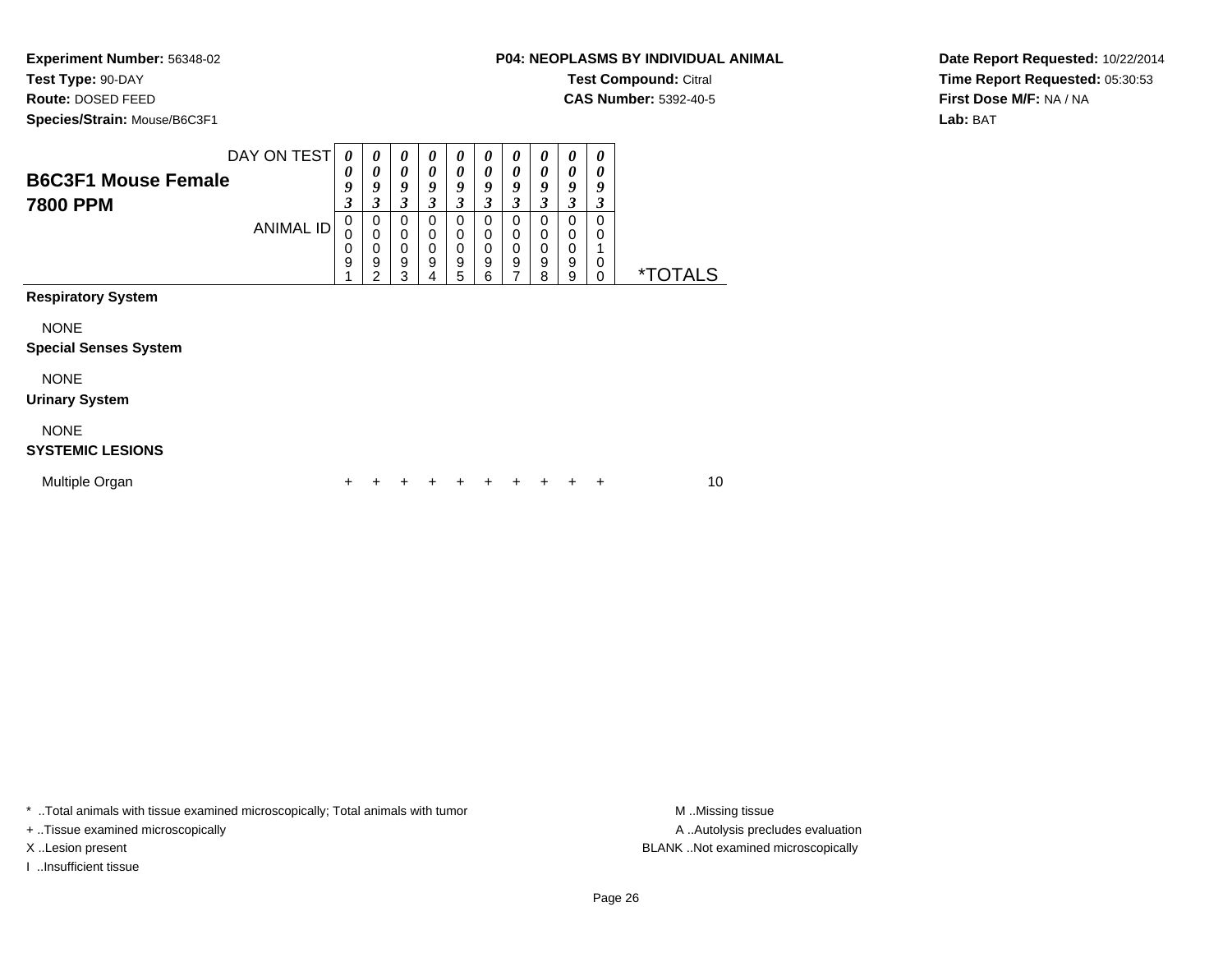**Test Type:** 90-DAY

**Route:** DOSED FEED

**Species/Strain:** Mouse/B6C3F1

**CAS Number:** 5392-40-5

**Date Report Requested:** 10/22/2014**Time Report Requested:** 05:30:53**First Dose M/F:** NA / NA**Lab:** BAT

| <b>B6C3F1 Mouse Female</b><br>15600 PPM                                        | DAY ON TEST      | $\boldsymbol{\theta}$<br>0<br>9<br>$\mathfrak{z}$ | 0<br>$\boldsymbol{\theta}$<br>9<br>$\mathfrak{z}$       | 0<br>$\boldsymbol{\theta}$<br>$\boldsymbol{g}$<br>$\mathfrak{z}$ | $\pmb{\theta}$<br>0<br>9<br>$\mathfrak{z}$ | $\boldsymbol{\theta}$<br>$\boldsymbol{\theta}$<br>9<br>$\mathfrak{z}$ | $\boldsymbol{\theta}$<br>0<br>9<br>$\mathfrak{z}$ | $\boldsymbol{\theta}$<br>0<br>9<br>$\mathfrak{z}$             | 0<br>0<br>9<br>$\mathfrak{z}$   | 0<br>0<br>9<br>$\mathfrak{z}$              | 0<br>0<br>9<br>$\mathfrak{z}$             |                       |
|--------------------------------------------------------------------------------|------------------|---------------------------------------------------|---------------------------------------------------------|------------------------------------------------------------------|--------------------------------------------|-----------------------------------------------------------------------|---------------------------------------------------|---------------------------------------------------------------|---------------------------------|--------------------------------------------|-------------------------------------------|-----------------------|
|                                                                                | <b>ANIMAL ID</b> | $\mathbf 0$<br>0<br>1<br>0<br>1                   | $\mathbf 0$<br>0<br>$\mathbf{1}$<br>0<br>$\overline{2}$ | $\pmb{0}$<br>0<br>$\mathbf{1}$<br>0<br>3                         | $\mathbf 0$<br>0<br>1<br>0<br>4            | $\mathbf 0$<br>0<br>1<br>0<br>5                                       | $\mathbf 0$<br>0<br>1<br>0<br>6                   | $\mathbf 0$<br>0<br>$\mathbf{1}$<br>$\,0\,$<br>$\overline{7}$ | $\mathbf 0$<br>0<br>1<br>0<br>8 | $\mathbf 0$<br>0<br>$\mathbf{1}$<br>0<br>9 | $\mathbf 0$<br>0<br>1<br>1<br>$\mathbf 0$ | <i><b>*TOTALS</b></i> |
| <b>Alimentary System</b>                                                       |                  |                                                   |                                                         |                                                                  |                                            |                                                                       |                                                   |                                                               |                                 |                                            |                                           |                       |
| Stomach, Forestomach<br><b>Cardiovascular System</b>                           |                  | $\ddot{}$                                         |                                                         |                                                                  |                                            |                                                                       |                                                   |                                                               |                                 |                                            | $\ddot{}$                                 | 10                    |
| <b>NONE</b><br><b>Endocrine System</b>                                         |                  |                                                   |                                                         |                                                                  |                                            |                                                                       |                                                   |                                                               |                                 |                                            |                                           |                       |
| <b>NONE</b><br><b>General Body System</b>                                      |                  |                                                   |                                                         |                                                                  |                                            |                                                                       |                                                   |                                                               |                                 |                                            |                                           |                       |
| <b>NONE</b><br><b>Genital System</b>                                           |                  |                                                   |                                                         |                                                                  |                                            |                                                                       |                                                   |                                                               |                                 |                                            |                                           |                       |
| Ovary<br><b>Hematopoietic System</b>                                           |                  | $\ddot{}$                                         |                                                         | ÷.                                                               | $\div$                                     |                                                                       |                                                   |                                                               | $\div$                          | $\ddot{}$                                  | $\ddot{}$                                 | 10                    |
| <b>NONE</b><br><b>Integumentary System</b>                                     |                  |                                                   |                                                         |                                                                  |                                            |                                                                       |                                                   |                                                               |                                 |                                            |                                           |                       |
| <b>NONE</b><br><b>Musculoskeletal System</b>                                   |                  |                                                   |                                                         |                                                                  |                                            |                                                                       |                                                   |                                                               |                                 |                                            |                                           |                       |
| <b>NONE</b><br><b>Nervous System</b>                                           |                  |                                                   |                                                         |                                                                  |                                            |                                                                       |                                                   |                                                               |                                 |                                            |                                           |                       |
| <b>NONE</b>                                                                    |                  |                                                   |                                                         |                                                                  |                                            |                                                                       |                                                   |                                                               |                                 |                                            |                                           |                       |
| * Total animals with tissue examined microscopically: Total animals with tumor |                  |                                                   |                                                         |                                                                  |                                            |                                                                       |                                                   |                                                               |                                 |                                            |                                           | M Missin              |

ned microscopically; Total animals with tumor **Examined microscopically; Total animals with tumor** M ..Missing tissue A ..Autolysis precludes evaluation + ..Tissue examined microscopically X ..Lesion present BLANK ..Not examined microscopicallyI ..Insufficient tissue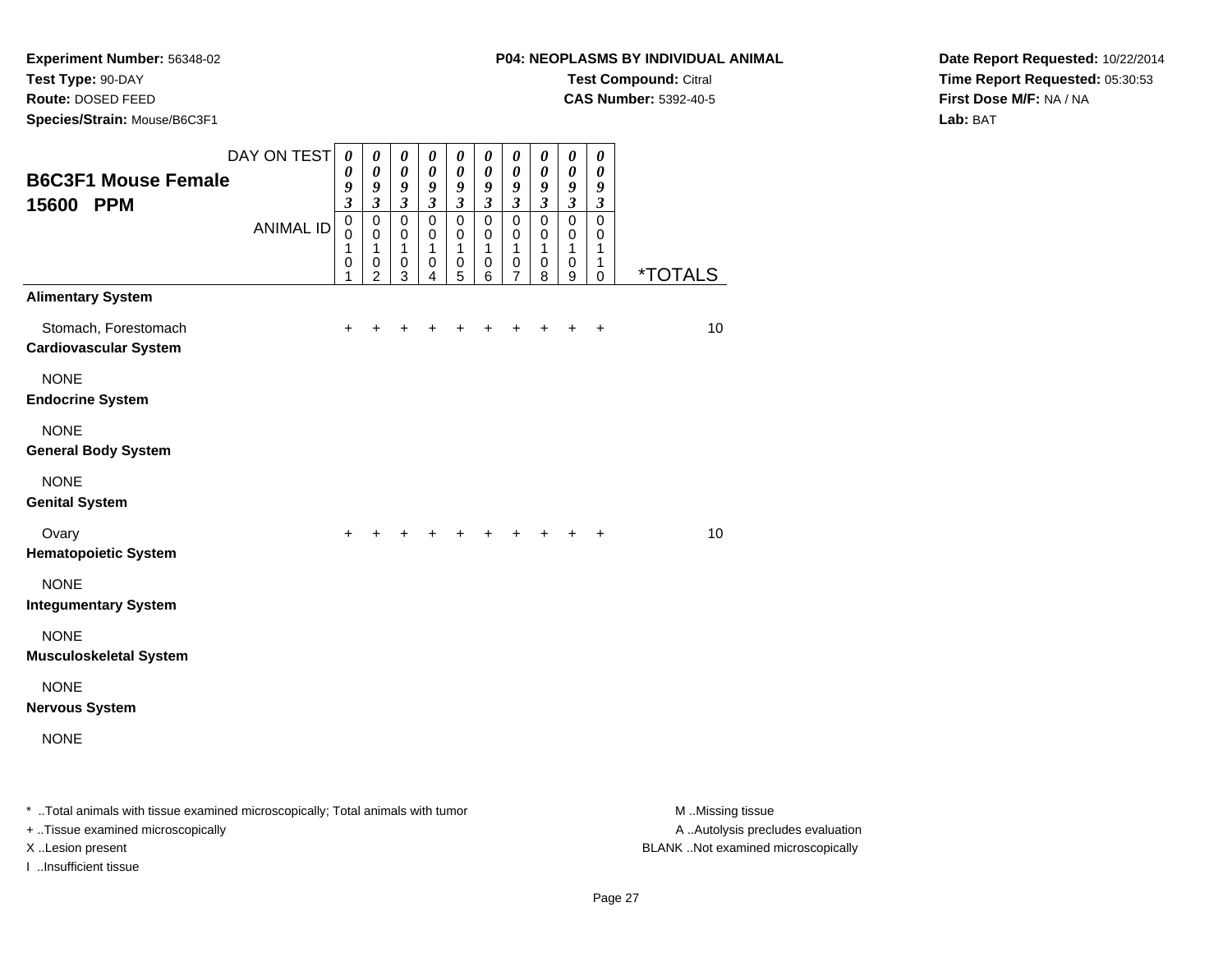**Test Type:** 90-DAY

**Route:** DOSED FEED

**Species/Strain:** Mouse/B6C3F1

**CAS Number:** 5392-40-5

**Date Report Requested:** 10/22/2014**Time Report Requested:** 05:30:53**First Dose M/F:** NA / NA**Lab:** BAT

| <b>B6C3F1 Mouse Female</b><br>15600<br><b>PPM</b>                    | DAY ON TEST<br><b>ANIMAL ID</b> | $\boldsymbol{\theta}$<br>0<br>9<br>3<br>0<br>$\mathbf 0$<br>$\mathbf 0$ | $\boldsymbol{\theta}$<br>0<br>9<br>3<br>0<br>$\mathbf 0$<br>1<br>0<br>2 | 0<br>0<br>9<br>3<br>0<br>0<br>$\mathbf 0$<br>3 | $\boldsymbol{\theta}$<br>0<br>9<br>3<br>0<br>0<br>$\mathbf 0$<br>4 | 0<br>0<br>9<br>3<br>0<br>0<br>$\mathbf 0$<br>5 | $\boldsymbol{\theta}$<br>$\boldsymbol{\theta}$<br>9<br>3<br>0<br>0<br>0<br>6 | 0<br>0<br>9<br>3<br>0<br>0<br>0 | 0<br>0<br>9<br>3<br>0<br>0<br>0<br>8 | 0<br>0<br>9<br>3<br>0<br>0<br>0<br>9 | 0<br>0<br>9<br>3<br>$\Omega$<br>0<br>$\Omega$ | <i><b>*TOTALS</b></i> |    |
|----------------------------------------------------------------------|---------------------------------|-------------------------------------------------------------------------|-------------------------------------------------------------------------|------------------------------------------------|--------------------------------------------------------------------|------------------------------------------------|------------------------------------------------------------------------------|---------------------------------|--------------------------------------|--------------------------------------|-----------------------------------------------|-----------------------|----|
| <b>Respiratory System</b><br><b>NONE</b>                             |                                 |                                                                         |                                                                         |                                                |                                                                    |                                                |                                                                              |                                 |                                      |                                      |                                               |                       |    |
| <b>Special Senses System</b><br><b>NONE</b><br><b>Urinary System</b> |                                 |                                                                         |                                                                         |                                                |                                                                    |                                                |                                                                              |                                 |                                      |                                      |                                               |                       |    |
| <b>NONE</b><br><b>SYSTEMIC LESIONS</b>                               |                                 |                                                                         |                                                                         |                                                |                                                                    |                                                |                                                                              |                                 |                                      |                                      |                                               |                       |    |
| Multiple Organ                                                       |                                 |                                                                         |                                                                         |                                                |                                                                    |                                                |                                                                              |                                 |                                      |                                      | $\div$                                        |                       | 10 |

\* ..Total animals with tissue examined microscopically; Total animals with tumor **M** . Missing tissue M ..Missing tissue

+ ..Tissue examined microscopically

I ..Insufficient tissue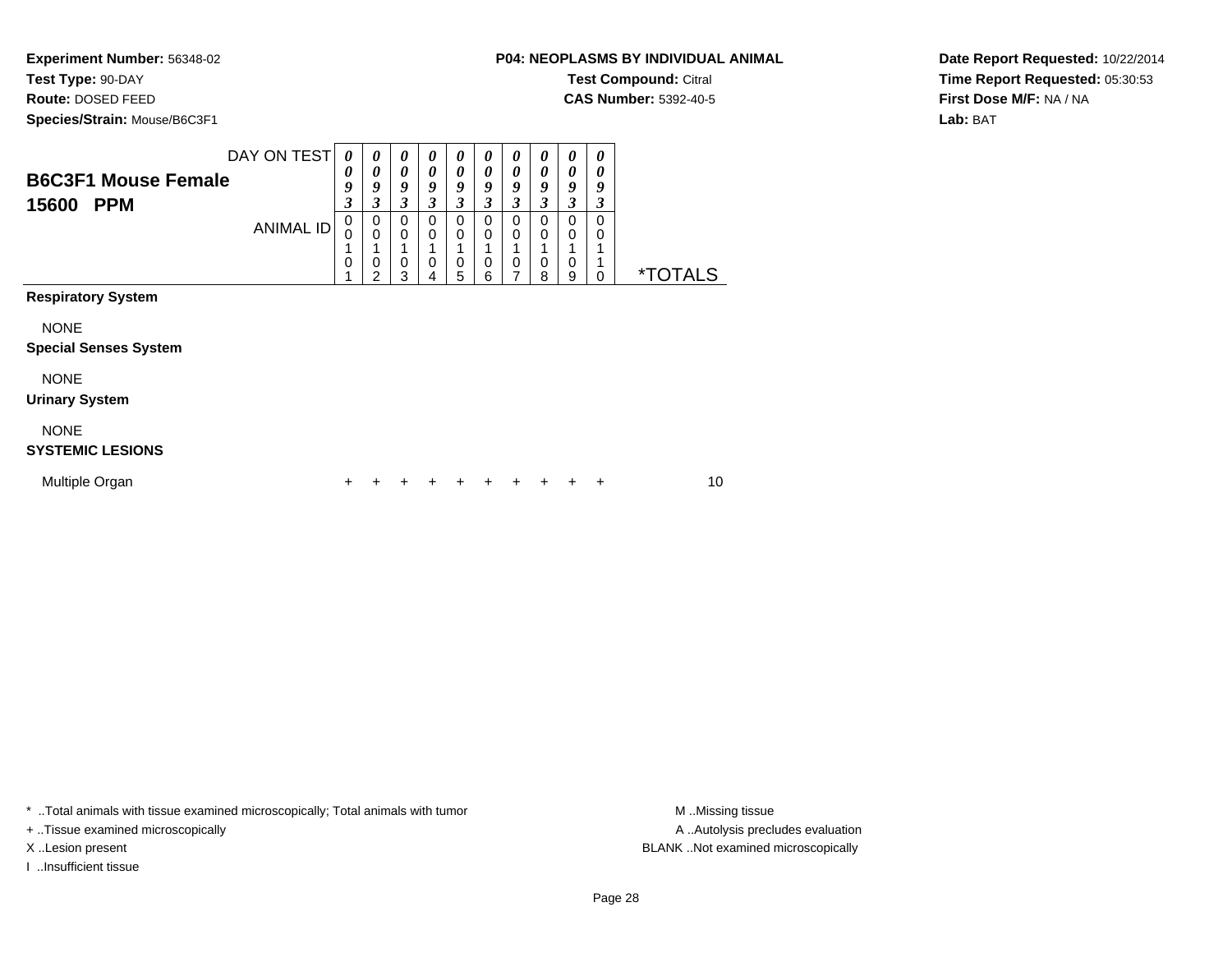**Test Type:** 90-DAY

**Route:** DOSED FEED

**Species/Strain:** Mouse/B6C3F1

### **P04: NEOPLASMS BY INDIVIDUAL ANIMALTest Compound:** Citral

**CAS Number:** 5392-40-5

**Date Report Requested:** 10/22/2014**Time Report Requested:** 05:30:53**First Dose M/F:** NA / NA**Lab:** BAT

| <b>B6C3F1 Mouse Female</b><br><b>PPM</b><br>31300 | DAY ON TEST<br><b>ANIMAL ID</b> | $\boldsymbol{\theta}$<br>0<br>9<br>3<br>$\mathbf 0$<br>$\mathbf 0$<br>1<br>1<br>1 | 0<br>0<br>9<br>3<br>$\mathbf 0$<br>$\mathbf 0$<br>1<br>1<br>$\overline{2}$ | 0<br>$\boldsymbol{\theta}$<br>9<br>$\mathfrak{z}$<br>$\mathbf 0$<br>$\mathbf 0$<br>1<br>1<br>3 | $\boldsymbol{\theta}$<br>$\boldsymbol{\theta}$<br>9<br>$\mathfrak{z}$<br>$\mathbf 0$<br>$\mathbf 0$<br>1<br>1<br>4 | 0<br>$\boldsymbol{\theta}$<br>9<br>$\boldsymbol{\beta}$<br>$\mathbf 0$<br>$\mathbf 0$<br>1<br>1<br>5 | 0<br>0<br>9<br>$\mathfrak{z}$<br>$\mathbf 0$<br>$\Omega$<br>1<br>$\mathbf{1}$<br>6 | 0<br>$\boldsymbol{\theta}$<br>9<br>$\mathfrak{z}$<br>$\mathbf 0$<br>$\mathbf 0$<br>1<br>1<br>$\overline{7}$ | 0<br>$\boldsymbol{\theta}$<br>9<br>$\mathfrak{z}$<br>$\mathbf 0$<br>$\Omega$<br>1<br>1<br>8 | 0<br>$\boldsymbol{\theta}$<br>9<br>$\boldsymbol{\beta}$<br>$\mathbf 0$<br>$\mathbf 0$<br>1<br>1<br>9 | 0<br>0<br>9<br>3<br>$\mathbf 0$<br>0<br>1<br>$\overline{c}$<br>$\mathbf 0$ | <i><b>*TOTALS</b></i> |
|---------------------------------------------------|---------------------------------|-----------------------------------------------------------------------------------|----------------------------------------------------------------------------|------------------------------------------------------------------------------------------------|--------------------------------------------------------------------------------------------------------------------|------------------------------------------------------------------------------------------------------|------------------------------------------------------------------------------------|-------------------------------------------------------------------------------------------------------------|---------------------------------------------------------------------------------------------|------------------------------------------------------------------------------------------------------|----------------------------------------------------------------------------|-----------------------|
| <b>Alimentary System</b>                          |                                 |                                                                                   |                                                                            |                                                                                                |                                                                                                                    |                                                                                                      |                                                                                    |                                                                                                             |                                                                                             |                                                                                                      |                                                                            |                       |
| Esophagus                                         |                                 | +                                                                                 | $\ddot{}$                                                                  | M                                                                                              | +                                                                                                                  | +                                                                                                    | +                                                                                  | +                                                                                                           | +                                                                                           | +                                                                                                    | +                                                                          | 9                     |
| Gallbladder                                       |                                 | +                                                                                 | +                                                                          | +                                                                                              | +                                                                                                                  | +                                                                                                    | +                                                                                  | +                                                                                                           | +                                                                                           | +                                                                                                    | +                                                                          | 10                    |
| Intestine Large, Cecum                            |                                 | +                                                                                 | $\ddot{}$                                                                  | +                                                                                              | +                                                                                                                  | +                                                                                                    | +                                                                                  | +                                                                                                           | $\ddot{}$                                                                                   | +                                                                                                    | $\ddot{}$                                                                  | 10                    |
| Intestine Large, Colon                            |                                 | +                                                                                 | +                                                                          | $\ddot{}$                                                                                      | $\ddot{}$                                                                                                          | $\ddot{}$                                                                                            | $\ddot{}$                                                                          | $\ddot{}$                                                                                                   | $\ddot{}$                                                                                   | $\ddot{}$                                                                                            | $\ddot{}$                                                                  | 10                    |
| Intestine Large, Rectum                           |                                 | +                                                                                 | $\ddot{}$                                                                  | +                                                                                              | $\ddot{}$                                                                                                          | $\ddot{}$                                                                                            | +                                                                                  | $\ddot{}$                                                                                                   | $\ddot{}$                                                                                   | $\ddot{}$                                                                                            | $\ddot{}$                                                                  | 10                    |
| Intestine Small, Duodenum                         |                                 | +                                                                                 | +                                                                          | +                                                                                              | +                                                                                                                  | +                                                                                                    | +                                                                                  | +                                                                                                           | +                                                                                           | $\ddot{}$                                                                                            | +                                                                          | 10                    |
| Intestine Small, Ileum                            |                                 | +                                                                                 | $\ddot{}$                                                                  | $\ddot{}$                                                                                      | $\ddot{}$                                                                                                          | $\ddot{}$                                                                                            | $\ddot{}$                                                                          | $\ddot{}$                                                                                                   | $\ddot{}$                                                                                   | $\ddot{}$                                                                                            | $\ddot{}$                                                                  | 10                    |
| Intestine Small, Jejunum                          |                                 | $\ddot{}$                                                                         | +                                                                          | +                                                                                              | $\ddot{}$                                                                                                          | $\ddot{}$                                                                                            | $\ddot{}$                                                                          | $+$                                                                                                         | $\ddot{}$                                                                                   | $\ddot{}$                                                                                            | $\ddot{}$                                                                  | 10                    |
| Liver                                             |                                 | +                                                                                 | +                                                                          | $\ddot{}$                                                                                      | $\ddot{}$                                                                                                          | $\ddot{}$                                                                                            | +                                                                                  | $\ddot{}$                                                                                                   | +                                                                                           | $\ddot{}$                                                                                            | $\ddot{}$                                                                  | 10                    |
| Pancreas                                          |                                 | +                                                                                 | +                                                                          | $\ddot{}$                                                                                      | $\ddot{}$                                                                                                          | $\ddot{}$                                                                                            | $\ddot{}$                                                                          | $\ddot{}$                                                                                                   | $\ddot{}$                                                                                   | $\ddot{}$                                                                                            | $\ddot{}$                                                                  | 10                    |
| Salivary Glands                                   |                                 | $\ddot{}$                                                                         | $\ddot{}$                                                                  | +                                                                                              | $\ddot{}$                                                                                                          | $\ddot{}$                                                                                            | $\ddot{}$                                                                          | $\ddot{}$                                                                                                   | $\ddot{}$                                                                                   | $\ddot{}$                                                                                            | $\ddot{}$                                                                  | 10                    |
| Stomach, Forestomach                              |                                 | +                                                                                 | +                                                                          | +                                                                                              | $\ddot{}$                                                                                                          | $\ddot{}$                                                                                            | +                                                                                  | $\ddot{}$                                                                                                   | $\ddot{}$                                                                                   | $\ddot{}$                                                                                            | +                                                                          | 10                    |
| Stomach, Glandular                                |                                 | +                                                                                 | +                                                                          | +                                                                                              | +                                                                                                                  | $\ddot{}$                                                                                            | $\ddot{}$                                                                          | $\ddot{}$                                                                                                   | $\ddot{}$                                                                                   | $\ddot{}$                                                                                            | $\ddot{}$                                                                  | 10                    |
| <b>Cardiovascular System</b>                      |                                 |                                                                                   |                                                                            |                                                                                                |                                                                                                                    |                                                                                                      |                                                                                    |                                                                                                             |                                                                                             |                                                                                                      |                                                                            |                       |
| <b>Blood Vessel</b>                               |                                 | +                                                                                 | +                                                                          | +                                                                                              | +                                                                                                                  | +                                                                                                    | +                                                                                  | +                                                                                                           | +                                                                                           | +                                                                                                    | +                                                                          | 10                    |
| Heart                                             |                                 | $\ddot{}$                                                                         |                                                                            | +                                                                                              |                                                                                                                    |                                                                                                      |                                                                                    | $\ddot{}$                                                                                                   | ÷                                                                                           |                                                                                                      | $\ddot{}$                                                                  | 10                    |
| <b>Endocrine System</b>                           |                                 |                                                                                   |                                                                            |                                                                                                |                                                                                                                    |                                                                                                      |                                                                                    |                                                                                                             |                                                                                             |                                                                                                      |                                                                            |                       |
| <b>Adrenal Cortex</b>                             |                                 | +                                                                                 | +                                                                          | +                                                                                              | +                                                                                                                  | +                                                                                                    | +                                                                                  | +                                                                                                           | ٠                                                                                           | +                                                                                                    | $\ddot{}$                                                                  | 10                    |
| Adrenal Medulla                                   |                                 | +                                                                                 | +                                                                          | +                                                                                              | $\ddot{}$                                                                                                          | $\ddot{}$                                                                                            | $\ddot{}$                                                                          | $\ddot{}$                                                                                                   | $\ddot{}$                                                                                   | $\ddot{}$                                                                                            | ÷                                                                          | 10                    |
| Islets, Pancreatic                                |                                 | +                                                                                 | +                                                                          | +                                                                                              | +                                                                                                                  | $\ddot{}$                                                                                            | $\ddot{}$                                                                          | $\ddot{}$                                                                                                   | $\ddot{}$                                                                                   | +                                                                                                    | +                                                                          | 10                    |

\* ..Total animals with tissue examined microscopically; Total animals with tumor **M** . Missing tissue M ..Missing tissue

+ ..Tissue examined microscopically

I ..Insufficient tissue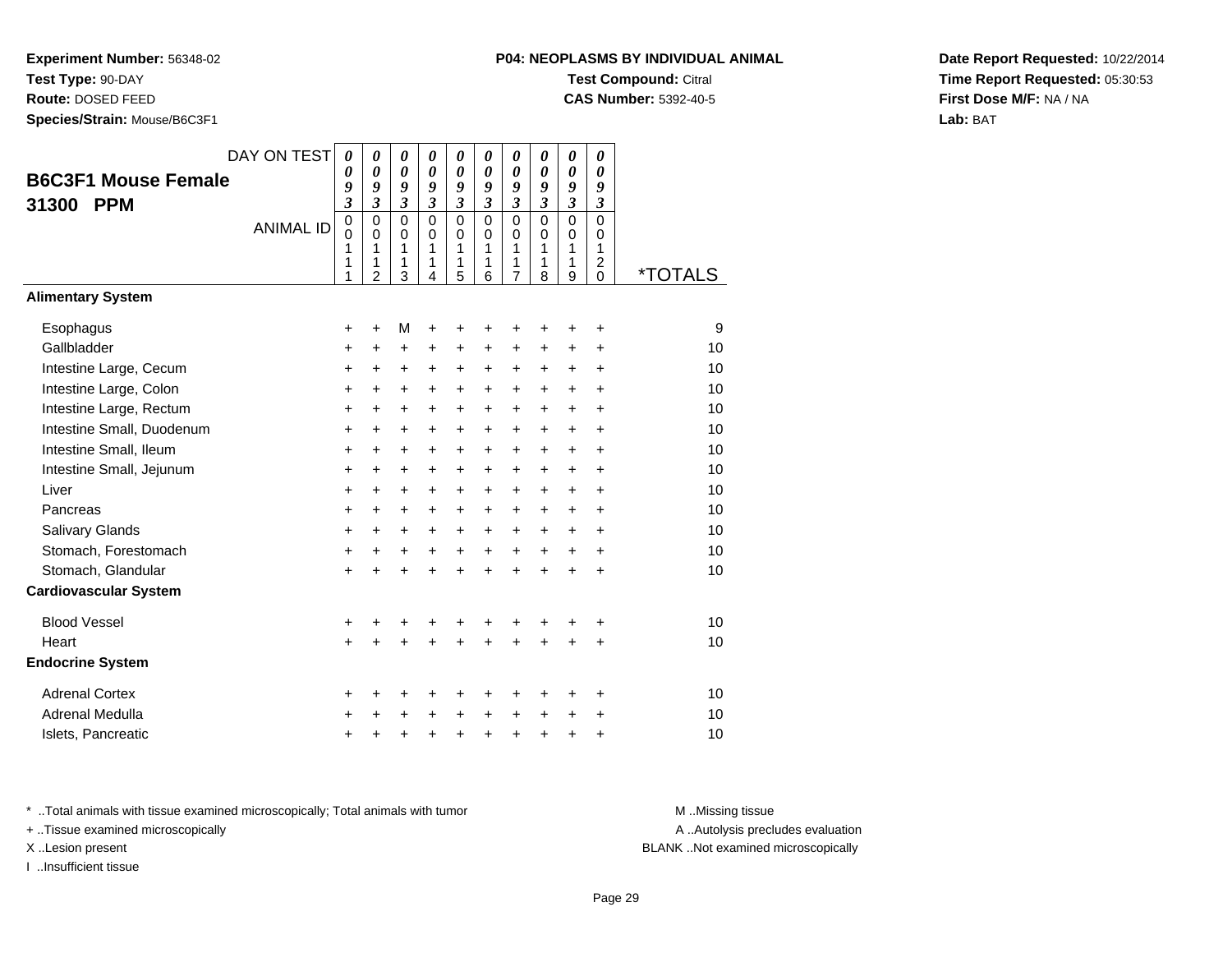**Test Type:** 90-DAY

**Route:** DOSED FEED

**Species/Strain:** Mouse/B6C3F1

| <b>B6C3F1 Mouse Female</b><br><b>PPM</b><br>31300 | DAY ON TEST<br><b>ANIMAL ID</b> | 0<br>0<br>9<br>3<br>0<br>0<br>1<br>1<br>1 | 0<br>$\boldsymbol{\theta}$<br>9<br>$\boldsymbol{\beta}$<br>$\mathbf 0$<br>$\mathbf 0$<br>$\mathbf{1}$<br>1<br>$\overline{2}$ | 0<br>$\boldsymbol{\theta}$<br>9<br>$\boldsymbol{\beta}$<br>$\mathbf 0$<br>0<br>1<br>1<br>3 | 0<br>$\boldsymbol{\theta}$<br>9<br>$\boldsymbol{\beta}$<br>$\mathbf 0$<br>0<br>1<br>1<br>4 | 0<br>0<br>9<br>$\boldsymbol{\mathfrak{z}}$<br>0<br>0<br>1<br>1<br>5 | 0<br>0<br>9<br>3<br>$\pmb{0}$<br>0<br>1<br>1<br>6 | 0<br>0<br>9<br>$\boldsymbol{\beta}$<br>$\mathbf 0$<br>0<br>1<br>1<br>$\overline{7}$ | 0<br>0<br>9<br>$\mathfrak{z}$<br>$\pmb{0}$<br>0<br>1<br>1<br>8 | 0<br>$\boldsymbol{\theta}$<br>9<br>$\boldsymbol{\beta}$<br>$\pmb{0}$<br>0<br>1<br>1<br>9 | 0<br>0<br>9<br>3<br>$\Omega$<br>0<br>1<br>$\overline{c}$<br>$\Omega$ | <i><b>*TOTALS</b></i> |  |
|---------------------------------------------------|---------------------------------|-------------------------------------------|------------------------------------------------------------------------------------------------------------------------------|--------------------------------------------------------------------------------------------|--------------------------------------------------------------------------------------------|---------------------------------------------------------------------|---------------------------------------------------|-------------------------------------------------------------------------------------|----------------------------------------------------------------|------------------------------------------------------------------------------------------|----------------------------------------------------------------------|-----------------------|--|
| Parathyroid Gland                                 |                                 | $\ddot{}$                                 | $\ddot{}$                                                                                                                    | M                                                                                          | $\ddot{}$                                                                                  | $\ddot{}$                                                           | $\ddot{}$                                         | $\ddot{}$                                                                           | $+$                                                            | M                                                                                        | $\ddot{}$                                                            | 8                     |  |
| <b>Pituitary Gland</b>                            |                                 | $\ddot{}$                                 | $\ddot{}$                                                                                                                    | $\ddot{}$                                                                                  | $\ddot{}$                                                                                  | $\ddot{}$                                                           | $\ddot{}$                                         | $\ddot{}$                                                                           | $\ddot{}$                                                      | $\ddot{}$                                                                                | $\ddot{}$                                                            | 10                    |  |
| <b>Thyroid Gland</b>                              |                                 | $\ddot{}$                                 | $\ddot{}$                                                                                                                    | M                                                                                          | $\ddot{}$                                                                                  | $\ddot{}$                                                           | $\ddot{}$                                         | $\ddot{}$                                                                           | $\ddot{}$                                                      | $\ddot{}$                                                                                | $\ddot{}$                                                            | 9                     |  |
| <b>General Body System</b>                        |                                 |                                           |                                                                                                                              |                                                                                            |                                                                                            |                                                                     |                                                   |                                                                                     |                                                                |                                                                                          |                                                                      |                       |  |
| <b>NONE</b><br><b>Genital System</b>              |                                 |                                           |                                                                                                                              |                                                                                            |                                                                                            |                                                                     |                                                   |                                                                                     |                                                                |                                                                                          |                                                                      |                       |  |
| <b>Clitoral Gland</b>                             |                                 | +                                         |                                                                                                                              |                                                                                            | +                                                                                          |                                                                     |                                                   |                                                                                     |                                                                | ٠                                                                                        | ٠                                                                    | 10                    |  |
| Ovary                                             |                                 | $\ddot{}$                                 | +                                                                                                                            | $\ddot{}$                                                                                  | $\ddot{}$                                                                                  | $+$                                                                 | +                                                 | $\ddot{}$                                                                           | $\ddot{}$                                                      | $\ddot{}$                                                                                | +                                                                    | 10                    |  |
| <b>Uterus</b>                                     |                                 | $\ddot{}$                                 | $\ddot{}$                                                                                                                    |                                                                                            | $\ddot{}$                                                                                  | $\ddot{}$                                                           | $\ddot{}$                                         | $\ddot{}$                                                                           | $\ddot{}$                                                      | $\ddot{}$                                                                                | $\ddot{}$                                                            | 10                    |  |
| <b>Hematopoietic System</b>                       |                                 |                                           |                                                                                                                              |                                                                                            |                                                                                            |                                                                     |                                                   |                                                                                     |                                                                |                                                                                          |                                                                      |                       |  |
| <b>Bone Marrow</b>                                |                                 | +                                         | +                                                                                                                            | +                                                                                          | +                                                                                          | +                                                                   | +                                                 |                                                                                     | +                                                              | +                                                                                        | +                                                                    | 10                    |  |
| Lymph Node, Mandibular                            |                                 | +                                         | $\ddot{}$                                                                                                                    | M                                                                                          | +                                                                                          | +                                                                   | +                                                 | $\ddot{}$                                                                           | +                                                              | $\ddot{}$                                                                                | +                                                                    | 9                     |  |
| Lymph Node, Mesenteric                            |                                 | +                                         | $\ddot{}$                                                                                                                    | $\ddot{}$                                                                                  | $\ddot{}$                                                                                  | $+$                                                                 | $\ddot{}$                                         | $\ddot{}$                                                                           | +                                                              | $\ddot{}$                                                                                | $\ddot{}$                                                            | 10                    |  |
| Spleen                                            |                                 | +                                         | +                                                                                                                            | ÷                                                                                          | $\ddot{}$                                                                                  | $\ddot{}$                                                           | +                                                 | $\ddot{}$                                                                           | $\ddot{}$                                                      | $\ddot{}$                                                                                | +                                                                    | 10                    |  |
| Thymus                                            |                                 | +                                         | +                                                                                                                            |                                                                                            | +                                                                                          | +                                                                   | +                                                 | +                                                                                   | +                                                              | +                                                                                        | +                                                                    | 10                    |  |
| <b>Integumentary System</b>                       |                                 |                                           |                                                                                                                              |                                                                                            |                                                                                            |                                                                     |                                                   |                                                                                     |                                                                |                                                                                          |                                                                      |                       |  |

**Date Report Requested:** 10/22/2014**Time Report Requested:** 05:30:53**First Dose M/F:** NA / NA**Lab:** BAT

\* ..Total animals with tissue examined microscopically; Total animals with tumor **M** ...Missing tissue M ...Missing tissue + ..Tissue examined microscopically X ..Lesion present BLANK ..Not examined microscopically

I ..Insufficient tissue

Mammary Gland

**Musculoskeletal System**

Skin

Bone

d  $+$ 

n  $+$ 

 $e$  +

A .. Autolysis precludes evaluation

<sup>+</sup> <sup>+</sup> <sup>+</sup> <sup>+</sup> <sup>+</sup> <sup>+</sup> <sup>+</sup> <sup>+</sup> <sup>+</sup> <sup>10</sup>

<sup>+</sup> <sup>+</sup> <sup>+</sup> <sup>+</sup> <sup>+</sup> <sup>+</sup> <sup>+</sup> <sup>+</sup> <sup>+</sup> <sup>10</sup>

<sup>+</sup> <sup>+</sup> <sup>+</sup> <sup>+</sup> <sup>+</sup> <sup>+</sup> <sup>+</sup> <sup>+</sup> <sup>+</sup> <sup>10</sup>

**P04: NEOPLASMS BY INDIVIDUAL ANIMALTest Compound:** Citral **CAS Number:** 5392-40-5